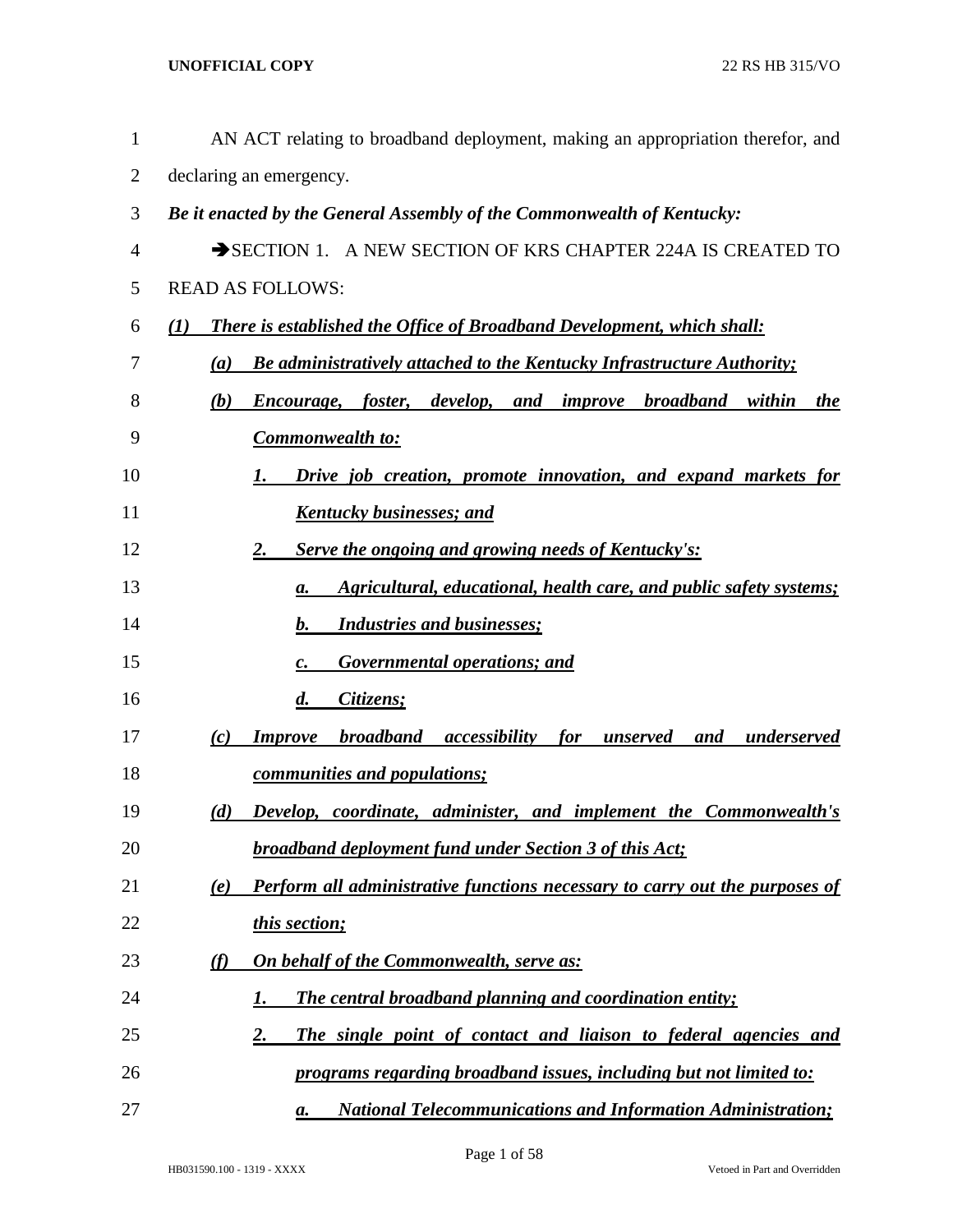| 1  |                             | <b>Federal Communications Commission;</b><br>b.                                            |
|----|-----------------------------|--------------------------------------------------------------------------------------------|
| 2  |                             | <b>United States Department of Agriculture Rural Utilities Service;</b><br>$\mathcal{C}$ . |
| 3  |                             | <u>and</u>                                                                                 |
| 4  |                             | <b>United States Treasury;</b><br>$\boldsymbol{d}$ .                                       |
| 5  |                             | information clearinghouse for federal programs providing<br>3.<br>An                       |
| 6  |                             | financial assistance to institutions located in rural areas seeking to                     |
| 7  |                             | <i><u><b>obtain access to broadband;</b></u></i>                                           |
| 8  | $\left( \mathbf{g} \right)$ | Coordinate with other state, regional, local, and private entities to:                     |
| 9  |                             | Develop and implement a statewide broadband plan, including<br>1.                          |
| 10 |                             | relevant goals and objectives;                                                             |
| 11 |                             | Develop and encourage cost-effective broadband;<br>2.                                      |
| 12 |                             | Make recommendations for broadband infrastructure development,<br>3.                       |
| 13 |                             | particularly in rural, unserved, and underserved areas; and                                |
| 14 |                             | <b>Provide consultation services to local units of government or other</b><br>4.           |
| 15 |                             | project sponsors in connection with the planning, acquisition,                             |
| 16 |                             | improvement, construction, or development of any broadband                                 |
| 17 |                             | <i>deployment project;</i>                                                                 |
| 18 | (h)                         | Monitor the broadband development efforts of other states and nations;                     |
| 19 | (i)                         | Maintain data and statistics on broadband throughout the Commonwealth                      |
| 20 |                             | <u>by:</u>                                                                                 |
| 21 |                             | Collecting broadband availability data from Kentucky broadband<br>1.                       |
| 22 |                             | providers and other sources on a street address or location-specific                       |
| 23 |                             | basis;                                                                                     |
| 24 |                             | Verifying the accuracy of that data through on-the-ground testing;<br>2.                   |
| 25 |                             | Creating and maintaining a statewide interactive map displaying<br>3.                      |
| 26 |                             | broadband availability, which shall be available for public and state                      |
| 27 |                             | <i>government use online;</i>                                                              |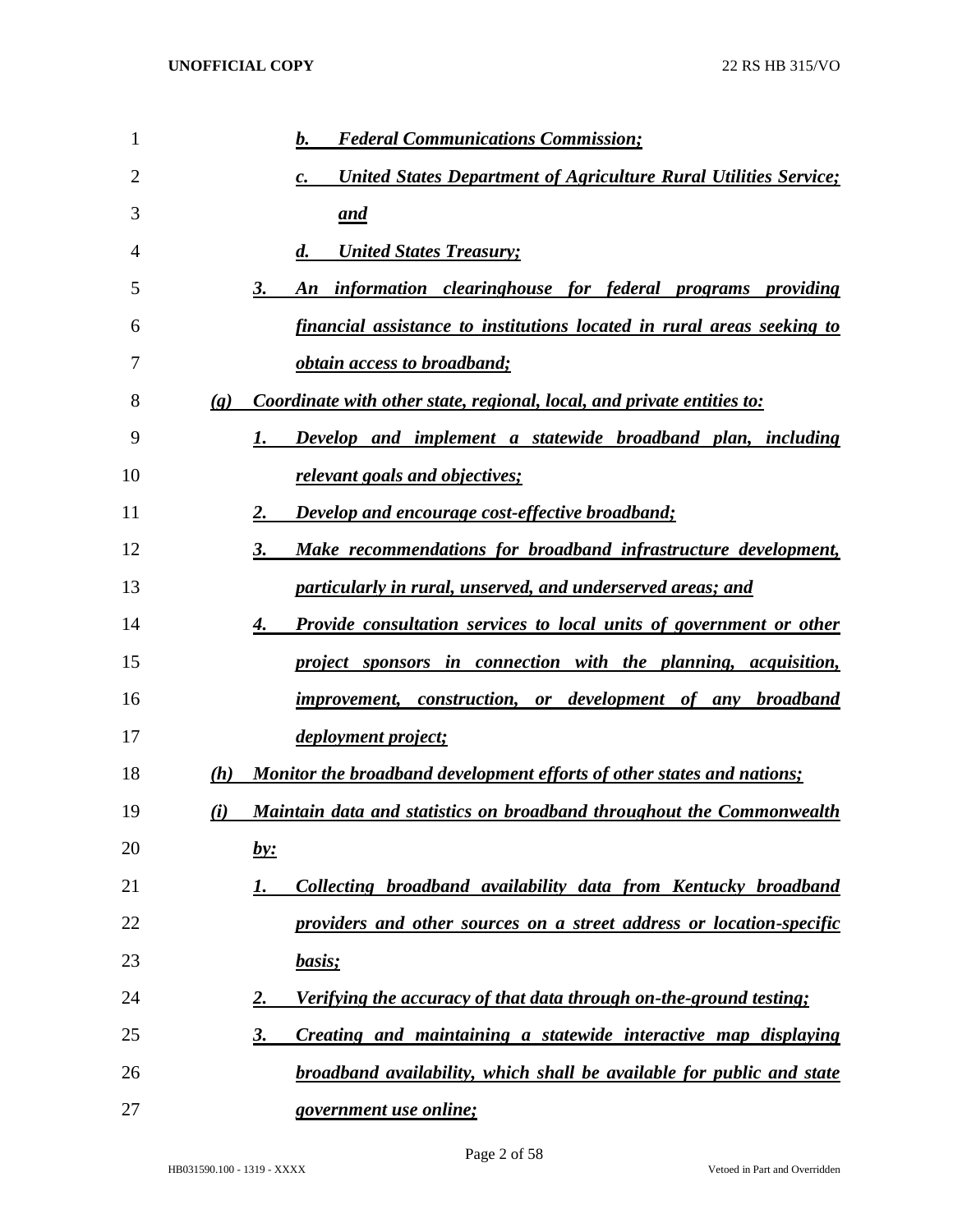| 1  |     |                   | 4.        | Analyzing the deployment data collected to inform and guide future                   |
|----|-----|-------------------|-----------|--------------------------------------------------------------------------------------|
| 2  |     |                   |           | investments in broadband infrastructure, including moneys expended                   |
| 3  |     |                   |           | <u>under the broadband deployment fund;</u>                                          |
| 4  |     |                   | 5.        | <b>Empirically validating, on a targeted basis, the accuracy of broadband</b>        |
| 5  |     |                   |           | data that is routinely collected by the Federal Communications                       |
| 6  |     |                   |           | Commission to pinpoint areas of overstatement and understatement                     |
| 7  |     |                   |           | that may exist;                                                                      |
| 8  |     |                   | 6.        | Challenging the validity of the data as may be warranted, on behalf of               |
| 9  |     |                   |           | the Commonwealth, to ensure that this state is receiving its due share               |
| 10 |     |                   |           | of funding from federal broadband programs; and                                      |
| 11 |     |                   | 7.        | <u>Monitoring the progress of federal awards for deploying broadband</u>             |
| 12 |     |                   |           | infrastructure to Kentucky locations and issuing an annual report to                 |
| 13 |     |                   |           | the Governor and the Interim Joint Committee on Appropriations and                   |
| 14 |     |                   |           | <b>Revenue by November 1 of each year;</b>                                           |
| 15 |     | (i)               |           | <b>Develop a process for:</b>                                                        |
| 16 |     |                   | 1.        | <b>Receiving complaints related to insufficient broadband service;</b>               |
| 17 |     |                   | 2.        | Incorporating forms for the collection of data related to the                        |
| 18 |     |                   |           | <i>complaints;</i>                                                                   |
| 19 |     |                   | 3.        | <b>Resolving complaints;</b>                                                         |
| 20 |     |                   | 4.        | Reporting the information collected on unresolved complaints; and                    |
| 21 |     |                   | <u>5.</u> | Referring complaints to the Office of the Attorney General, Federal                  |
| 22 |     |                   |           | <b>Communications Commission, or Federal Trade Commission, as</b>                    |
| 23 |     |                   |           | <i>appropriate; and</i>                                                              |
| 24 |     | $\left( k\right)$ |           | <b>Perform other duties and responsibilities as necessary to promote the</b>         |
| 25 |     |                   |           | <u>development of broadband within the Commonwealth.</u>                             |
| 26 | (2) |                   |           | The office shall have all the power, not explicitly prohibited by statute, necessary |
| 27 |     |                   |           | and convenient to carry out and effectuate the purposes of this section, including:  |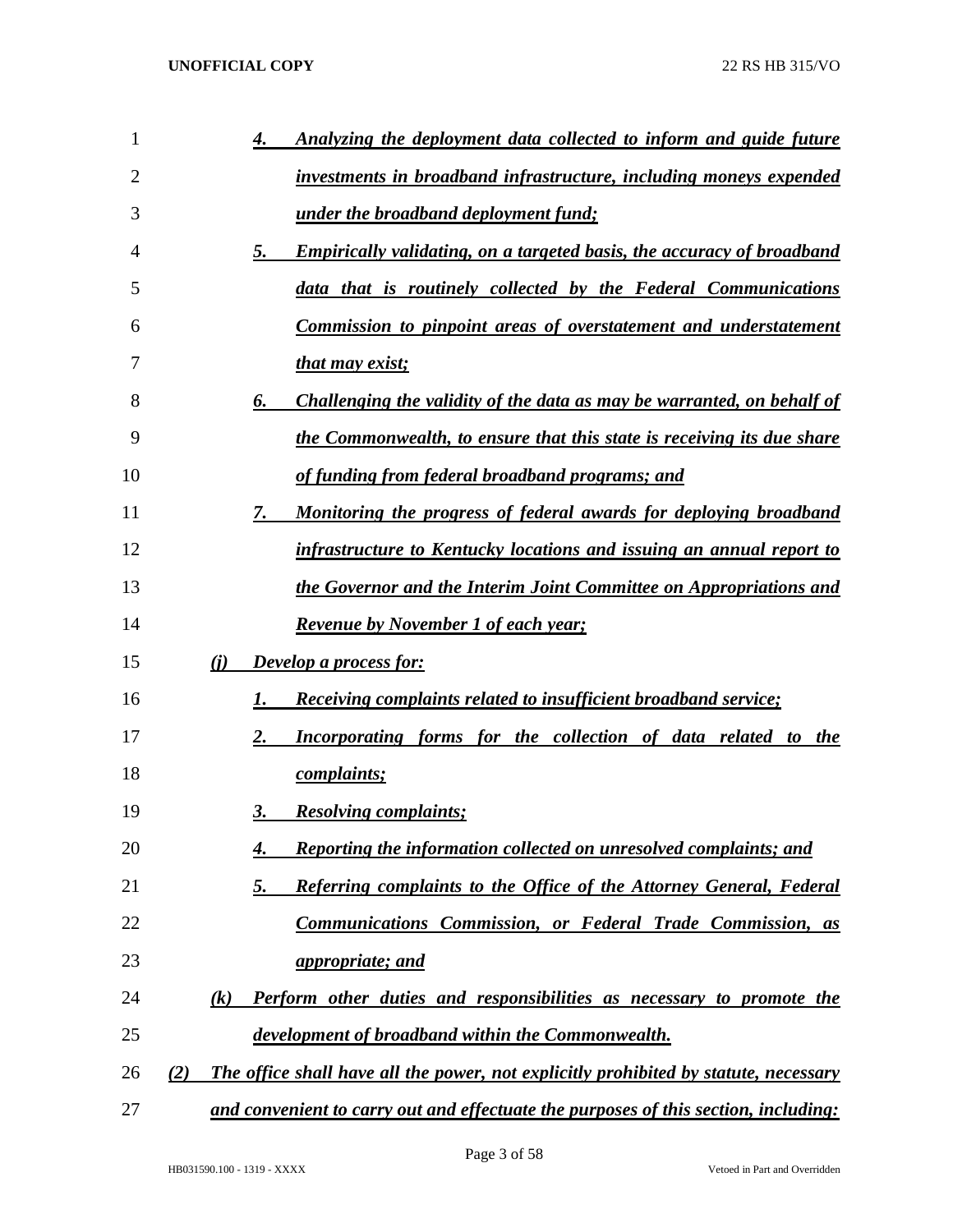| 1              |     | <b>Entering into contracts or agreements necessary or incidental to the</b><br>(a)     |
|----------------|-----|----------------------------------------------------------------------------------------|
| $\overline{2}$ |     | <i>performance of its duties, functions, and responsibilities;</i>                     |
| 3              |     | Soliciting, borrowing, accepting, receiving, and expending funds from any<br>(b)       |
| 4              |     | <i>public or private source, property, labor, or other things of value to be used</i>  |
| 5              |     | to carry out the office's operations, functions, and responsibilities; and             |
| 6              |     | Promulgating administrative regulations under KRS Chapter 13A.<br>(c)                  |
| 7              | (3) | The authority may contract with a private nonprofit corporation with at<br>(a)         |
| 8              |     | <u>least five (5) years of broadband and telecommunications public policy</u>          |
| 9              |     | research and mapping experience to fulfill the purposes, duties, and                   |
| 10             |     | responsibilities of the office as required in subsections $(1)$ and $(2)$ of this      |
| 11             |     | section.                                                                               |
| 12             |     | If the authority exercises its option to contract with an entity to fulfill the<br>(b) |
| 13             |     | office's obligations under this section, the procurement shall not abrogate            |
| 14             |     | the authority from fulfilling the office's duties or achieving the timelines for       |
| 15             |     | <i>issuing grants in Section 4 of this Act.</i>                                        |
| 16             | (4) | The authority shall report the activities of the office to the Legislative Research    |
| 17             |     | Commission on a semiannual basis, each January 1 and each July 1.                      |
| 18             |     | Section 2. KRS 224A.011 is amended to read as follows:                                 |
| 19             |     | As used in this chapter, unless the context requires otherwise:                        |
| 20             | (1) | "Administrative fee" means a fee assessed and collected by the authority from          |
| 21             |     | borrowers and applicants under assistance agreements, to be used for operational       |
| 22             |     | expenses of the authority;                                                             |
| 23             | (2) | "Applicable interest rate" means the rate of interest which shall be used as part of   |
| 24             |     | the repayment criteria for an assistance agreement between a governmental agency       |
| 25             |     | and the authority, and shall be determined by the authority pertinent to the source of |
| 26             |     | funds from which the assistance agreement is funded;                                   |
| 27             | (3) | "Applicant" means a governmental agency or private sector entity that has              |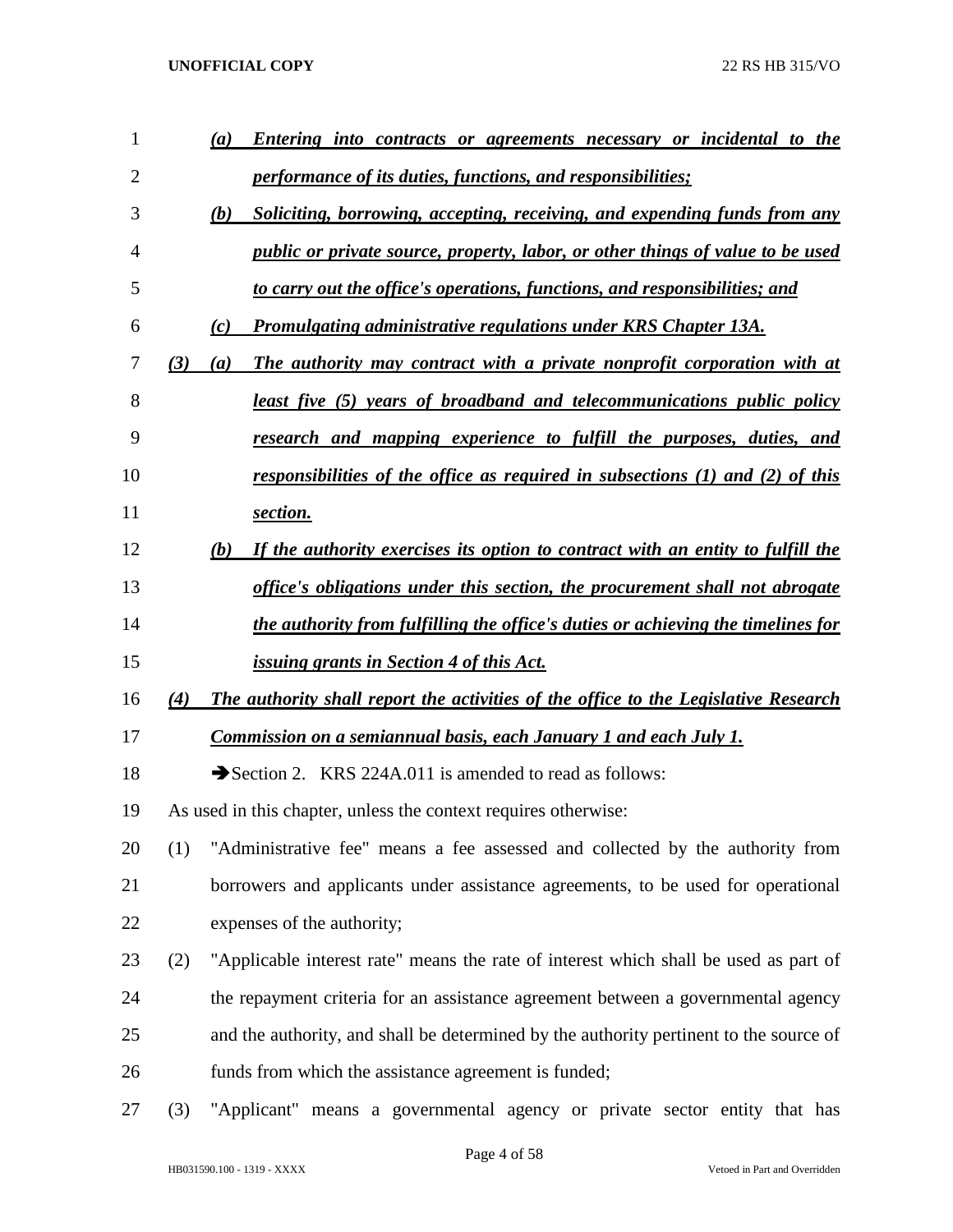| submitted an application to the <i>office</i> [authority] for a grant from the broadband |
|------------------------------------------------------------------------------------------|
| deployment fund;                                                                         |

- (4) "Application" means an application submitted by an applicant for a grant from the broadband deployment fund;
- (5) "Assistance agreement" means the agreement to be made and entered into by and between a governmental agency or a private entity and the authority, as authorized by this chapter, providing for a lease, loan, services, or grant to a governmental agency or a private entity or for the purchase of obligations issued by the governmental agency, and for the repayment thereof to the authority by the governmental agency or a private entity;
- (6) "Authority" means the Kentucky Infrastructure Authority, which is created by this chapter;
- (7) "Authority revenues" means the totality of all:
- (a) Service charges;
- (b) Utility tax receipts, to the extent not otherwise committed and budgeted by the authority during any fiscal period of the authority;
- (c) Any gifts, grants, or loans received, to the extent not otherwise required to be applied;
- (d) Any and all appropriations made to the authority by the General Assembly of the Commonwealth of Kentucky, to the extent not otherwise required to be applied;
- (e) All moneys received in repayment of and for interest on any loans made by the authority to a governmental agency, except as provided in KRS 224A.111, 224A.1115, and 224A.112, or as principal of and interest on any obligations issued by a governmental agency and purchased by the authority, or as receipts under any assistance agreement;
- 

(f) The proceeds of bonds or long-term debt obligations of governmental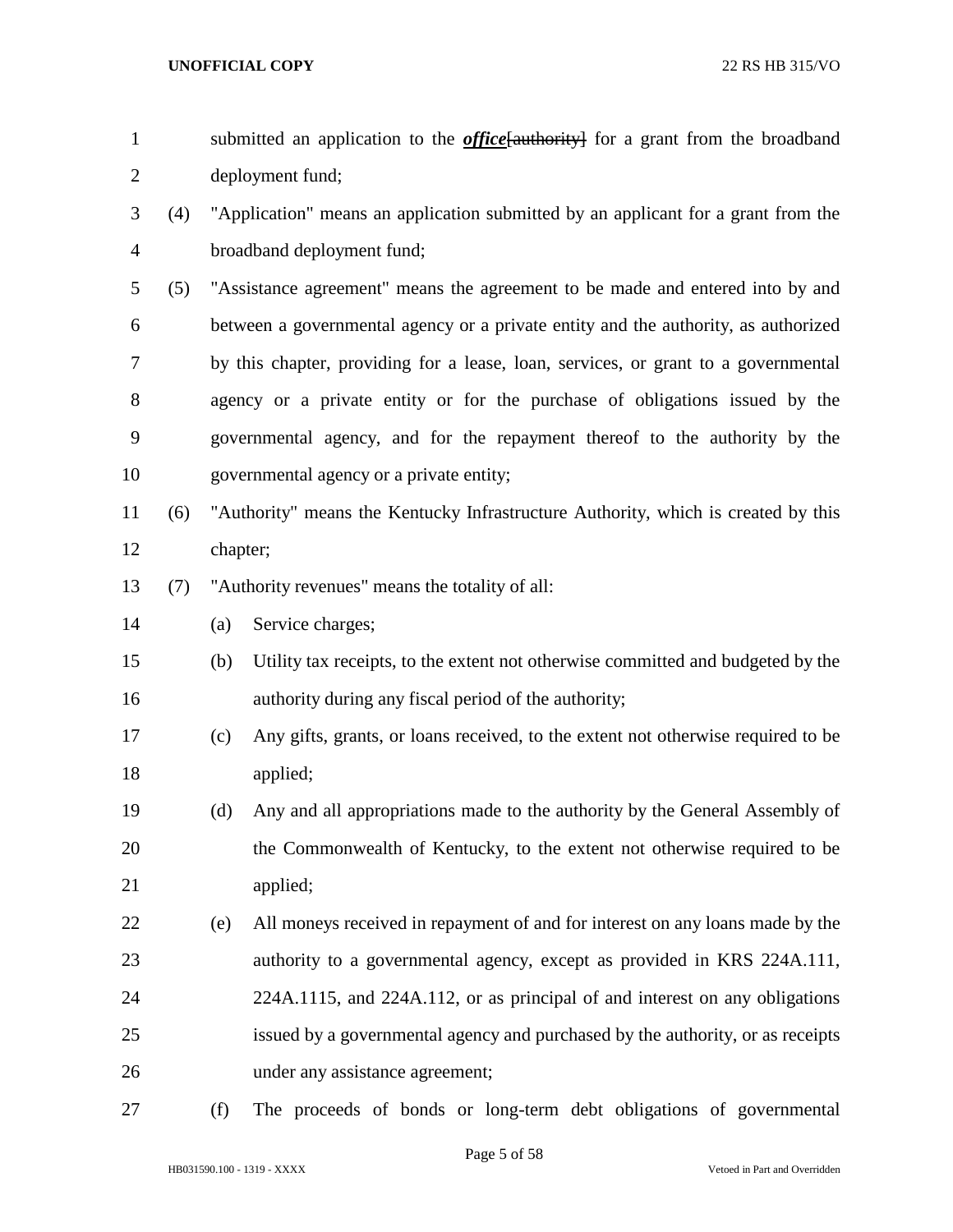- agencies pledged to the payment of bond anticipation notes issued by the authority on behalf of the said governmental agency to provide interim construction financing; and
- (g) Payments under agreements with any agencies of the state and federal government;
- (8) "Borrower or borrowing entity" means any agency of the state or its political subdivisions, any city, or any special district created under the laws of the state acting individually or jointly under interagency or interlocal cooperative agreements to enter into assistance agreements with the authority;
- (9)[ "Broadband" means any wireline or fixed terrestrial technology having a capacity to 11 transmit data from or to the Internet with a minimum speed of twenty-five (25) megabits per second downstream and three (3) megabits per second upstream as defined by the Federal Communications Commission or the United States Department of Agriculture and any amendments to those definitions. If the agencies use different speed definitions, the faster speed definition shall apply to KRS 224A.110, 224A.112, and 224A.1121;
- (10)] "Broadband deployment fund" means a fund to assist with the construction, development, or improvement of broadband infrastructure, broadband services, or technologies that constitute a part of, or are related to, broadband infrastructure or broadband services, to provide for broadband service in underserved or unserved areas of the Commonwealth;
- *(10)*[(11)] "Broadband deployment project" means a proposed deployment of broadband service infrastructure set forth in an application for grant funding under KRS 224A.112;
- *(11)*[(12)] "Broadband deployment project area" means a geographic area determined by 26 census block, <del>[ or]</del> shapefile geospatial data, *or list of addresses* [ for] which *has* **been proposed for** grant funding has been authorized under this section and KRS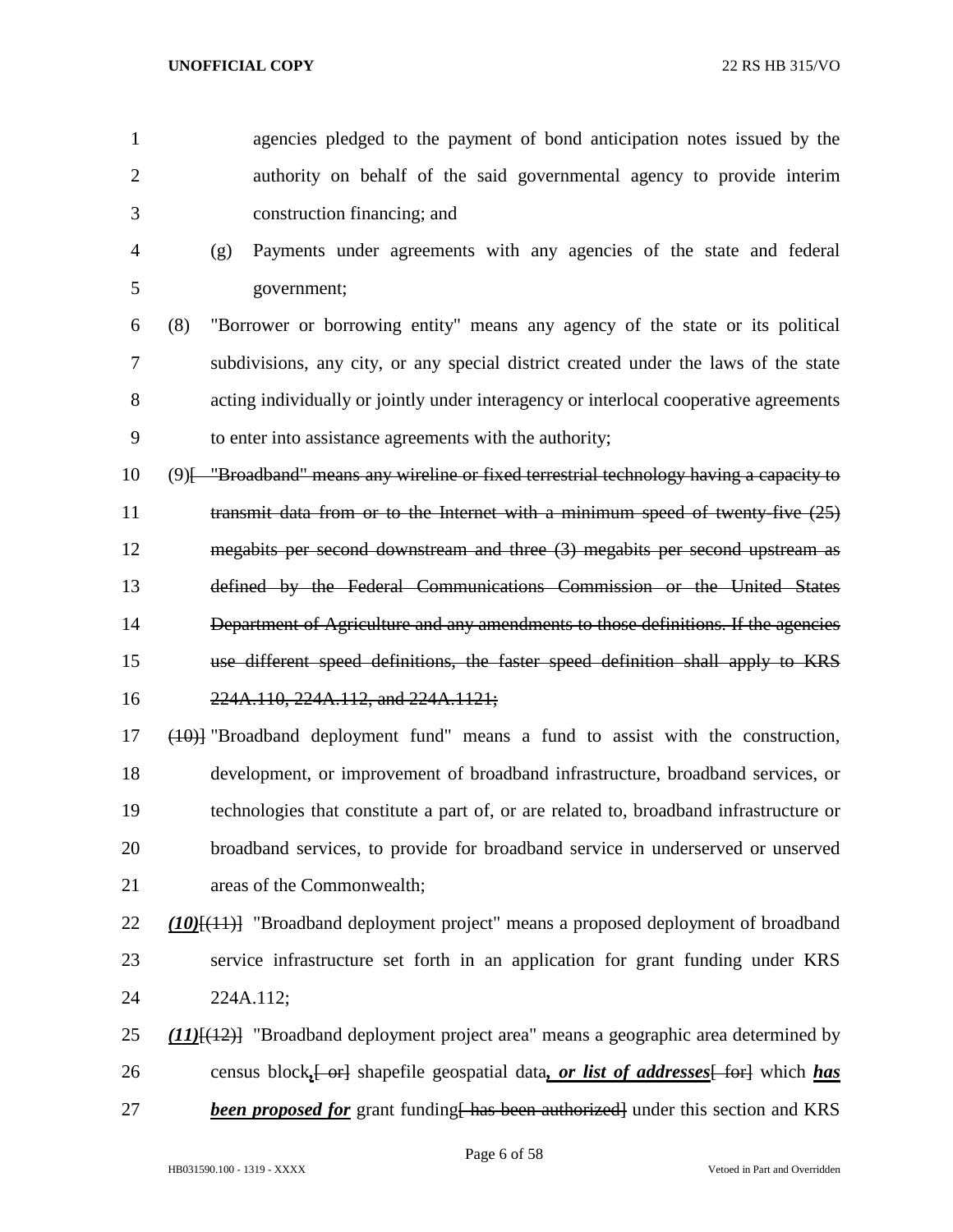| $\mathbf{1}$   |     | 224A.110, 224A.112, and 224A.1121;                                                                  |
|----------------|-----|-----------------------------------------------------------------------------------------------------|
| $\overline{2}$ |     | $(12)$ [ $(13)$ ] "Census block" means the smallest geographic unit used by the United States       |
| 3              |     | Census Bureau that is reported on the Federal Communications Commission (FCC)                       |
| $\overline{4}$ |     | Form 477 relating to fixed broadband deployment data;                                               |
| 5              |     | $(13)$ [ $(14)$ ] "Community flood damage abatement project" means any structural or                |
| 6              |     | nonstructural study, plan, design, construction, development, improvement, or other                 |
| 7              |     | activity to provide for flood control;                                                              |
| 8              |     | $(14)$ [ $(15)$ ] "Construction" means and includes but is not limited to:                          |
| 9              | (a) | Preliminary planning to determine the economic and engineering feasibility of                       |
| 10             |     | infrastructure projects, the engineering, architectural, legal, fiscal, and                         |
| 11             |     | economic investigations, and studies necessary thereto, and surveys, designs,                       |
| 12             |     | plans, working drawings, specifications, procedures, and other actions                              |
| 13             |     | necessary to the construction of infrastructure or solid waste projects;                            |
| 14             | (b) | The erection, building, acquisition, alteration, remodeling, improvement, or                        |
| 15             |     | extension of infrastructure or solid waste projects; and                                            |
| 16             | (c) | The inspection and supervision of the construction of infrastructure or solid                       |
| 17             |     | waste projects and all costs incidental to the acquisition and financing of                         |
| 18             |     | same. This term shall also relate to and mean any other physical devices or                         |
| 19             |     | appurtenances in connection with, or reasonably attendant to, infrastructure or                     |
| 20             |     | solid waste projects;                                                                               |
| 21             |     | (15) <sup>[(16)]</sup> "Dams" means any artificial barrier, including appurtenant works, which does |
| 22             |     | or can impound or divert water, and which either:                                                   |
| 23             | (a) | Is or will be twenty-five (25) feet or more in height from the natural bed of the                   |
| 24             |     | stream or watercourse at the downstream toe of the barrier, as determined by                        |
| 25             |     | the Energy and Environment Cabinet; or                                                              |
| 26             | (b) | Has or will have an impounding capacity at maximum water storage elevation                          |
| 27             |     | of fifty (50) acre feet or more;                                                                    |

Page 7 of 58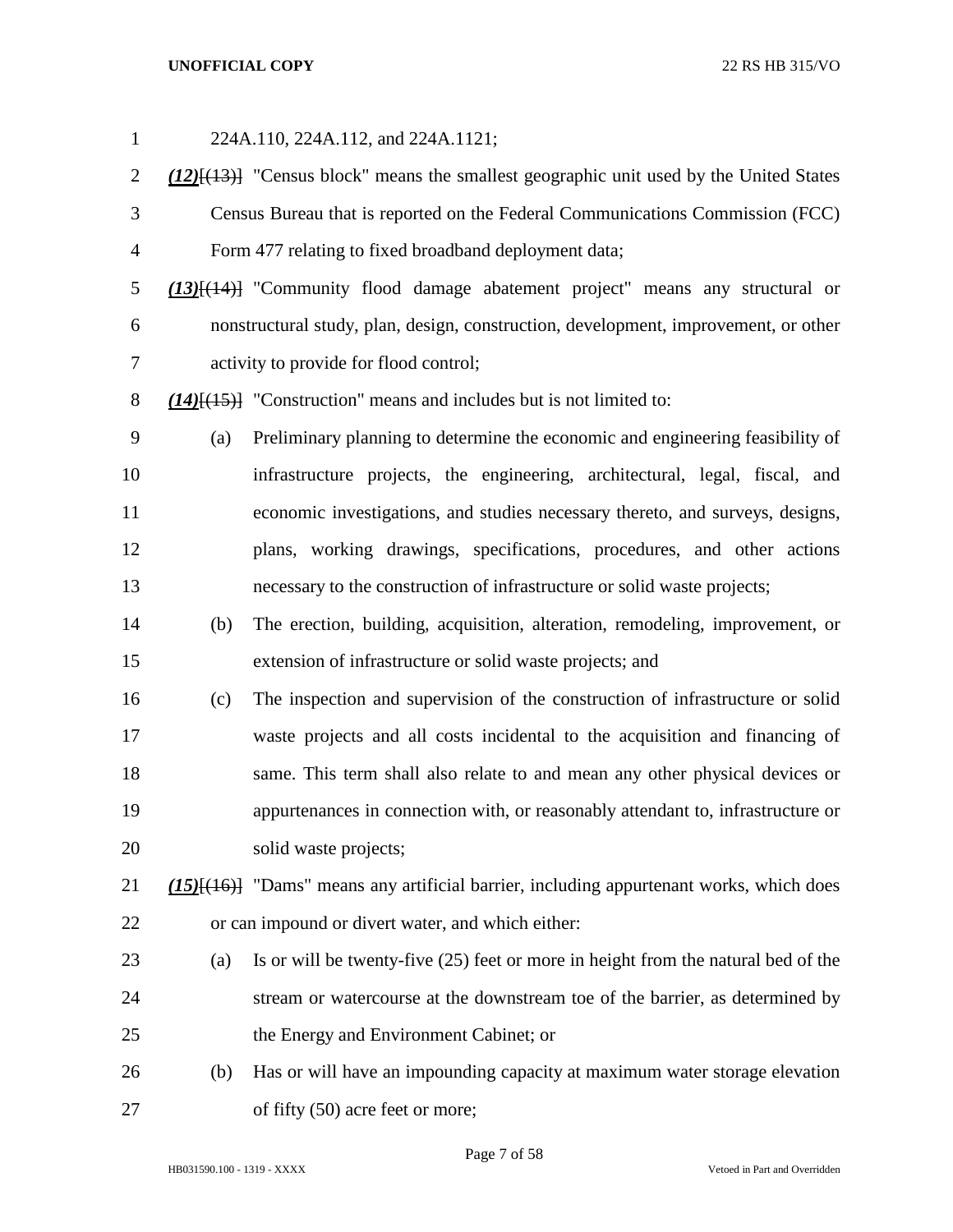- *(16)*[(17)] "Distribution facilities" means all or any part of any facilities, devices, and systems used and useful in obtaining, pumping, storing, treating, and distributing water for agricultural, industrial, commercial, recreational, public, and domestic use;
- *(17)*[(18)] "Energy and Environment Cabinet" means the Kentucky Energy and Environment Cabinet, or its successor, said term being meant to relate specifically to the state agency which is designated as the water pollution agency for the 8 Commonwealth of Kentucky, for purposes of the federal act;
- *(18)*[(19)] "Federal act" means the Federal Clean Water Act (33 U.S.C. secs. 1251 et seq.) as said federal act may be amended from time to time in the future, or any other enactment of the United States Congress providing funds that may assist in carrying out the purposes of the authority;
- *(19)*[(20)] "Federally assisted wastewater revolving fund" means that fund which will receive federal and state funds or the proceeds from the sale of revenue bonds of the authority for the purpose of providing loans to finance construction of publicly owned treatment works as defined in Section 212 of the federal act and for the implementation of a management program established under Section 319 of the federal act and for the development and implementation of a conservation and management plan under Section 320 of the federal act;
- *(20)*[(21)] "Governmental agency" means any incorporated city or municipal corporation, or other agency, or unit of government within or a department or a cabinet of the Commonwealth of Kentucky, now having or hereafter granted, the authority and power to finance, acquire, construct, or operate infrastructure or solid waste projects. This definition shall specifically apply but not by way of limitation to incorporated cities; counties, including any counties containing a metropolitan sewer district; sanitation districts; water districts; water associations if these associations are permitted to issue interest-bearing obligations which interest would

Page 8 of 58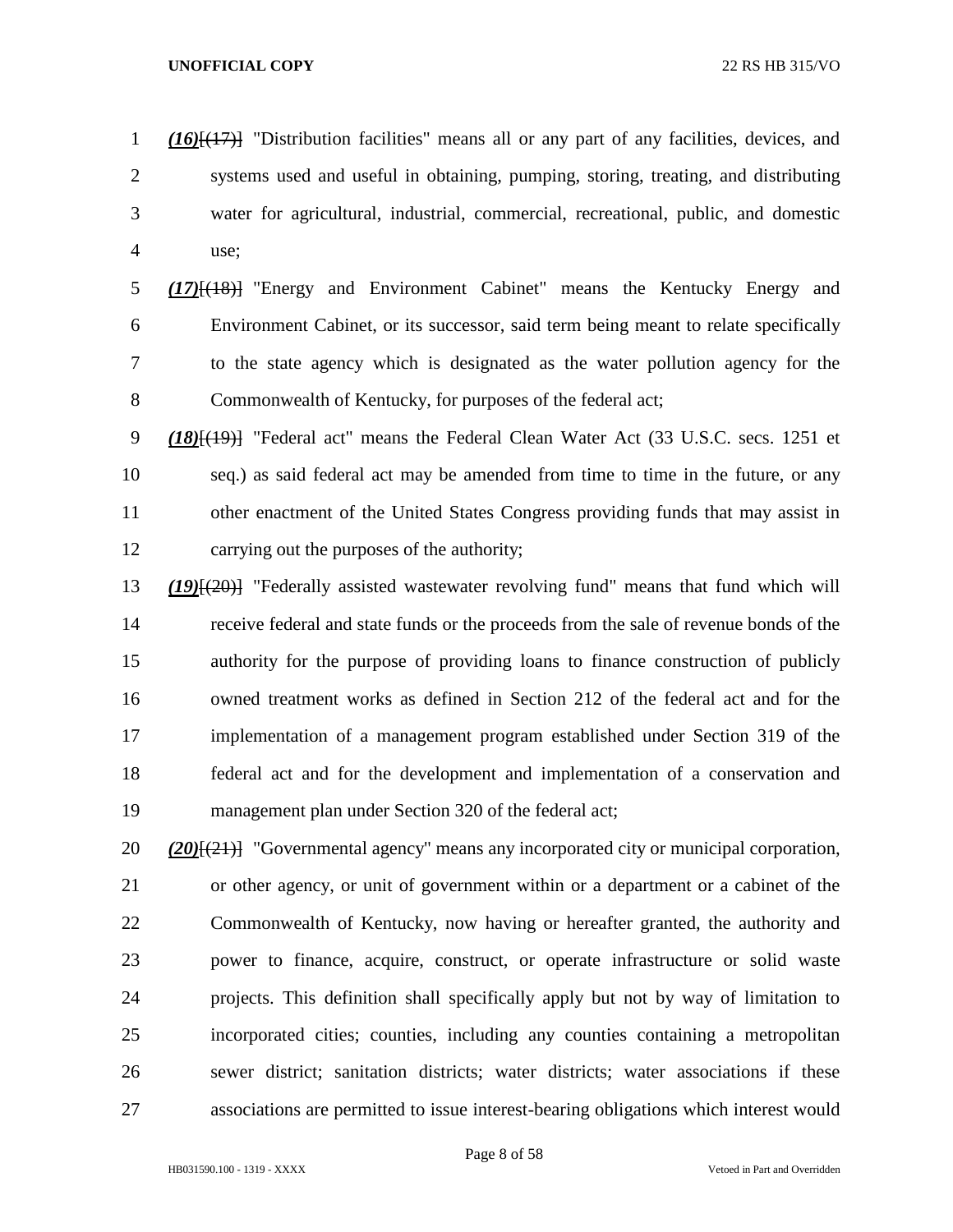be excludable from gross income under Section 103 of the Internal Revenue Code of 1986 as amended; sewer construction districts; metropolitan sewer districts; sanitation taxing districts; a regional wastewater commission established under KRS 65.8901 to 65.8923; and any other agencies, commissions, districts, or authorities (either acting alone, or in combination with one another in accordance with any regional or area compact, or intergovernmental cooperative agreements), now or hereafter established in accordance with the laws of the Commonwealth of Kentucky having and possessing the described powers described in this subsection;

 *(21)*[(22)] "Industrial waste" means any liquid, gaseous, or solid waste substances resulting from any process of industry, manufacture, trade, or business, or from the mining or taking, development, processing, or recovery of any natural resources, including heat and radioactivity, together with any sewage as is present therein, which pollutes the waters of the state, and specifically, but not by way of limitation, means heat or thermal differentials created in the waters of the state by any industrial processing, generating, or manufacturing processes;

 *(22)*[(23)] "Infrastructure project" means any construction or acquisition of treatment works, facilities related to the collection, transportation, and treatment of wastewater as defined in KRS 65.8903, distribution facilities, or water resources projects instituted by a governmental agency or an investor-owned water utility which is approved by the authority and, if required, by the Energy and Environment Cabinet, Public Service Commission, or other agency; solid waste projects; dams; storm water control and treatment systems; gas or electric utility; broadband deployment project; or any other public utility or public service project which the authority finds would assist in carrying out the purposes set out in KRS 224A.300;

 *(23)*[(24)] "Infrastructure revolving fund" means that fund which will receive state funds, the proceeds from the sale of revenue bonds of the authority or other moneys earmarked for that fund for the purpose of providing loans or grants to finance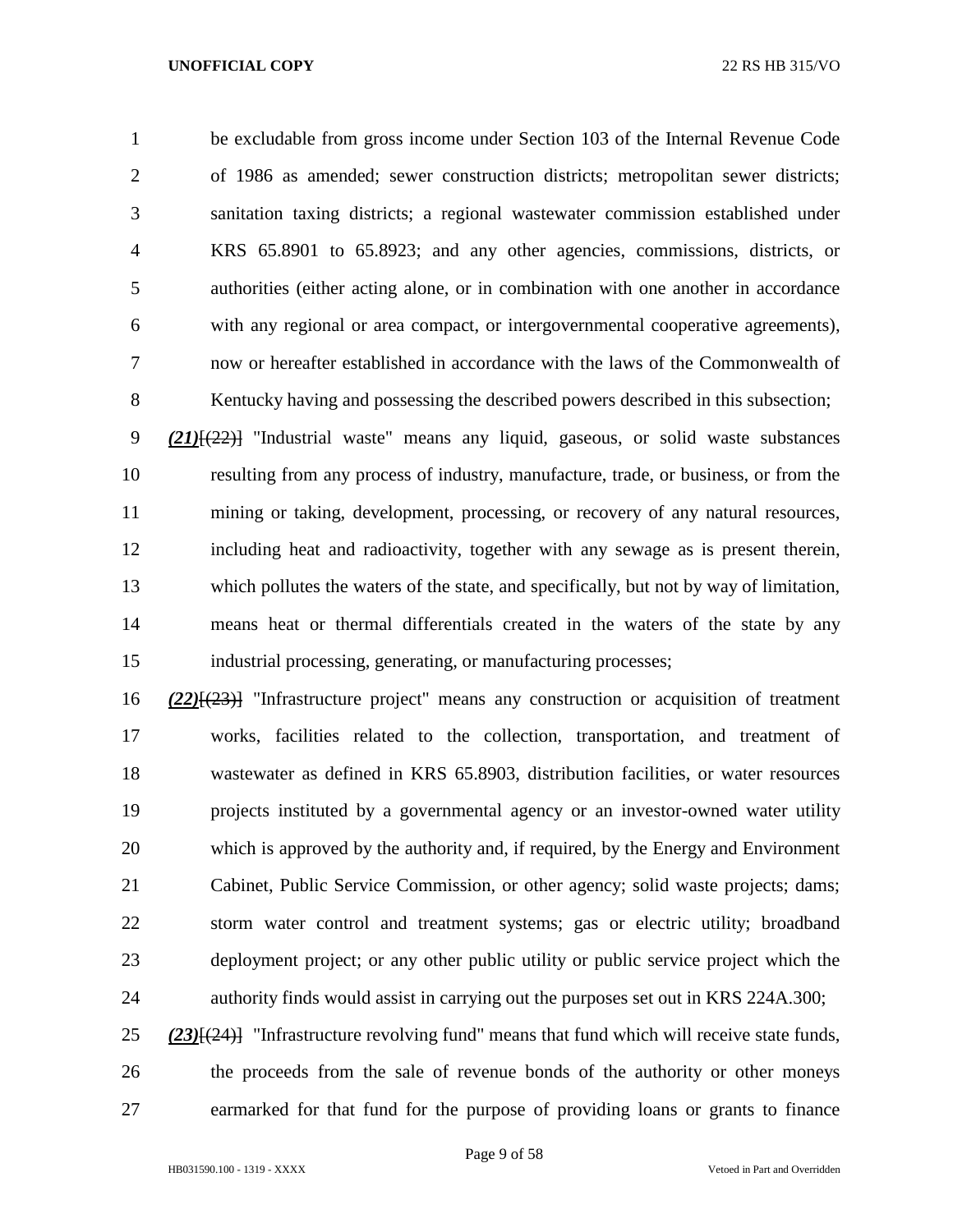construction or acquisition of infrastructure projects as defined in this section; *(24)*[(25)] "Loan or grant" means moneys to be made available to governmental agencies by the authority for the purpose of defraying all or any part of the total costs incidental to construction or acquisition of any infrastructure project; *(25)*[(26)] "Market interest rate" means the interest rate determined by the authority under existing market conditions at the time the authority shall provide financial assistance to a governmental agency; *(26)*[(27)] "Obligation of a governmental agency" means a revenue bond, bond anticipation note, revenue anticipation note, lease, or other obligation issued by a governmental agency under KRS 58.010 et seq. or other applicable statutes; *(27)*[(28)] *"Office" means the Office of Broadband Development;*

 *(28)* "Person" means any individual, firm, partnership, association, corporation, or governmental agency;

 (29) "Pollution" means the placing of any noxious or deleterious substances ("pollutants"), including sewage and industrial wastes, in any waters of the state or affecting the properties of any waters of the state in a manner which renders the waters harmful or inimical to the public health or to animal or aquatic life, or to the use, present or future, of these waters for domestic water supply, industrial or agricultural purposes, or recreational purposes;

 (30) "Prioritization schedules" means the list of wastewater treatment works, distribution facilities and water resources projects which the Energy and Environment Cabinet has evaluated and determined to be of priority for receiving financial assistance from the federally assisted wastewater revolving fund and the federally assisted drinking water revolving fund, or the list of infrastructure projects which the authority has evaluated and determined to be of priority for receiving financial aid from the infrastructure revolving fund. The evaluation by the authority of infrastructure projects for water systems shall be undertaken with input from the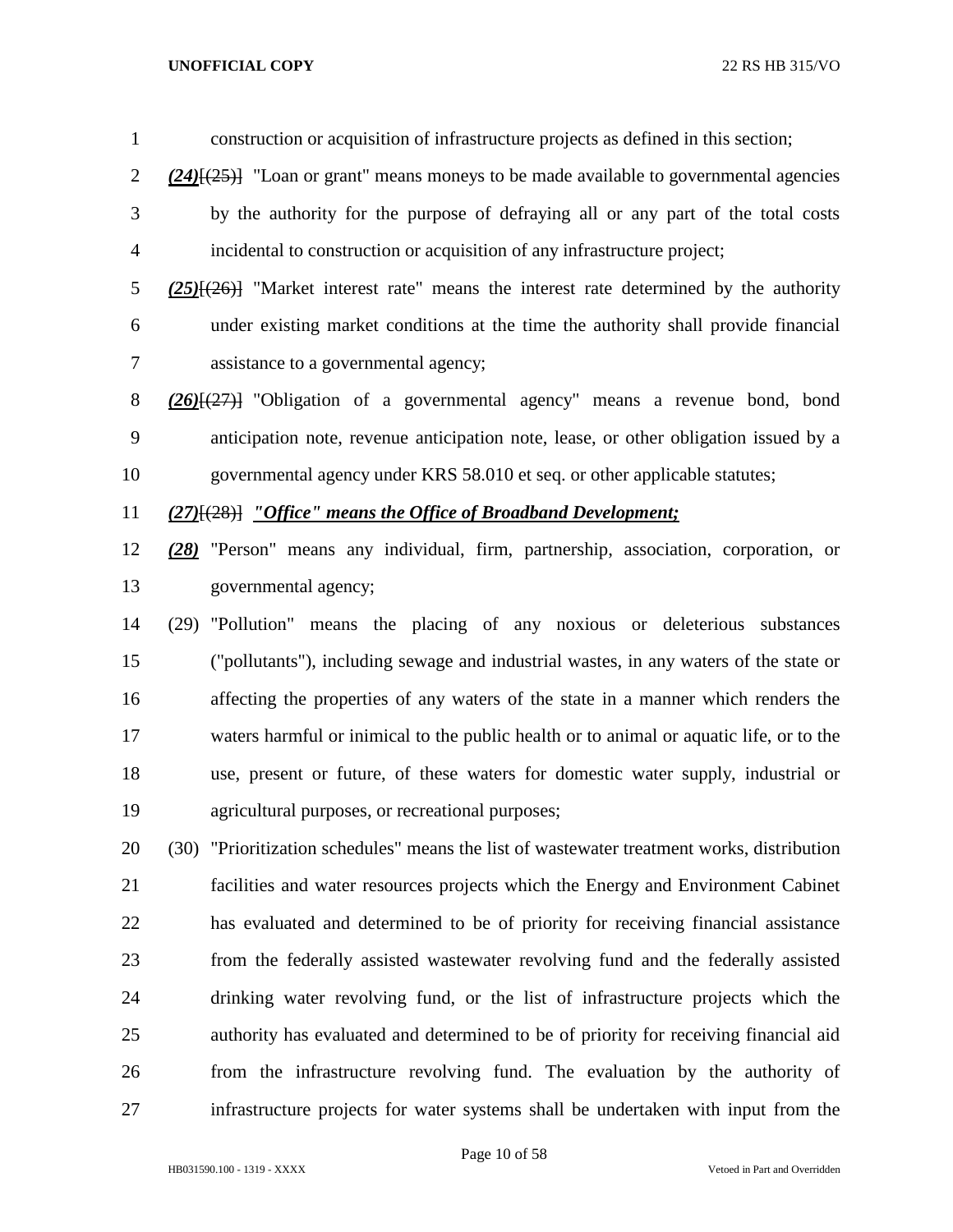appropriate area development district;

 (31) "Recovered material" means those materials which have known current use, reuse, or recycling potential, which can be feasibly used, reused, or recycled, and which have been diverted or removed from the solid waste stream for sale, use, reuse, or recycling, whether or not requiring subsequent separation and processing but does not include materials diverted or removed for purposes of energy recovery or combustion except refuse-derived fuel (RDF), which shall be credited as a recovered material in an amount equal to that percentage of the municipal solid waste received on a daily basis at the processing facility and processed into RDF; but not to exceed fifteen percent (15%) of the total amount of the municipal solid waste received at the processing facility on a daily basis;

 (32) "Recovered material processing facility" means a facility engaged solely in the storage, processing, and resale or reuse of recovered material but does not mean a solid waste facility if solid waste generated by a recovered material processing facility is managed in accordance with KRS Chapter 224 and administrative regulations adopted by the cabinet;

 (33) "Revenue bonds" means special obligation bonds issued by the authority as provided by the provisions of this chapter, which are not direct or general obligations of the state, and which are payable only from a pledge of, and lien upon, authority revenues as provided in the resolution authorizing the issuance of the bonds, and shall include revenue bond anticipation notes;

- (34) "Service charge" means any monthly, quarterly, semiannual, or annual charge to be imposed by a governmental agency, or by the authority, for any infrastructure project financed by the authority, which service charge arises by reason of the existence of, and requirements of, any assistance agreement;
- (35) "Sewage" means any of the waste products or excrements, or other discharges from the bodies of human beings or animals, which pollute the waters of the state;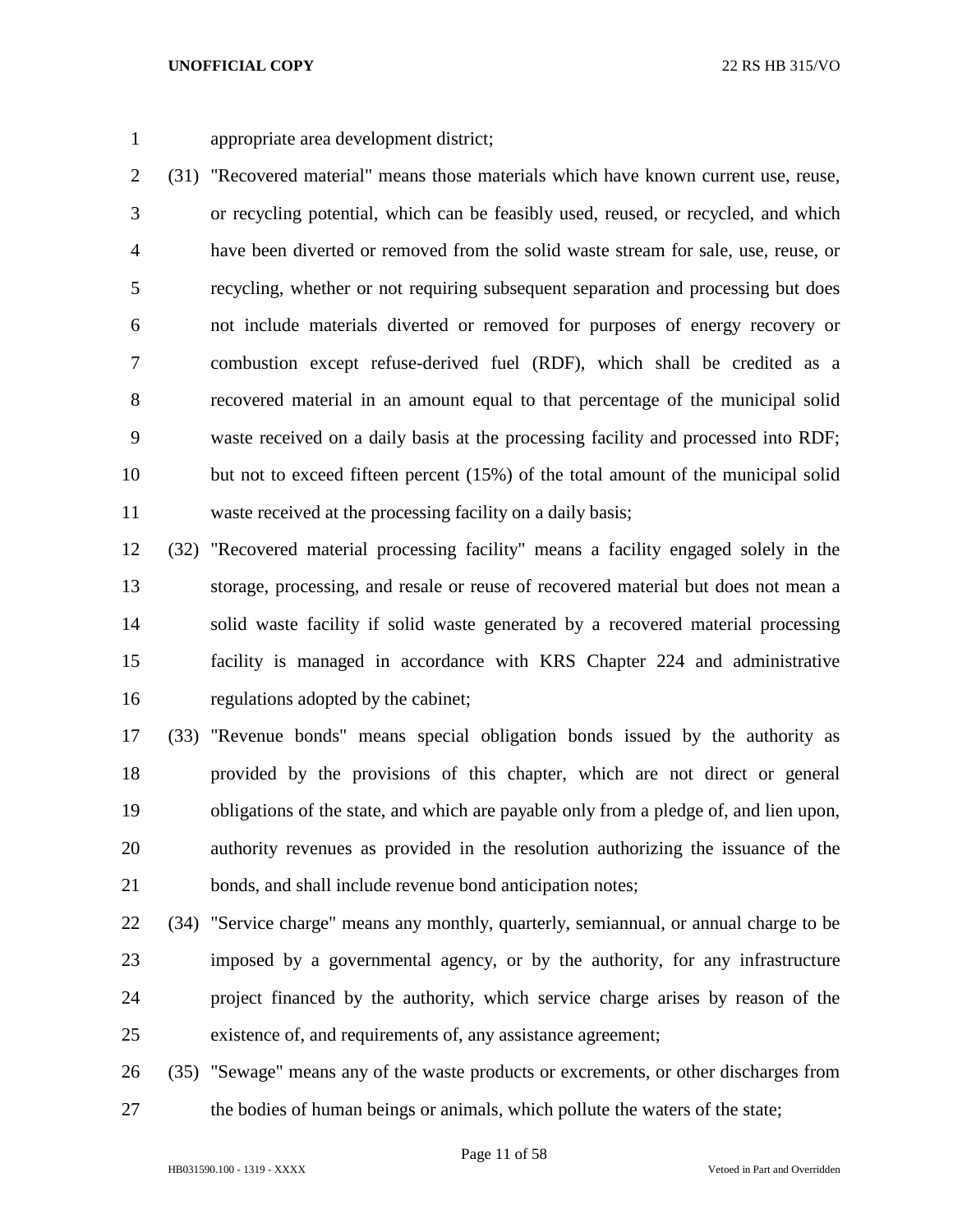- (36) "Shapefile" means a file format for storing, depicting, and analyzing geospatial data showing broadband coverage;
- (37) "Solid waste" means "solid waste" as defined by KRS 224.1-010(30)(a);

 (38) "Solid waste facility" means any facility for collection, handling, storage, transportation, transfer, processing, treatment, or disposal of solid waste, whether the facility is associated with facilities generating the waste or otherwise, but does not include a container located on property where the waste is generated and which is used solely for the purpose of collection and temporary storage of that solid waste prior to off-site disposal, or a recovered material processing facility;

 (39) "Solid waste project" means construction, renovation, or acquisition of a solid waste facility which shall be instituted and owned by a governmental agency;

 (40) "Solid waste revolving fund" means that fund which shall receive state funds, the proceeds from the sale of revenue bonds of the authority, or other moneys earmarked for the purpose of providing loans or grants to finance solid waste projects defined in this section;

(41) "State" means the Commonwealth of Kentucky;

 (42) "System" means the system owned and operated by a governmental agency with respect to solid waste projects, treatment works, or infrastructure projects financed as provided by the assistance agreement between the governmental agency and the authority;

 (43) "Treatment works" or "wastewater treatment works" means all or any part of any facilities, devices, and systems used and useful in the storage, treatment, recycling, and reclamation of wastewater or the abatement of pollution, including facilities for the treatment, neutralization, disposal of, stabilization, collecting, segregating, or holding of wastewater, including without limiting the generality of the foregoing, intercepting sewers, outfall sewers, pumping power stations, and other equipment and their appurtenances; extensions, improvements, remodeling, additions, and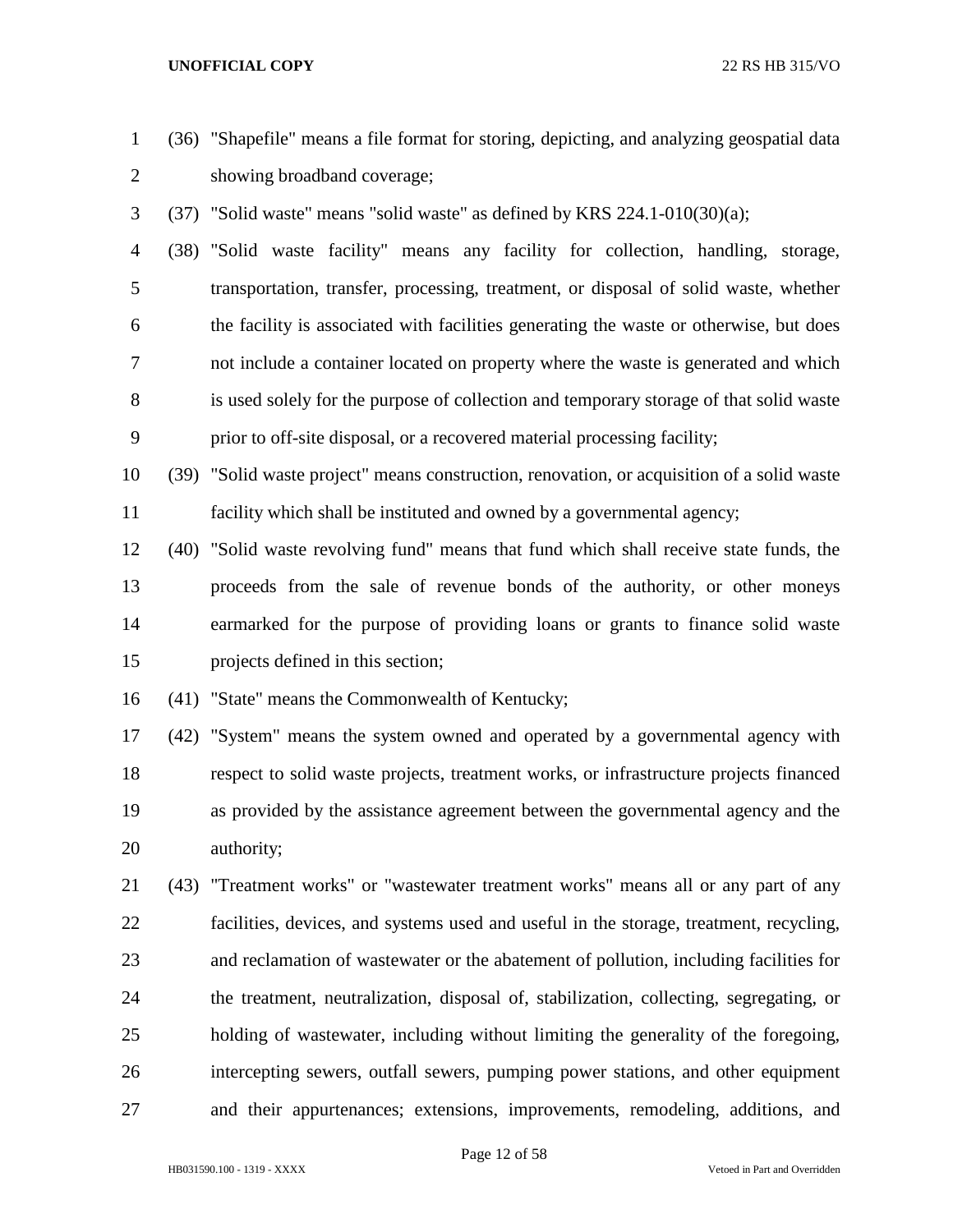| $\mathbf{1}$   |      | alterations thereof, and any wastewater treatment works, including site acquisition         |
|----------------|------|---------------------------------------------------------------------------------------------|
| $\overline{2}$ |      | of the land that will be an integral part of the wastewater treatment process, or is        |
| 3              |      | used for ultimate disposal of residues resulting from wastewater treatment, together        |
| $\overline{4}$ |      | with any other facilities which are deemed to be treatment works in accordance with         |
| 5              |      | the federal act;                                                                            |
| 6              |      | (44) "Underserved area" means any project area where [fixed, terrestrial] broadband         |
| 7              |      | service with a minimum <i>one hundred</i> $(100)$ [twenty five $(25)$ ] megabits per second |
| 8              |      | downstream and <b>twenty</b> (20) $[there (3)]$ megabits per second upstream is not         |
| 9              |      | available;                                                                                  |
| 10             |      | (45) "Unserved area" means any project area where fixed, terrestriall broadband service     |
| 11             |      | with a minimum <i>twenty-five</i> $(25)$ [ten $(10)$ ] megabits per second downstream and   |
| 12             |      | <i>three</i> (3) <i>megabits</i> [one $(1)$ megabit] per second upstream is not available;  |
| 13             |      | (46) "Utility tax" means the tax which may be imposed by the authority on every             |
| 14             |      | purchase of water or sewer service in the Commonwealth of Kentucky;                         |
| 15             |      | (47) "Variable rate revenue bonds" means revenue bonds the rate of interest on which        |
| 16             |      | fluctuates either automatically by reference to a predetermined formula or index or         |
| 17             |      | in accordance with the standards set forth in KRS 224A.120;                                 |
| 18             |      | (48) "Wastewater" means any water or liquid substance containing sewage, industrial         |
| 19             |      | waste, or other pollutants or contaminants derived from the prior use of these              |
| 20             |      | waters;                                                                                     |
| 21             |      | (49) "Water resources" means all waters of the state occurring on the surface, in natural   |
| 22             |      | or artificial channels, lakes, reservoirs, or impoundments, and in subsurface               |
| 23             |      | aquifers, which are available, or which may be made available to agricultural,              |
| 24             |      | industrial, commercial, recreational, public, and domestic users;                           |
| 25             | (50) | "Water resources project" means any structural or nonstructural study, plan, design,        |
| 26             |      | construction, development, improvement, or any other activity including programs            |
| 27             |      | for management, intended to conserve and develop the water resources of the state           |

Page 13 of 58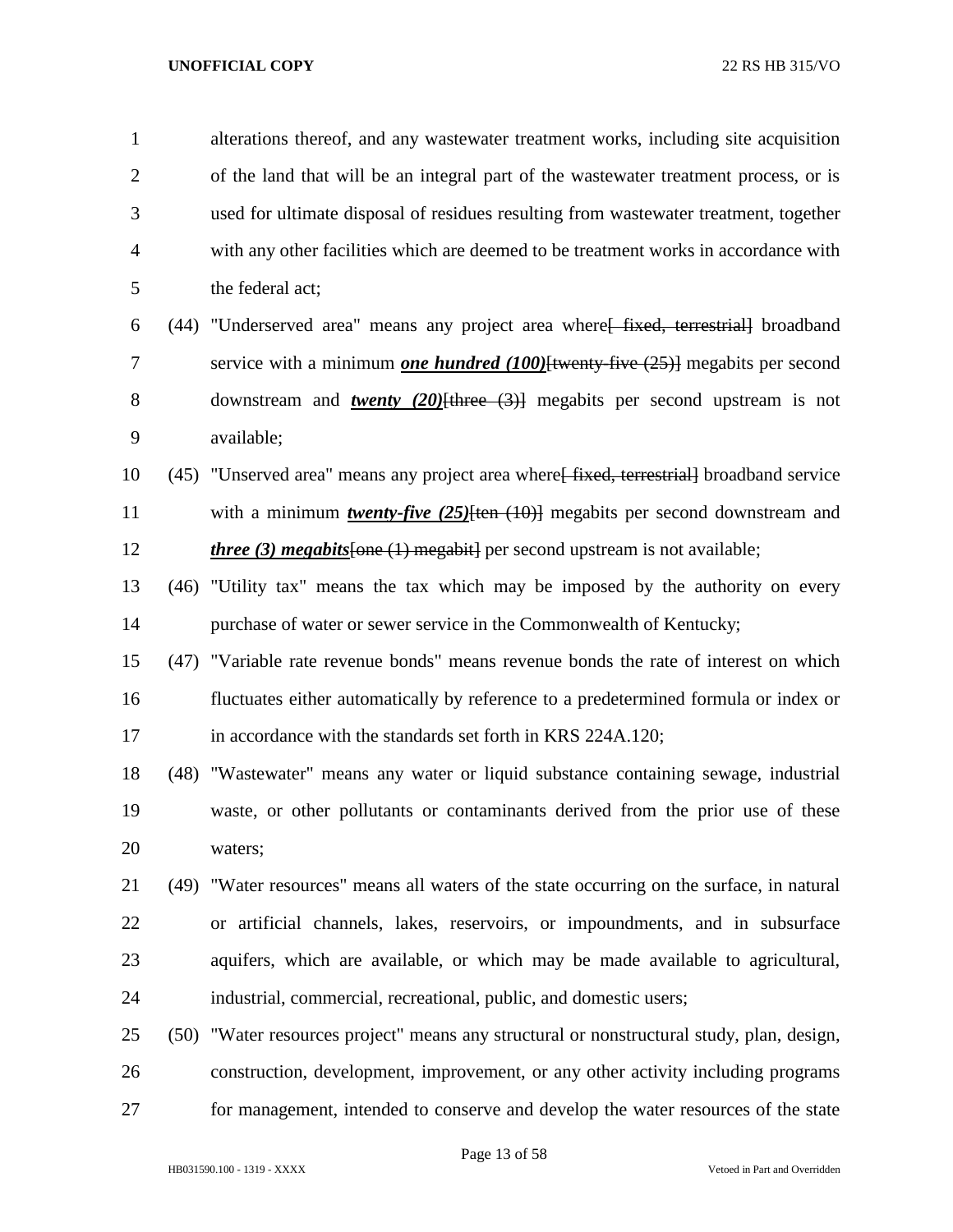and shall include all aspects of water supply, facilities to collect, transport, and treat wastewater as defined in KRS 65.8903, flood damage abatement, navigation, water-related recreation, and land conservation facilities and measures; and

 (51) "Waters of the state" means all streams, lakes, watercourses, waterways, ponds, marshes, wells, springs, irrigation systems, drainage systems, and all other bodies or accumulations of water, surface and underground, natural or artificial, which are situated wholly or partly within, or border upon, this state, or are within its jurisdiction, except those private waters which do not combine or effect a junction with natural, surface, or underground waters.

10 Section 3. KRS 224A.112 is amended to read as follows:

 (1) The infrastructure revolving fund shall be established in the State Treasury and shall be administered by the authority. The fund shall be a dedicated fund, and all moneys in the fund shall be allocated and dedicated solely to providing financial assistance to governmental agencies, and investor-owned water systems as provided for in KRS 96.540, 224A.306, 224A.308, and 224A.310, for the construction or acquisition of infrastructure projects through an account designated as the 2020 water service account.

- (2) The broadband deployment fund shall be established in the State Treasury and shall 19 be administered by the *office* [authority]. The fund shall be a dedicated fund, and all moneys in the fund shall be allocated and dedicated solely to providing grant funds to governmental agencies and private sector entities to construct infrastructure for the deployment of broadband service to households and businesses in underserved or unserved areas of the Commonwealth through an account designated as the broadband deployment fund.
- (3) Funds in subsections (1) and (2) of this section shall not be commingled and shall be used only for the stated purposes in subsections (1) and (2) of this section.
- (4) The financial assistance which may be provided by the revolving fund shall be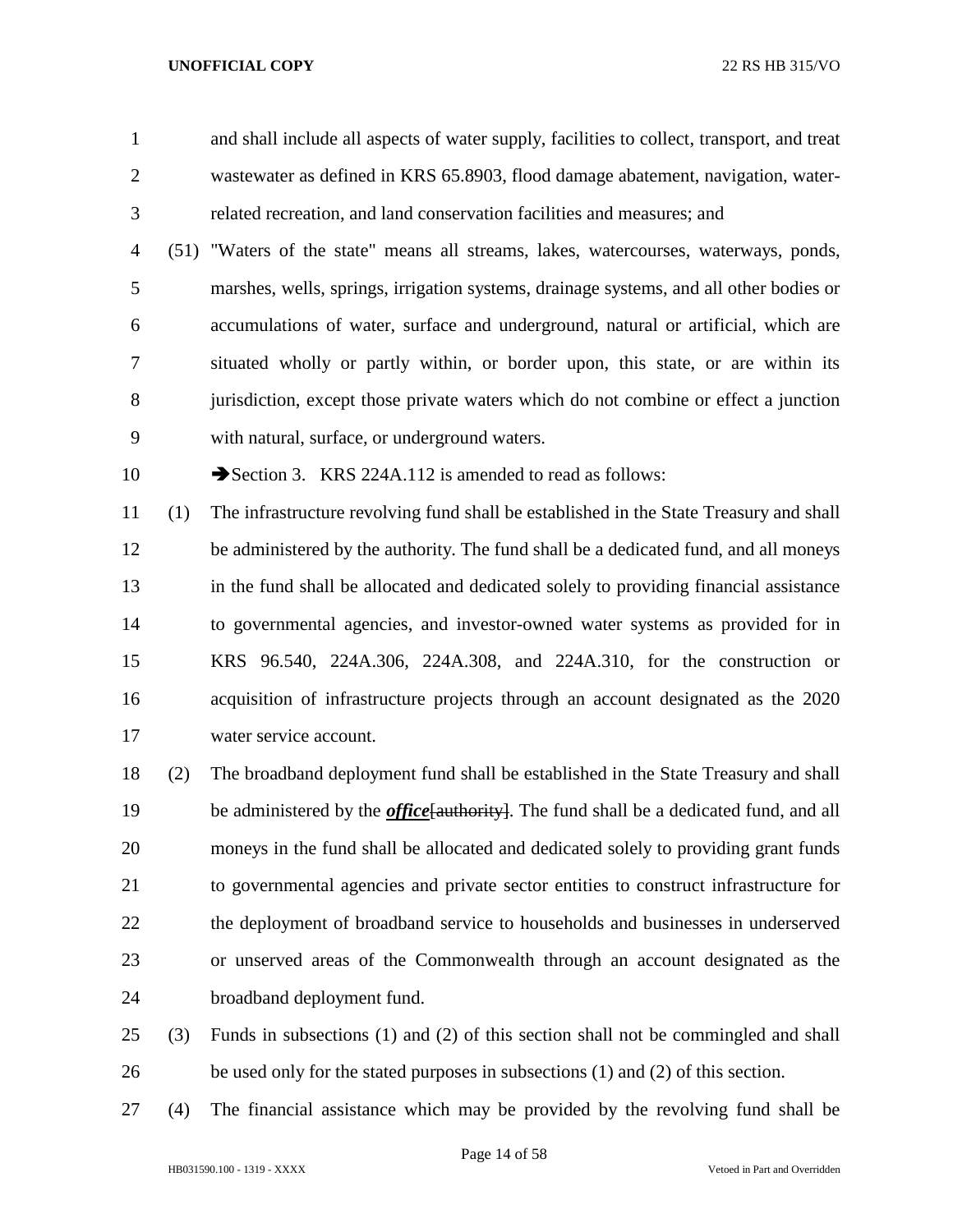1 limited to: (a) Making loans, on the condition that the loans are made at or below market interest rates, including interest free loans, at terms not to exceed thirty (30) years and that the fund will be credited with all payments of principal and interest on all loans; (b) Purchasing or guaranteeing, or purchasing insurance for, local or state obligations when the action would improve credit market access or reduce interest rates; (c) Providing a source of revenue or security for the payment of principal and interest on bonds or notes issued by the authority or other agencies of the state 11 if the proceeds of the sale of the bonds will be deposited in the fund; (d) Providing moneys with which to carry out the requirements of assistance agreements; and (e) Making grants as funds specifically appropriated for grants or proceeds from the sale of the authority's revenue bonds are available. (5) The revolving fund shall be established, maintained, and credited with repayments and the fund balance shall be available in perpetuity for its stated purposes. (6) The authority may provide financial assistance from the *revolving* fund to supplement assistance provided from the federally assisted wastewater revolving 20 fund as created in KRS 224A.111. (7) The authority shall advise governmental agencies of the availability of the infrastructure revolving fund and how moneys may be obtained from the fund. (8) The authority may enter into any necessary or required agreement with federal or state agencies or persons to carry out the provisions of this section. All state agencies shall cooperate with the authority and share information with the authority as appropriate to accomplish the purposes set out in KRS 224A.300. (9) Moneys in the *broadband deployment* fund are hereby appropriated for the

Page 15 of 58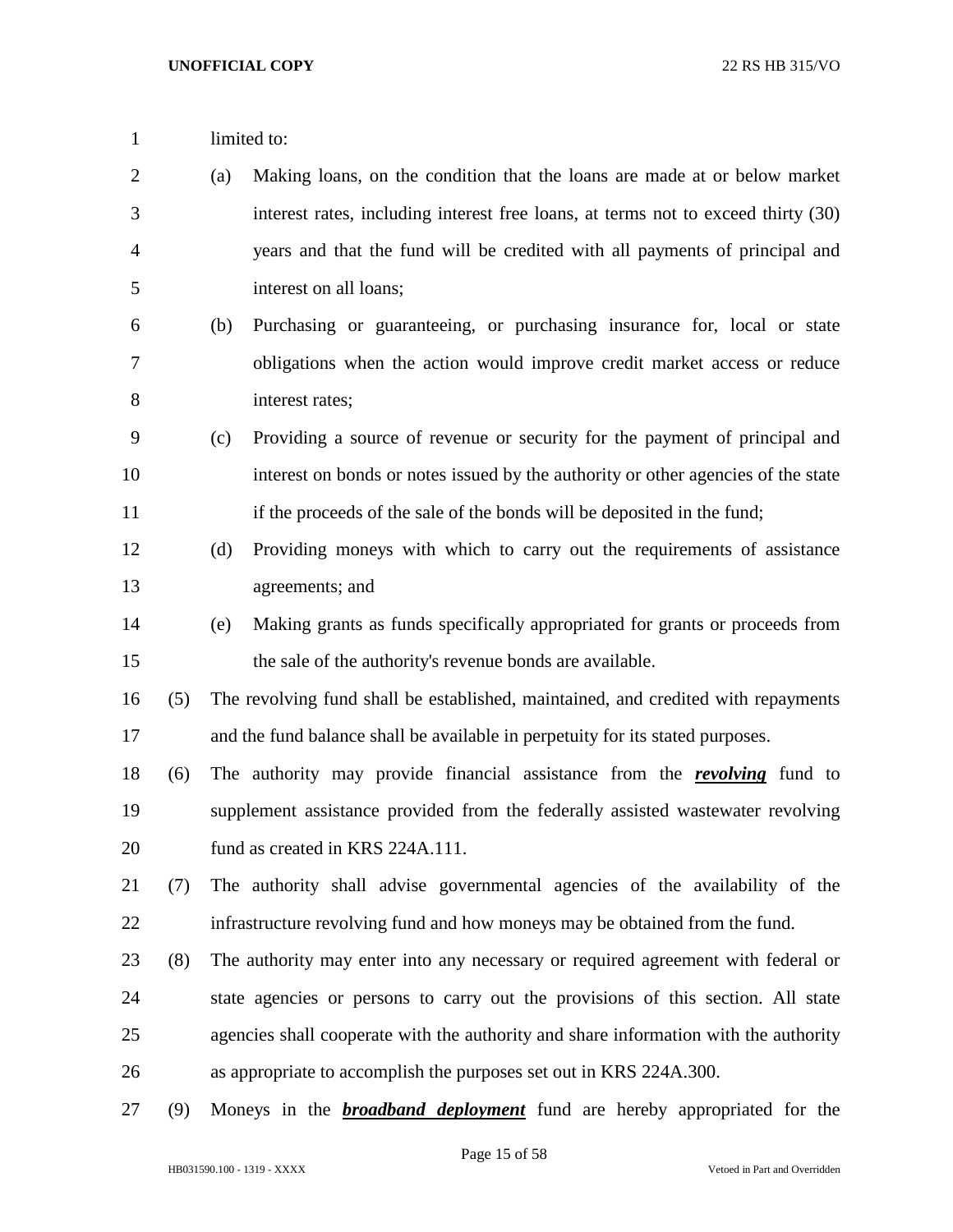| $\mathbf{1}$ |                  |     | purposes set forth in this section and KRS 224A.1121.                                       |
|--------------|------------------|-----|---------------------------------------------------------------------------------------------|
| 2            |                  |     | (10) Notwithstanding KRS 45.229, any moneys remaining in the <b>broadband deployment</b>    |
| 3            |                  |     | fund at the close of the fiscal year shall not lapse but shall be carried forward into      |
| 4            |                  |     | the succeeding fiscal year to be used for the purposes set forth in this section and        |
| 5            |                  |     | KRS 224A.1121.                                                                              |
| 6            |                  |     | (11) Interest earned on moneys in the broadband deployment fund shall stay in the fund.     |
| 7            |                  |     | Section 4. KRS 224A.1121 is amended to read as follows:                                     |
| 8            | (1)              | (a) | The purpose of the broadband deployment fund set forth in KRS 224A.112                      |
| 9            |                  |     | shall be to:                                                                                |
| 10           |                  |     | Assist governmental agencies and private sector entities to construct<br><u>I.</u>          |
| 11           |                  |     | infrastructure for the deployment of broadband service to underserved or                    |
| 12           |                  |     | unserved areas of the Commonwealth; and                                                     |
| 13           |                  |     | Provide supplemental funding for recipients of federal government<br>2.                     |
| 14           |                  |     | <u>awards specifically to support the deployment or expansion of</u>                        |
| 15           |                  |     | broadband networks.                                                                         |
| 16           |                  | (b) | The <b><i>office</i></b> [authority] shall manage the fund and may accept and receive       |
| 17           |                  |     | appropriations from the General Assembly or other funds or gifts from both                  |
| 18           |                  |     | public and private sources, including but not limited to local governments and              |
| 19           |                  |     | federal agencies.                                                                           |
| 20           | (2)              |     | The <i>office</i> [authority] shall establish a grant program that allocates funds from the |
| 21           |                  |     | broadband deployment fund in accordance with this section.                                  |
| 22           | (3)              | (a) | The office shall issue grant applications for all projects awarded grant                    |
| 23           |                  |     | <u>funds on or after April 5, 2022.</u>                                                     |
| 24           |                  | (b) | Grant funds may be used by government or private sector entities for                        |
| 25           |                  |     | broadband deployment projects.                                                              |
| 26           | $\left(3\right)$ |     | The grant program shall be developed to give highest funding priority to those              |
| 27           |                  |     | projects which most effectively provide broadband service to the greatest number of         |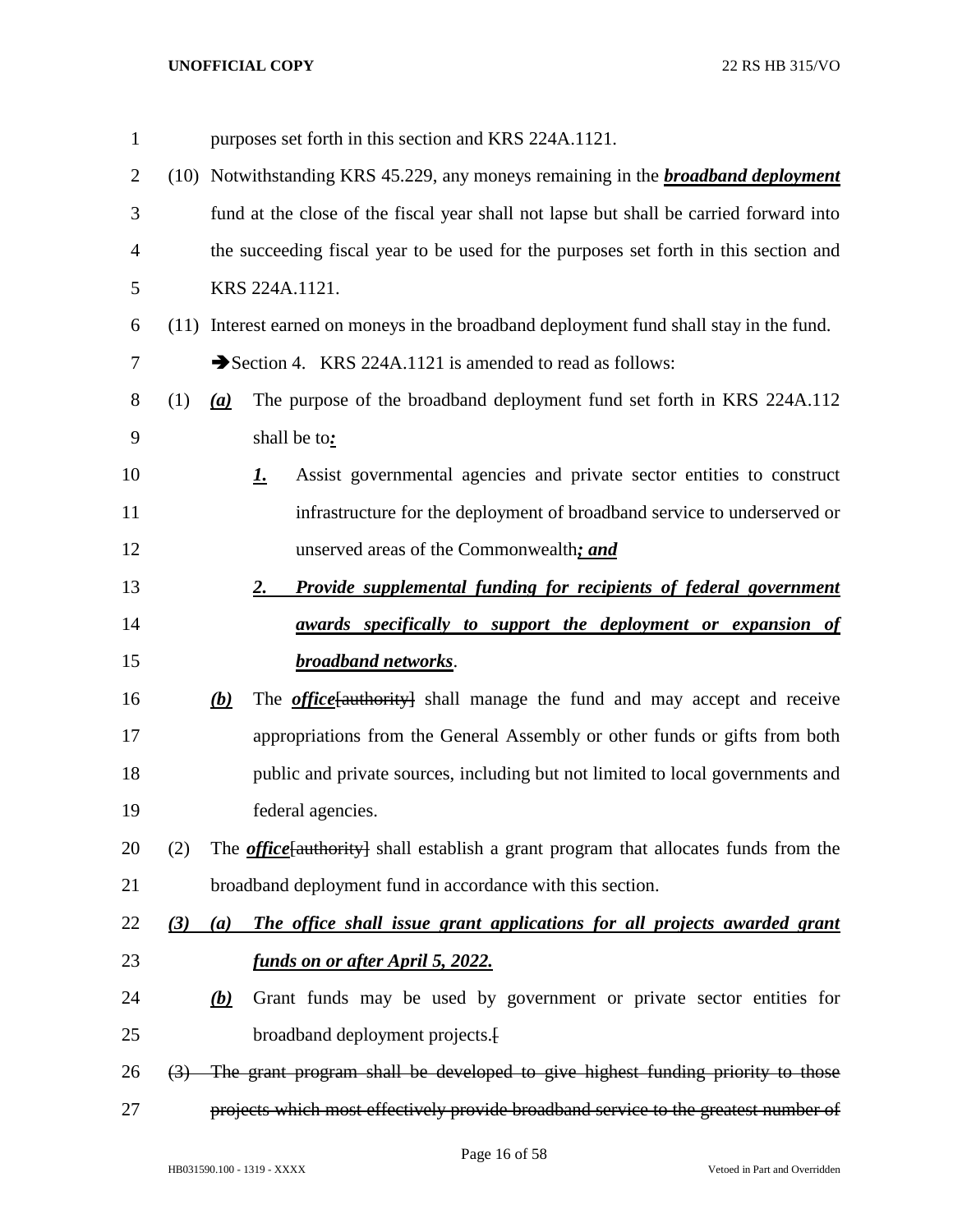| $\mathbf{1}$   |     |                  | underserved and unserved Kentucky citizens and at the lowest cost. Funding shall              |
|----------------|-----|------------------|-----------------------------------------------------------------------------------------------|
| $\overline{2}$ |     |                  | not be used to duplicate broadband service to citizens, households, and businesses            |
| 3              |     |                  | in a broadband deployment project area where fixed, terrestrial broadband service             |
| 4              |     |                  | meets or exceeds twenty five (25) megabits per second downstream and three (3)                |
| 5              |     |                  | megabits per second upstream.                                                                 |
| 6              | (4) |                  | The <i>office</i> [authority] shall develop funding criteria and prioritization schedules for |
| 7              |     |                  | broadband deployment projects in a technology neutral manner] in accordance                   |
| 8              |     |                  | with this section.                                                                            |
| 9              | (5) | $\left(a\right)$ | The <i>office</i> {authority} shall establish guidelines and standards for applying for       |
| 10             |     |                  | and approving grants from the broadband deployment fund <i>according to the</i>               |
| 11             |     |                  | minimum requirements in this section. No additional requirement shall be                      |
| 12             |     |                  | added which could delay broadband deployment.                                                 |
| 13             |     | (b)              | An eligible applicant shall submit an application to the <i>office</i> [authority].           |
| 14             |     | (c)              | An application for a grant shall contain any information the <i>office</i> [authority]        |
| 15             |     |                  | requires, including but not limited to:                                                       |
| 16             |     |                  | A <i>shapefile</i> [geographic description] of the broadband deployment<br>L[(a)]             |
| 17             |     |                  | project area <i>and a list of addresses in the broadband deployment</i>                       |
| 18             |     |                  | <i>project area</i> <sup>[</sup> , including whether the area is partially served];           |
| 19             |     |                  | A description of the broadband deployment project, including<br>2.[(b)]                       |
| 20             |     |                  | facilities, equipment, total cost, timeframe for completion, and network                      |
| 21             |     |                  | capabilities, including minimum speed thresholds;                                             |
| 22             |     |                  | Documentation of the applicant's technical, financial,<br>3.[(e)]<br>and                      |
| 23             |     |                  | managerial resources and experience to build, operate, and manage                             |
| 24             |     |                  | broadband <i>networks</i> serving citizens, households, and businesses in                     |
| 25             |     |                  | Kentucky, <i>including a detailed project management plan identifying</i>                     |
| 26             |     |                  | staff, contractors, and key responsibilities;                                                 |
| 27             |     |                  | Documentation of the economic and commercial feasibility of the<br>4.[(d)]                    |

Page 17 of 58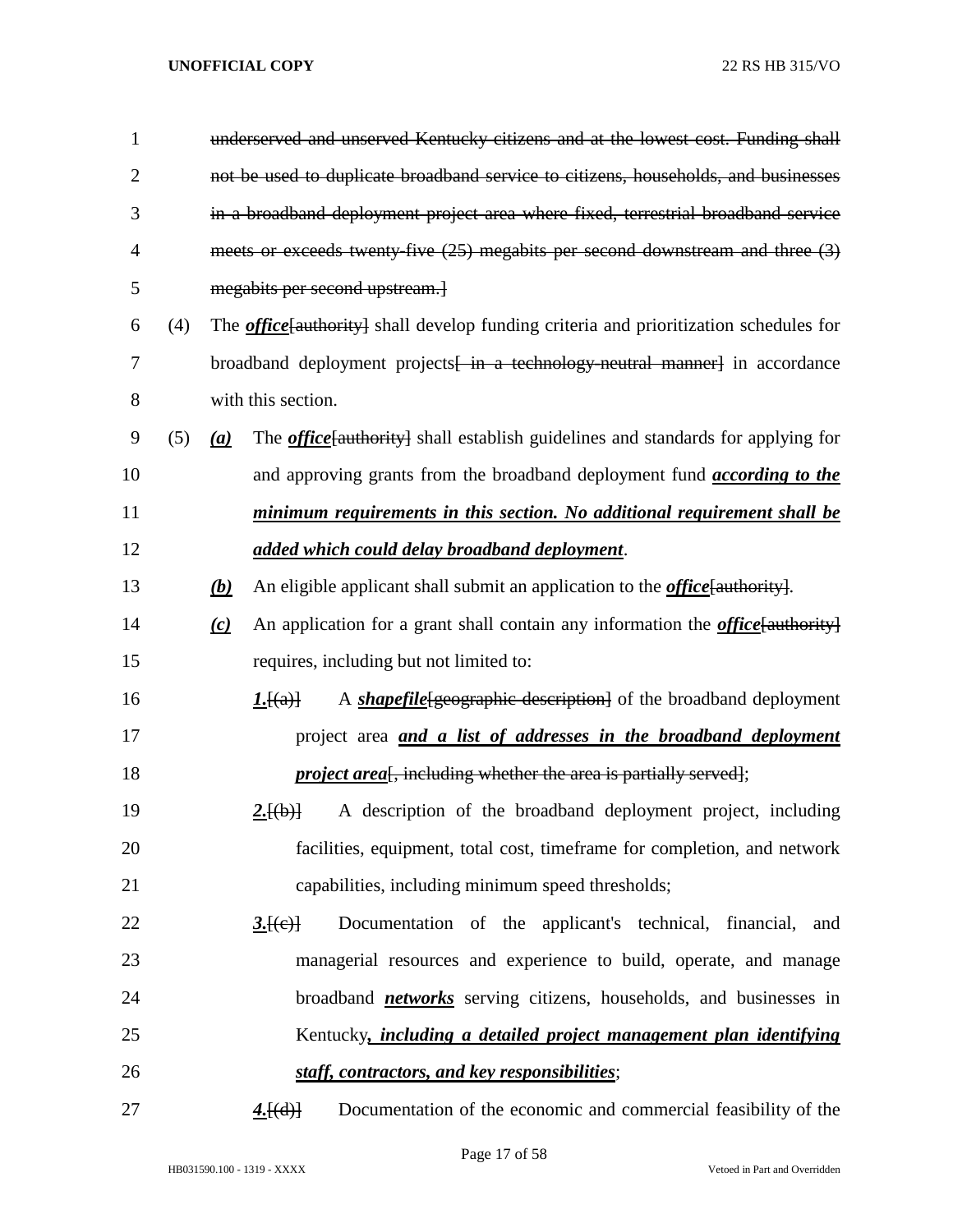| 1              | proposed broadband deployment project, <i>including a detailed project</i>                        |
|----------------|---------------------------------------------------------------------------------------------------|
| $\overline{2}$ | <b>budget and documentation of availability of supplies;</b>                                      |
| 3              | The number of <i>addresses</i> within the broadband deployment<br>5.[(e)]                         |
| $\overline{4}$ | <i>project area</i> eitizens, households, or businesses] that would have new                      |
| 5              | access to broadband as a result of the grant;                                                     |
| 6              | The amount of matching funds the eligible applicant will<br><u>6. <math>[(f)]</math></u>          |
| 7              | contribute and a certification that no portion of the matching funds is                           |
| 8              | derived from any state or federal grant received for the purpose of                               |
| 9              | funding broadband infrastructure within the project area; and                                     |
| 10             | A certification that none of the funds provided by the program for<br>$\frac{7.[(g)}{2}$          |
| 11             | the project in the application will be used to extend or deploy facilities                        |
| 12             | to any currently served <i>addresses</i> [citizens, households, or businesses].                   |
| 13<br>(6)      | The <i>office</i> [authority] shall make <i>all information within each application</i> [the      |
| 14             | applications] available to the public within five (5) business days <i>following</i> [of] the     |
| 15             | deadline for submission of applications, provided the information contained within                |
| 16             | an application is not exempt from disclosure under the provisions of the Open                     |
| 17             | Records Act, KRS 61.870 to 61.884. The description of the geographic scope of the                 |
| 18             | broadband deployment project area shall not be exempt under the Open Records                      |
| 19             | Act, KRS 61.870 to 61.884, and shall be made available to the public within five (5)              |
| 20             | days after submission of the application.                                                         |
| 21<br>(7)      | As part of the grant application process <i>under</i> [, pursuant to ] subsection<br>(a)          |
| 22             | $(5)$ [ $(3)$ ] of this section, the <i>office</i> [authority] shall include an opportunity for a |
| 23             | <i>challenging</i> broadband service provider to challenge $an$ <sup>[the]</sup> application      |
| 24             | within fifteen (15) business days of making all information available to the                      |
| 25             | <i>public under subsection (6) of this section.</i>                                               |
| 26             | A challenging provider shall provide the office with proof that: As part of<br>(b)                |
| 27             | the dispute process, the authority may consider any relevant geospatial data                      |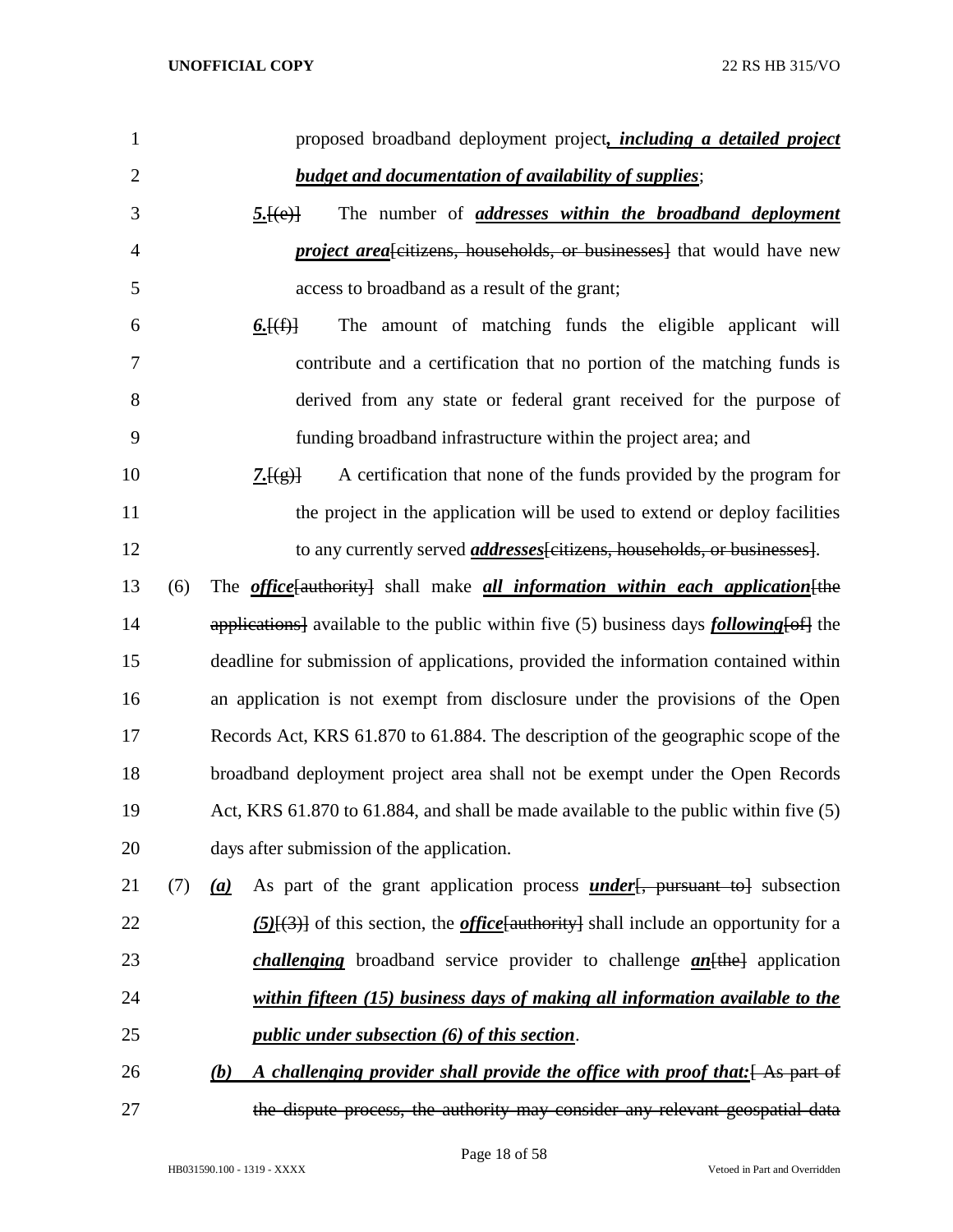| $\mathbf{1}$   | available from a broadband service provider or grant applicant. Geospatial          |
|----------------|-------------------------------------------------------------------------------------|
| $\overline{2}$ | data may include but is not limited to shapefiles detailing broadband coverage,     |
| 3              | the most current Federal Communications Commission Form 477 fixed                   |
| 4              | broadband deployment data reporting, or other documentation of broadband            |
| 5              | deployment infrastructure in the project area to show that a challenged project     |
| 6              | area is underserved or unserved. A challenging provider may provide the             |
| 7              | authority with proof, including but not limited to:]                                |
| 8              | The broadband deployment project area is:<br><u><i>I.</i></u> [(a)]                 |
| 9              | Currently served; or $\frac{1}{1}$ is $\frac{1}{2}$<br>$\mathbf{a}$ .               |
| 10             | Under construction for provision of broadband service within<br><u>b.</u>           |
| 11             | twelve (12) months of the challenge; or                                             |
| 12             | 2.[(b)]<br>The applicant has received funds from another state or federally         |
| 13             | funded grant program designed to encourage broadband deployment in                  |
| 14             | the <b>broadband deployment project</b> area <i>that covers more than fifty</i>     |
| 15             | <i>percent (50%) of the eligible project expenses.</i>                              |
| 16             | As part of the challenge process and in order to meet the burden of proof in<br>(c) |
| 17             | paragraph (b) of this subsection, the challenging provider shall submit:            |
| 18             | A shapefile and a list of addresses containing all addresses within the<br>1.       |
| 19             | <b>broadband deployment project area that the challenging broadband</b>             |
| 20             | service provider currently serves and the maximum megabits per                      |
| 21             | second downstream speed and the maximum megabits per second                         |
| 22             | <i>upstream speed provided to each challenged address;</i>                          |
| 23             | A feasibility study, construction plan, or other relevant documentation<br>2.       |
| 24             | that clearly and convincingly demonstrates that the challenging                     |
| 25             | <b>broadband service provider will be under construction within twelve</b>          |
| 26             | (12) months of the application date for the broadband deployment                    |
| 27             | <u>fund grant, which may be extended by the office an additional six (6)</u>        |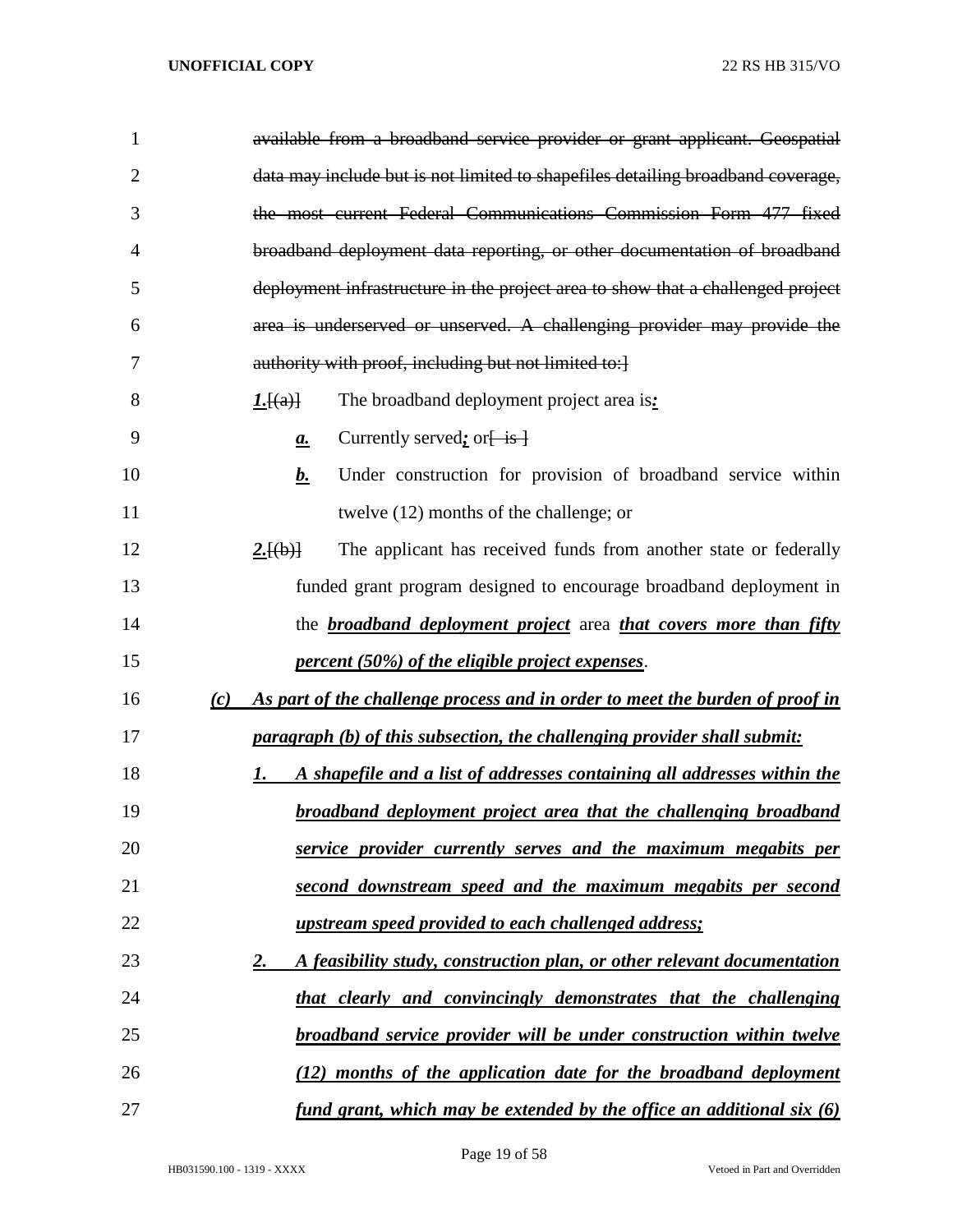| 1  |     |                             | months because of undue construction delays; or                                         |
|----|-----|-----------------------------|-----------------------------------------------------------------------------------------|
| 2  |     |                             | Loan documents, grant award receipts, or other financial information<br>3.              |
| 3  |     |                             | that clearly and convincingly demonstrates to the office that the                       |
| 4  |     |                             | challenging broadband service provider has received adequate funds                      |
| 5  |     |                             | from another state or federally funded grant program designed to                        |
| 6  |     |                             | <u>encourage broadband deployment in the area.</u>                                      |
| 7  |     | (d)                         | Within five (5) business days of a challenge being submitted to the office,             |
| 8  |     |                             | the provider submitting the application which is challenged shall be                    |
| 9  |     |                             | provided copies of all challenge material.                                              |
| 10 |     | (e)                         | The office shall treat any information submitted as part of a challenge as              |
| 11 |     |                             | confidential and exempt from disclosure under the Open Records Act, KRS                 |
| 12 |     |                             | 61.870 to 61.884, upon the challenging provider's request for confidential              |
| 13 |     |                             | treatment.                                                                              |
| 14 |     | (f)                         | Within fifteen (15) business days of receipt of the copies under paragraph              |
| 15 |     |                             | (d) of this subsection, the applicant shall respond to the challenge.                   |
| 16 |     | $\left( \mathbf{g} \right)$ | <u>Once the response to the challenge is submitted to the office by the</u>             |
| 17 |     |                             | applicant, the office shall have fifteen (15) business days to resolve the              |
| 18 |     |                             | <i>dispute.</i>                                                                         |
| 19 |     | (h)                         | Upon a determination that a challenge is unsuccessful because the                       |
| 20 |     |                             | challenging provider is unable to prove, within the timeframe provided                  |
| 21 |     |                             | under this section, that the provider currently serves a broadband                      |
| 22 |     |                             | deployment project area, the office shall move forward with the funding                 |
| 23 |     |                             | process provided in this section.                                                       |
| 24 | (8) | (a)                         | Upon a determination that an application meets the funding criteria, but the            |
| 25 |     |                             | proposed project area is found to be partially served, the <i>applicant</i> {authority} |
| 26 |     |                             | may amend <i>and resubmit</i> the application <i>within fifteen (15) business days</i>  |
| 27 |     |                             | and <i>the office may</i> grant partial funding based on the partial service provided   |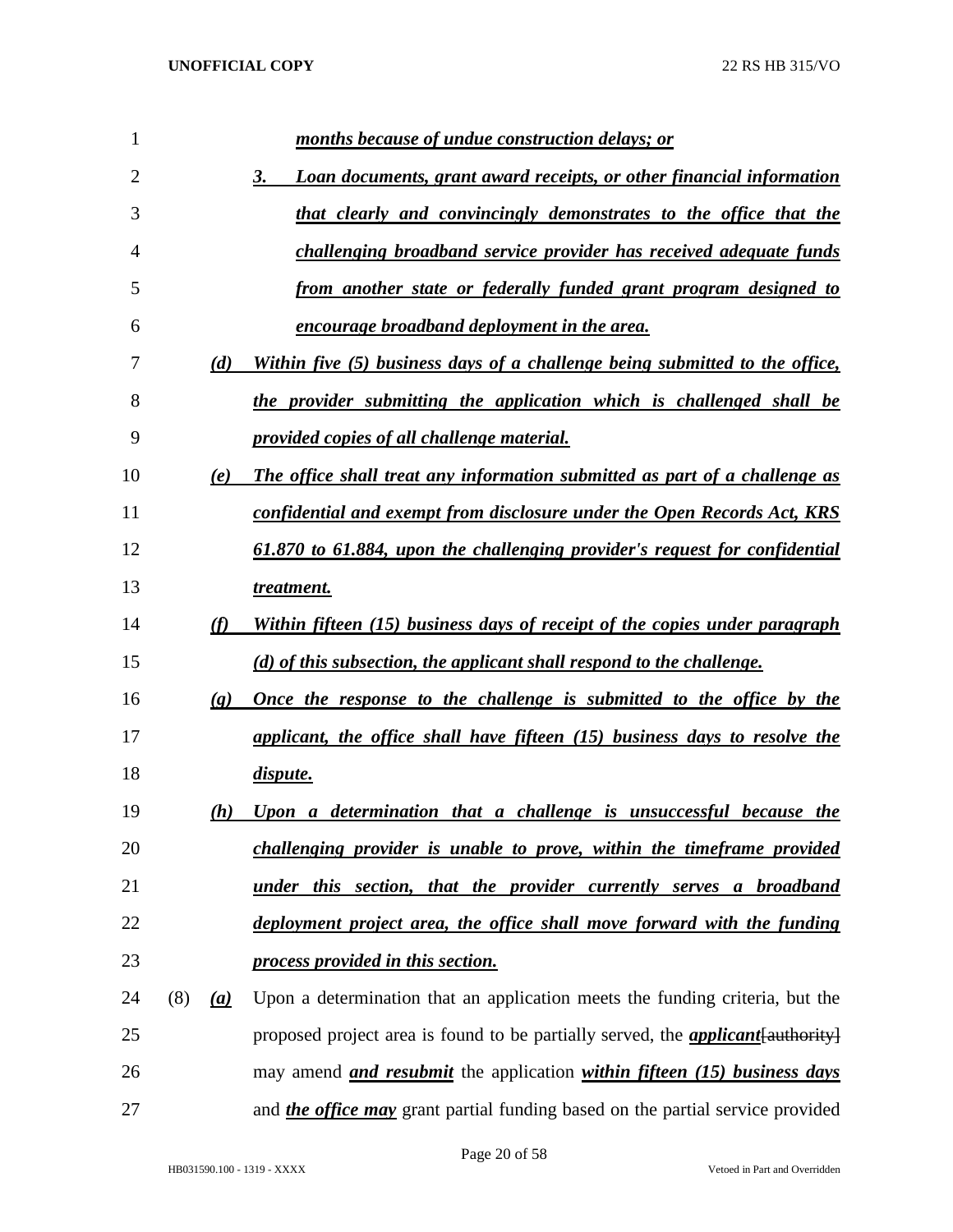| 1  |     | in order to ensure that grant funds are used to only provide broadband service          |
|----|-----|-----------------------------------------------------------------------------------------|
| 2  |     | to <i>addresses</i> eitizens, households, or businesses deemed underserved or           |
| 3  |     | unserved.                                                                               |
| 4  |     | In the event of a challenge that involves subsection $(7)(c)$ 2. of this section<br>(b) |
| 5  |     | and those addresses are not under construction within twelve (12) months,               |
| 6  |     | <u>or eighteen (18) months if extended by the office, the challenging provider</u>      |
| 7  |     | shall pay a civil penalty to the broadband deployment fund in an amount                 |
| 8  |     | equal to the amount of grant funding for those addresses plus ten percent               |
| 9  |     | $(10\%)$ .                                                                              |
| 10 | (9) | When awarding grant funds, the office shall award funding to addresses with no          |
| 11 |     | service first, then to addresses that are unserved, and then lastly to addresses that   |
| 12 |     | <u>are underserved. The office shall:</u>                                               |
| 13 |     | Score the unserved and underserved grant applications based on the<br>(a)               |
| 14 |     | following criteria, giving priority consideration in the order listed:                  |
| 15 |     | Projects in unserved and underserved areas that reach the customers<br>1.               |
| 16 |     | <i>that are the least economical to serve, in the following order;</i>                  |
| 17 |     | Projects that average zero to five (5) locations per route mile;<br>а.                  |
| 18 |     | Projects that average five $(5)$ to ten $(10)$ locations per route mile;<br>b.          |
| 19 |     | and                                                                                     |
| 20 |     | Projects that average eleven (11) locations or more per route<br>c.                     |
| 21 |     | mile;                                                                                   |
| 22 |     | Projects in unserved and underserved areas where local, state, or<br>2.                 |
| 23 |     | federal funds are not available;                                                        |
| 24 |     | Fiber-to-the-premise projects that will deploy broadband services with<br>3.            |
| 25 |     | a capacity to transmit data from or to the Internet with symmetrical                    |
| 26 |     | downstream and upstream speeds of at least one (1) gigabit;                             |
| 27 |     | Projects deploying infrastructure capable of achieving symmetrical<br>4.                |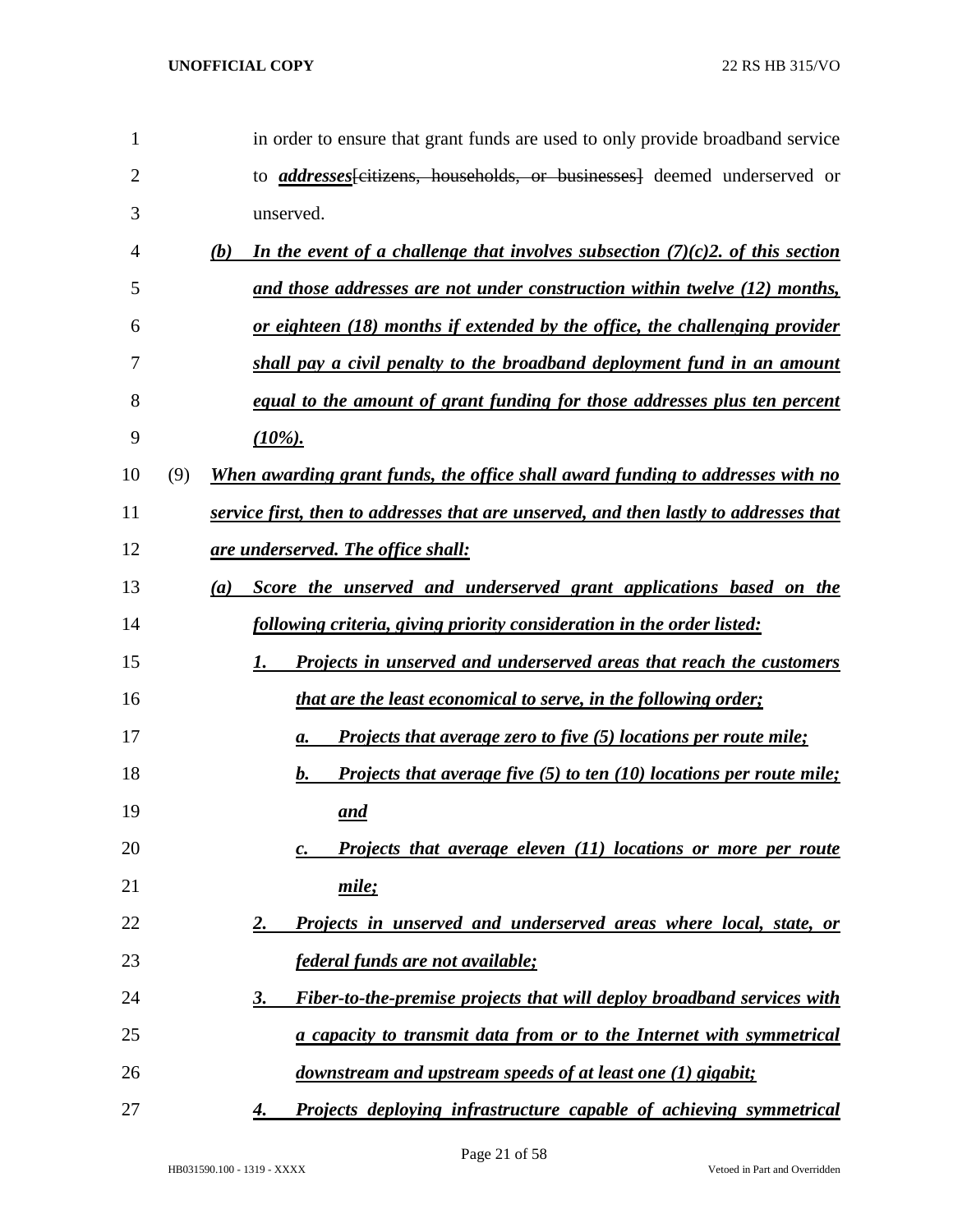| 1  |     | speeds at a minimum of one hundred (100) megabits per second                        |
|----|-----|-------------------------------------------------------------------------------------|
| 2  |     | download and upload speeds;                                                         |
| 3  |     | The size and the scope of the unserved and underserved area proposed<br>5.          |
| 4  |     | to be served;                                                                       |
| 5  |     | The technical, managerial, and financial capabilities of the applicant,<br>6.       |
| 6  |     | demonstrating the ability to successfully deploy the proposed project               |
| 7  |     | and provide broadband service;                                                      |
| 8  |     | A project requesting less than fifty percent (50%) funding from the<br>7.           |
| 9  |     | <u>requested grant;</u>                                                             |
| 10 |     | <b>Projects that will be eligible for the Affordable Connectivity Program</b><br>8. |
| 11 |     | low-income consumers administered<br>$\mathbf{b}$ v<br><i>the</i><br>Federal<br>for |
| 12 |     | <b>Communications Commission; and</b>                                               |
| 13 |     | 9.<br><u>Projects that plan to encourage adoption of broadband services,</u>        |
| 14 |     | including community outreach to promote adoption, technical                         |
| 15 |     | support, and training on how to connect;                                            |
| 16 | (b) | Award no more than fifty percent (50%) of the total project cost, unless the        |
| 17 |     | project meets the following density requirements:                                   |
| 18 |     | <b>Projects that average zero to five (5) locations per route mile, which</b><br>Ι. |
| 19 |     | may be eligible for reimbursement of up to seventy percent (70%) of                 |
| 20 |     | the cost of the project;                                                            |
| 21 |     | Projects that average five (5) to ten (10) locations per route mile,<br><u>2.</u>   |
| 22 |     | which may be eligible for reimbursement of up to sixty percent (60%)                |
| 23 |     | <u>of the cost of the project; and</u>                                              |
| 24 |     | Projects that average eleven (11) locations or more per route mile,<br><u>3.</u>    |
| 25 |     | which may be eligible for reimbursement of fifty percent (50%) of the               |
| 26 |     | <u>cost of the project;</u>                                                         |
| 27 | (c) | <b>Require the remaining project costs to be paid by matching funds from:</b>       |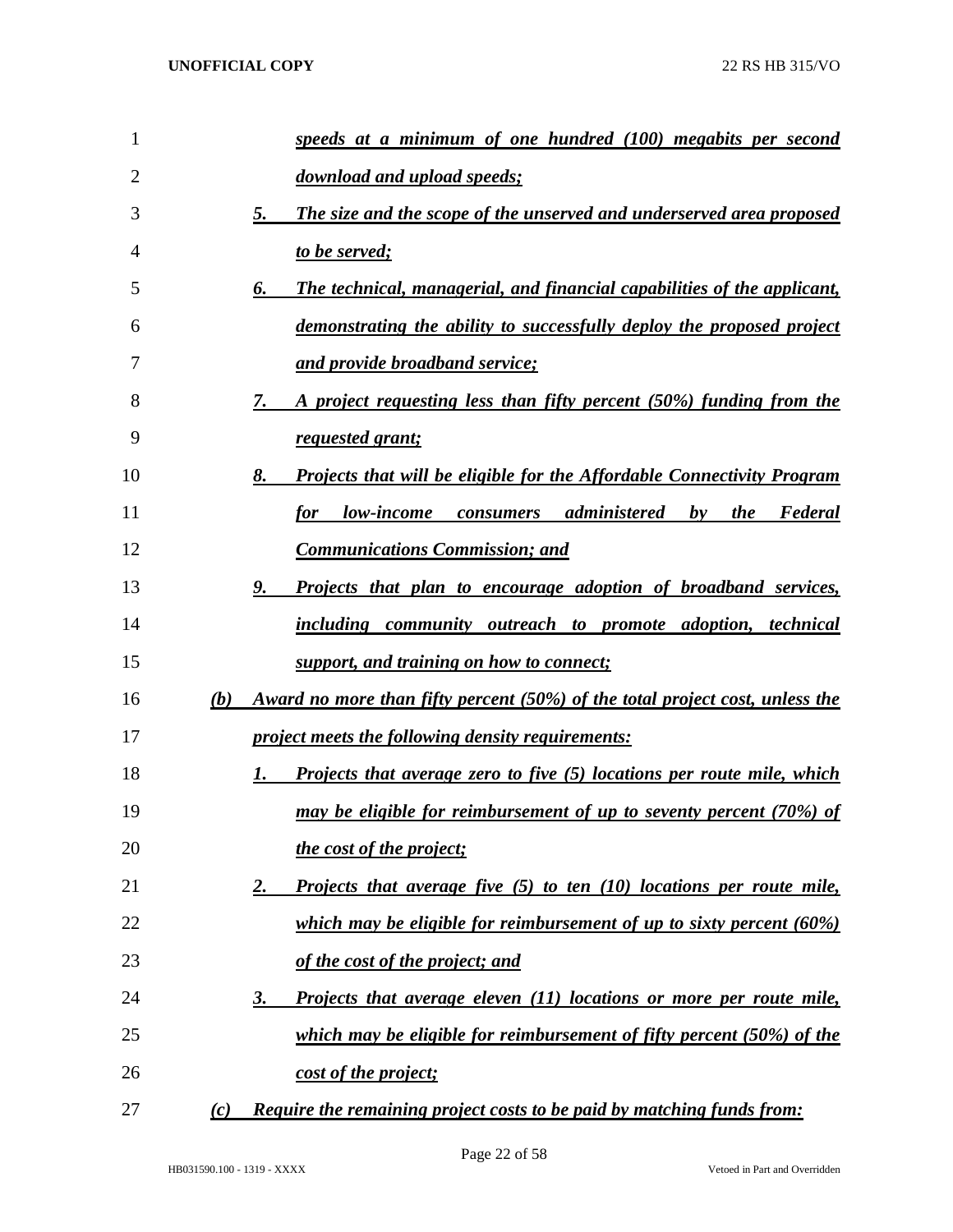| 1  |          | A private source, including but not limited to financial institutions        |
|----|----------|------------------------------------------------------------------------------|
| 2  |          | <i>that serve distribution cooperatives;</i>                                 |
| 3  |          | 2.<br><u>A city, county, urban-county government, or consolidated local</u>  |
| 4  |          | government; or                                                               |
| 5  |          | Any combination of matching moneys provided under subparagraphs<br>3.        |
| 6  |          | <u>1. and 2. of this paragraph;</u>                                          |
| 7  | (d)      | Allow eligible project expenses, including those that are incurred starting  |
| 8  |          | on or after the date in the written acknowledgement of acceptance issued     |
| 9  |          | under paragraph (f) of this subsection and ending at the conclusion of the   |
| 10 |          | grant project, or grant project contractual term, whichever is earlier, and  |
| 11 |          | <u>may include:</u>                                                          |
| 12 |          | <b>Project engineering or design plans;</b>                                  |
| 13 |          | Permitting;<br>2.                                                            |
| 14 |          | <b>Pre-construction costs to make ready the project site;</b><br>3.          |
| 15 |          | Outside plant materials, including fiber; poles, hardware, conduit or<br>4.  |
| 16 |          | splitters;                                                                   |
| 17 |          | <b>Labor, construction management, and equipment; and</b><br>5.              |
| 18 |          | <b>Installation and testing of the broadband services;</b><br>6.             |
| 19 | (e)      | Make a determination that an application meets the funding criteria, unless  |
| 20 |          | the proposed project area is found to be partially served, in which case the |
| 21 |          | application may be amended and partial funding based on the partial          |
| 22 |          | service provided may be granted; and                                         |
| 23 | $\omega$ | Issue within sixty (60) days of receipt of an application for grant<br>1.    |
| 24 |          | funds, except in the case of a challenged application under the              |
| 25 |          | timeline in subsection (7) of this section, a written acknowledgement        |
| 26 |          | of either:                                                                   |
| 27 |          | Acceptance;<br>а.                                                            |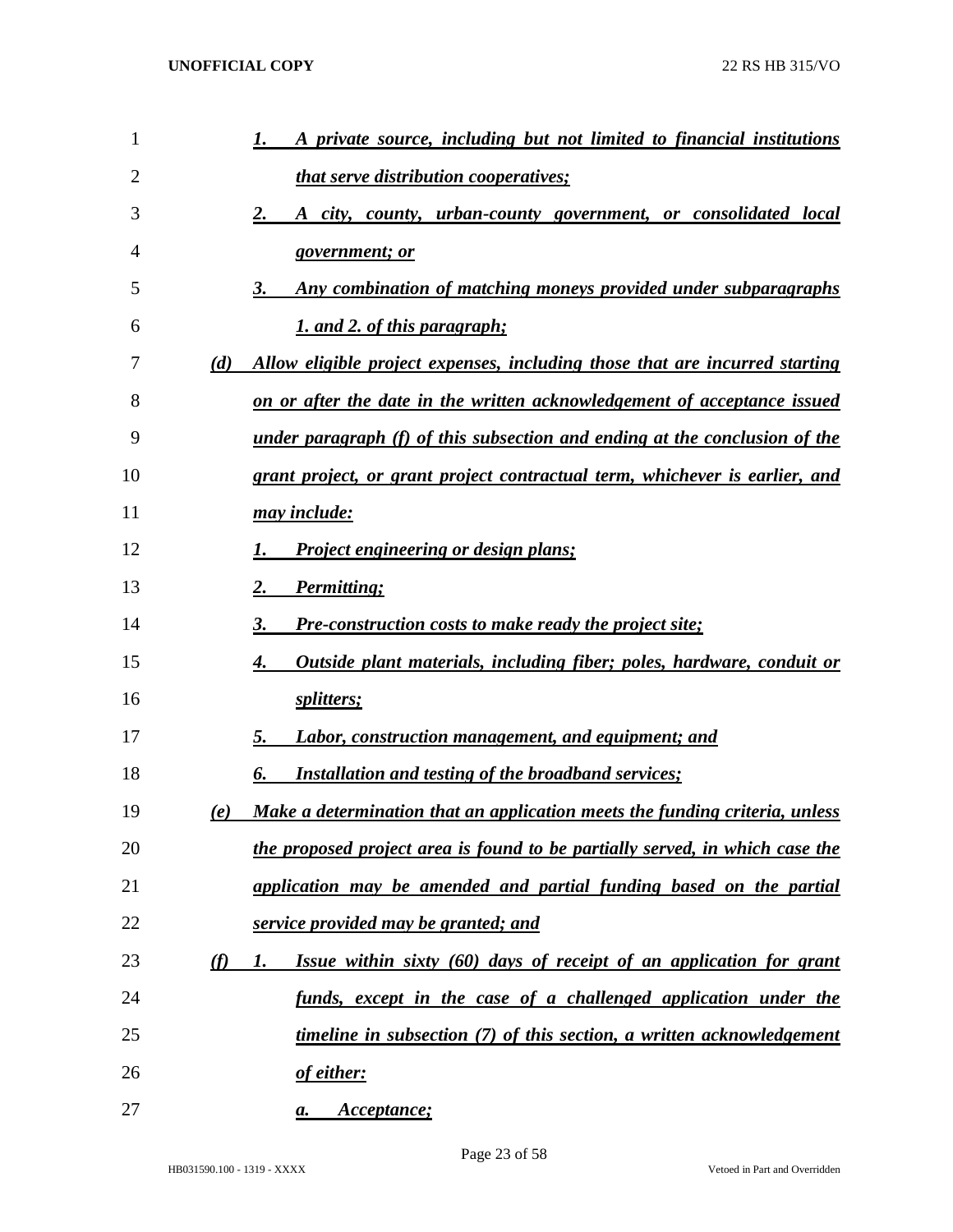| 1  |                  | <b>Denial and any reasons for denial of the application; or</b><br>b.                    |
|----|------------------|------------------------------------------------------------------------------------------|
| 2  |                  | A request for additional information to process the application<br>$\mathbf{c}$ .        |
| 3  |                  | listing the specific information required; and                                           |
| 4  |                  | Issue grant funds to the applicant by the fifteenth day of the month, or<br>2.           |
| 5  |                  | the next business day if the fifteenth day falls on a weekend day or                     |
| 6  |                  | state or federal holiday, when a complete requisition of funds packet is                 |
| 7  |                  | received prior to the fifth day of the month.                                            |
| 8  | (10)             | The office shall not reimburse applicants for special construction charges,              |
| 9  |                  | including fees or charges imposed upon the end user as a condition of receiving          |
| 10 |                  | broadband service at an address.                                                         |
| 11 | (11)             | The office may provide an incentive for timely completion or a disincentive for          |
| 12 |                  | not meeting agreed upon timeframes.                                                      |
| 13 | (12)             | <b>Grant funds awarded to an applicant to supplement the applicant's federal fund</b>    |
| 14 |                  | <u>award may not be used for costs that will be reimbursed by the other federal</u>      |
| 15 | <u>funds.</u>    |                                                                                          |
| 16 |                  | (13) No funds shall be used:                                                             |
| 17 | $\left(a\right)$ | To support any broadband deployment project involving the upgrade of an                  |
| 18 |                  | existing facility <i>already delivering broadband services</i> , <i>including an</i>     |
| 19 |                  | upgrade of existing wireline, or terrestrial infrastructure capable of                   |
| 20 |                  | delivering services greater than twenty-five (25) megabits per second                    |
| 21 |                  | <i>downstream and three (3) megabits per second upstream;</i> or                         |
| 22 | <u>(b)</u>       | For non-capital expenses, non-broadband services, marketing, or advertising.             |
| 23 |                  | [The broadband deployment project area shall be described by census block                |
| 24 |                  | including the specific addresses to be serviced or by shapefile geospatial data.         |
| 25 |                  | $(10)$ Grant applicants shall pay a minimum of fifty percent $(50%)$ of the project cost |
| 26 |                  | which shall not include any matching funds received from federal or state                |
| 27 |                  | government grants for broadband deployment in the project area.                          |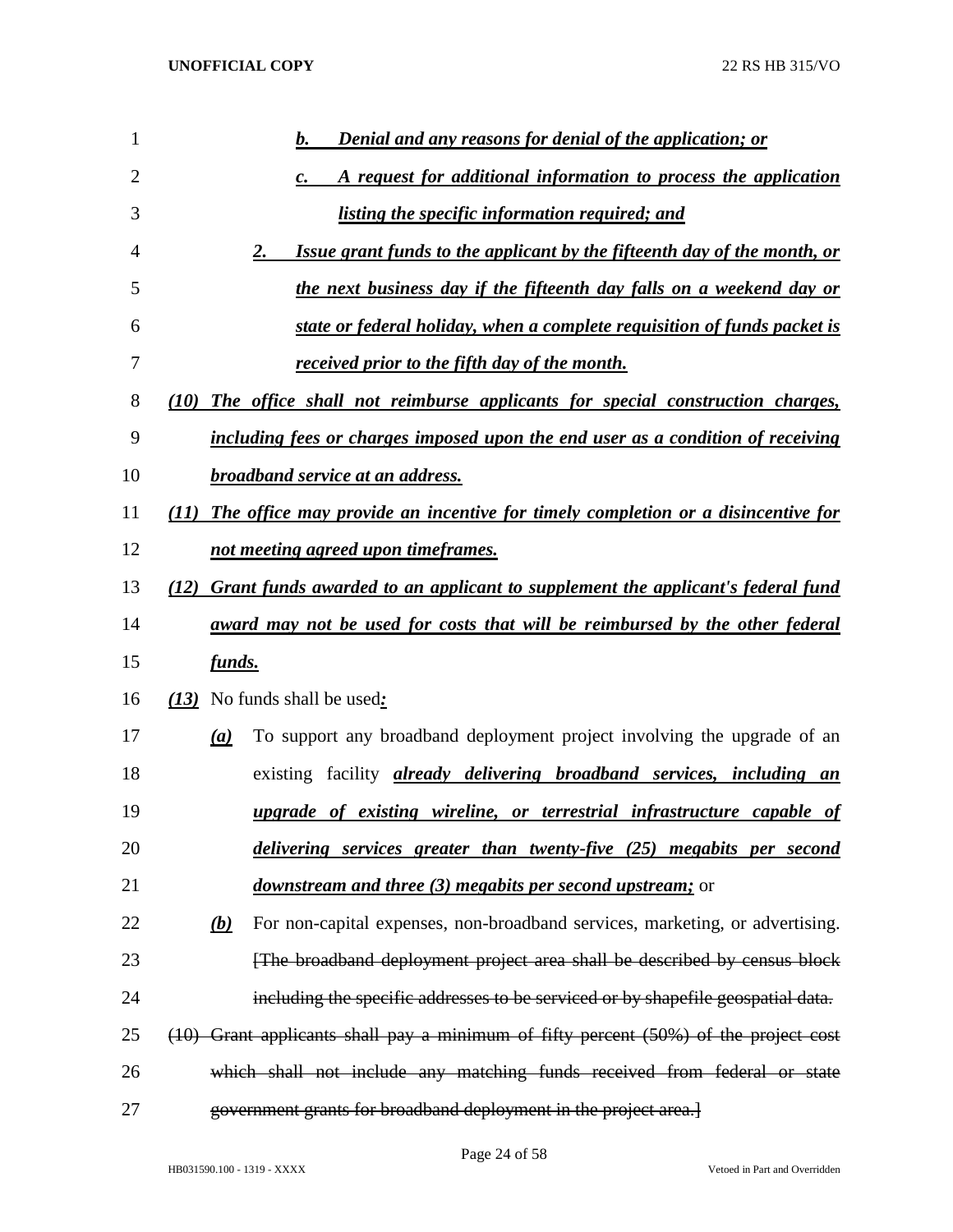- *(14)*[(11)] Moneys in this fund shall not be used by or transferred to the Kentucky Communications Network Authority.
- *(15) (a)*[(12)] To carry out the purposes of this section, the *office may*[authority shall] promulgate administration regulations *under*[in accordance with] KRS 5 Chapter 13A.<del>[ Within one hundred eighty (180) days of July 15, 2020, the</del> authority shall promulgate regulations to implement the provisions of this section and KRS 224A.011, 224A.110, and 224A.112 and govern the submission, review, and approval of applications and the administration of broadband deployment projects.]
- *(b)* The *office*[authority] shall not promulgate any regulations that place obligations on the applicants that are more restrictive than applicable federal 12 or state law.<del> Except as otherwise provided in this section, all of the</del> authority's records relating to the broadband deployment fund shall be deemed confidential unless disclosure is required under the provisions of the Open Records Act, KRS 61.870 to 61.884.]
- *(c) In the event that any state law or administrative regulation affecting the broadband deployment fund conflicts with any federal law or regulation*
- *related to federal broadband funding, the federal law or regulation shall*
- *govern. The office may adopt state and local program requirements to*
- *comply with all federal laws and regulation related to federal broadband funding.*
- 22 SECTION 5. A NEW SECTION OF KRS CHAPTER 224A IS CREATED TO READ AS FOLLOWS:
- *(1) The General Assembly hereby finds and declares that:*
- *(a) A rural infrastructure improvement fund, and a program to administer the fund, is necessary to further the Commonwealth's goal to expand and*
- *accelerate access to broadband service throughout the entire*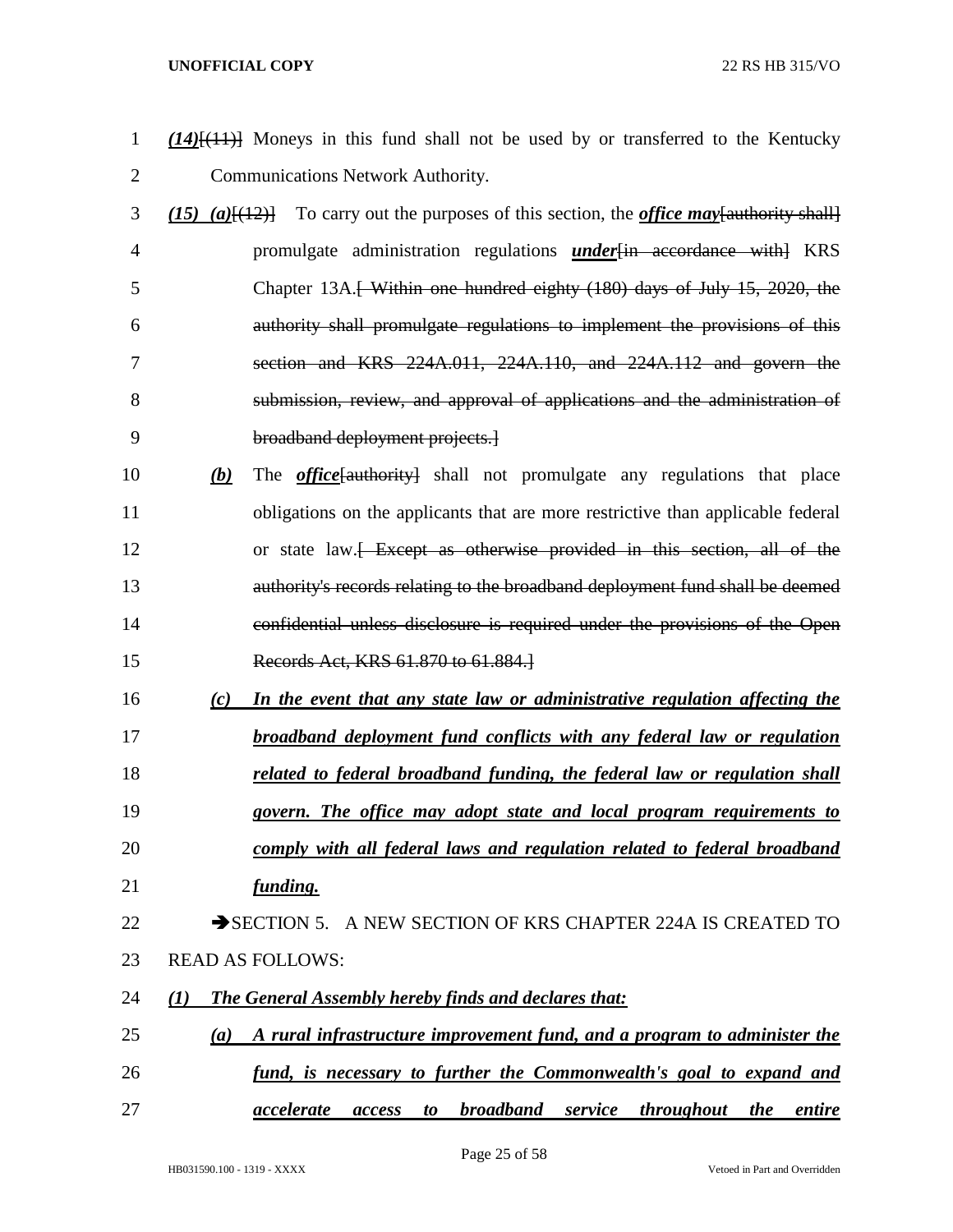| 1  |     | <u>Commonwealth; and</u>                                                         |
|----|-----|----------------------------------------------------------------------------------|
| 2  | (b) | Supporting the replacement of utility poles will provide benefits to Kentucky    |
| 3  |     | residents by:                                                                    |
| 4  |     | <b>Facilitating the construction of broadband networks;</b><br>1.                |
| 5  |     | 2.<br>Minimizing the potential for disputes between broadband providers          |
| 6  |     | and utility pole owners that could otherwise delay deployment;                   |
| 7  |     | <b>Improving the resiliency and longevity of broadband infrastructure;</b><br>3. |
| 8  |     | and                                                                              |
| 9  |     | <u>Addressing needs for broadband investment not yet fully met by</u>            |
| 10 |     | <u>existing programs.</u>                                                        |
| 11 | (2) | As used in this section:                                                         |
| 12 | (a) | "Application" means an application made under subsection (4) of this             |
| 13 |     | section for eligible pole replacement costs;                                     |
| 14 | (b) | <u>"Eligible pole replacement":</u>                                              |
| 15 |     | Means the removal of an existing utility pole and replacement with a<br>1.       |
| 16 |     | <u>new utility pole in an unserved area in order to accommodate the</u>          |
| 17 |     | attachment of facilities to be used, in whole or in part, by a retail            |
| 18 |     | provider to provide qualifying broadband service access to residences            |
| 19 |     | or businesses within an unserved area; and                                       |
| 20 |     | Does not include the removal and replacement of a utility pole in<br>2.          |
| 21 |     | order to accommodate facilities used only for the provision of                   |
| 22 |     | <u>wholesale broadband or data transport service, where the owner of the</u>     |
| 23 |     | facilities, or its affiliate, does not use the facilities to provide             |
| 24 |     | qualifying broadband services directly to residences or businesses;              |
| 25 | (c) | <u>"Eligible pole replacement costs":</u>                                        |
| 26 |     | Means:<br>1.                                                                     |
| 27 |     | The actual and reasonable costs paid or incurred to perform an<br>а.             |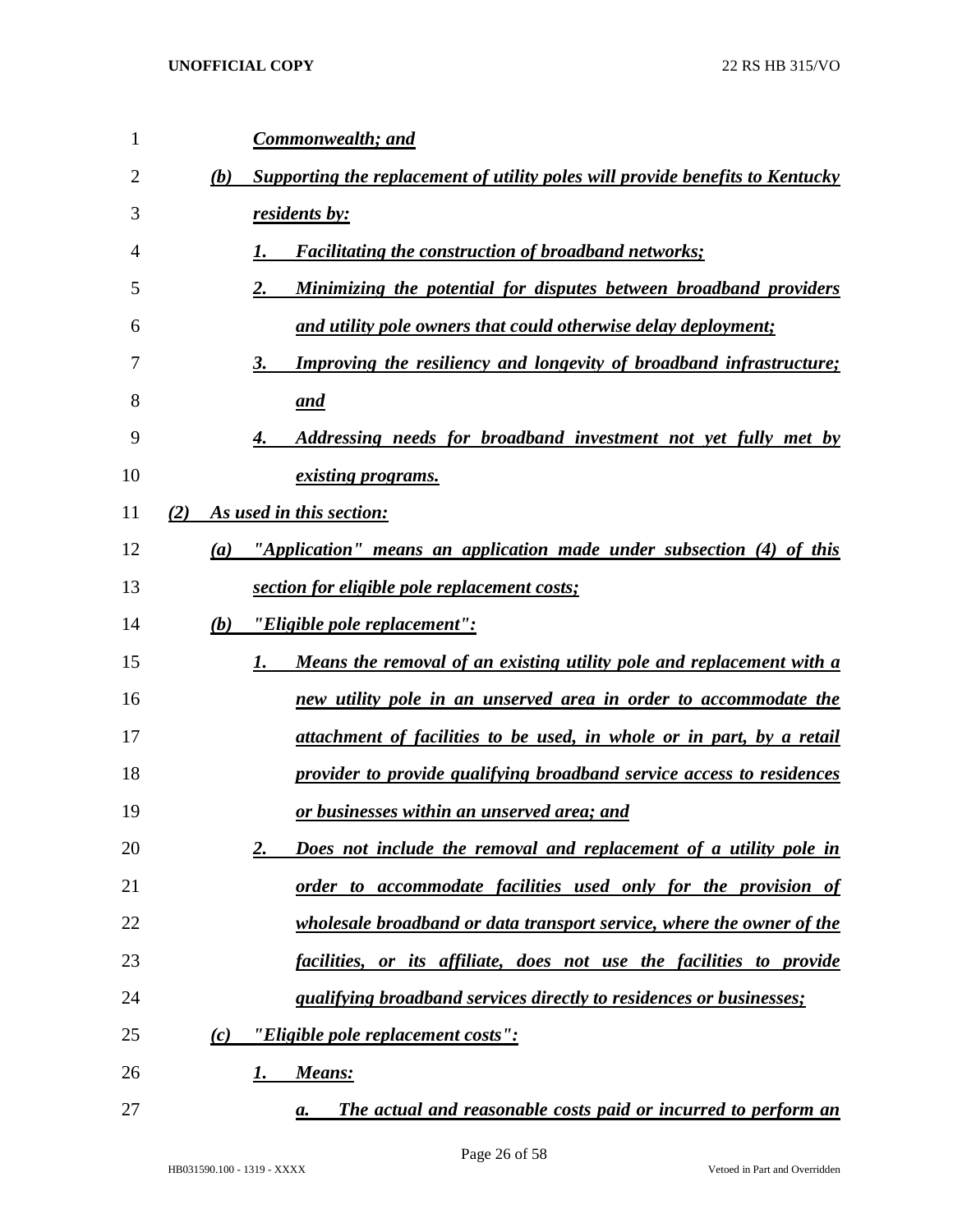| 1  | <u>eligible pole replacement;</u>                                                      |
|----|----------------------------------------------------------------------------------------|
| 2  | The amounts of any expenditures to remove and dispose of the<br><u>b.</u>              |
| 3  | <u>existing utility pole, to purchase and install a replacement utility</u>            |
| 4  | pole, or to transfer any existing facilities to the new pole; and                      |
| 5  | The costs of reimbursing another party for the costs of<br>$\mathbf{c}$ .              |
| 6  | performing an eligible pole replacement, when paid or incurred                         |
| 7  | by the person responsible for the costs; and                                           |
| 8  | <b>Does not include:</b><br><u>2.</u>                                                  |
| 9  | <u>Costs paid or incurred to perform an eligible pole replacement by</u><br>а.         |
| 10 | <u>a party who is not responsible for those costs, and which are</u>                   |
| 11 | <i>charged or passed along to the responsible party;</i>                               |
| 12 | Costs for which the party incurring or paying the costs<br>b.                          |
| 13 | <u>separately has received or is entitled to receive reimbursement</u>                 |
| 14 | <u>under the terms of a state or federal grant program for the</u>                     |
| 15 | <u>deployment of broadband facilities; and</u>                                         |
| 16 | The receipt of a state or federal grant where the pole<br>$\boldsymbol{c}$ .           |
| 17 | <u>replacement costs, for which reimbursement is requested, exceed</u>                 |
| 18 | the pole replacement costs that were reasonably anticipated at                         |
| 19 | the time of, or on which the amount of, the other support                              |
| 20 | funding was predicated.                                                                |
| 21 | Costs are considered separately reimbursed for purposes of this paragraph              |
| 22 | if the amount of an award under another state or federal broadband                     |
| 23 | program included consideration, by the awarding entity, of the pole                    |
| 24 | replacement costs by the applicant;                                                    |
| 25 | "Fund" means the rural infrastructure improvement fund established by<br>(d)           |
| 26 | subsection (3) of this section;                                                        |
| 27 | "Pole owner <u>" means any person or entity that owns or controls a utility</u><br>(e) |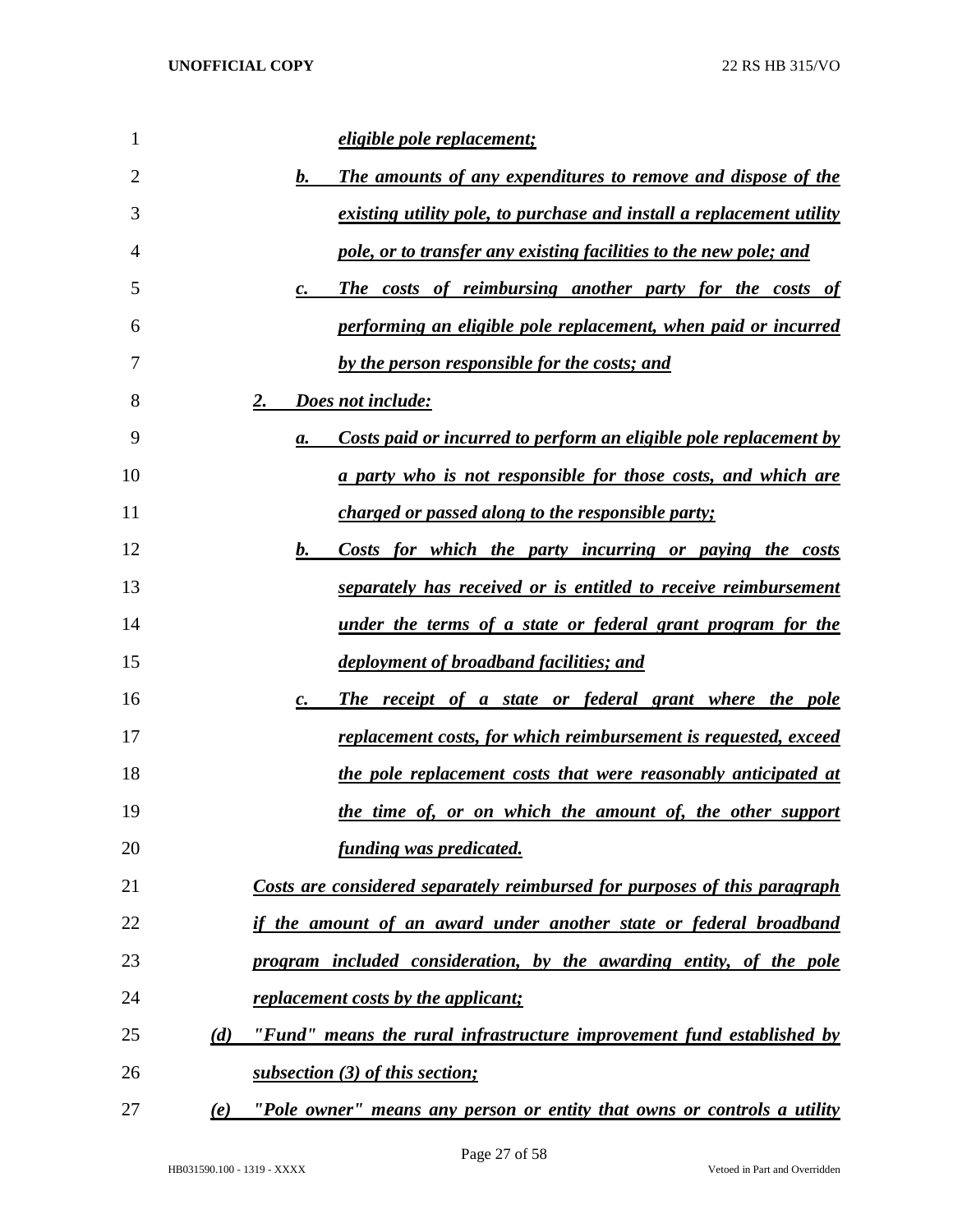| 1  |                             | pole;                                                                               |
|----|-----------------------------|-------------------------------------------------------------------------------------|
| 2  | (f)                         | "Program" means the Kentucky Rural Infrastructure Improvement                       |
| 3  |                             | <b>Program established by subsection (4) of this section;</b>                       |
| 4  | $\left( \mathbf{g} \right)$ | "Qualifying broadband service" means a retail wireline broadband service            |
| 5  |                             | capable of delivering Internet access at speeds of at least one hundred (100)       |
| 6  |                             | megabits per second in both the downstream and upstream directions, and             |
| 7  |                             | with latency at a level sufficient to permit real-time, interactive applications;   |
| 8  |                             | and                                                                                 |
| 9  | (h)                         | "Utility pole" means any pole used, in whole or in part, for any wire               |
| 10 |                             | <u>communications or electric distribution, regardless of the owner or operator</u> |
| 11 |                             | of the pole.                                                                        |
| 12 | (3)<br>(a)                  | <b>There is created within the State Treasury a trust and agency account to be</b>  |
| 13 |                             | known as the rural infrastructure improvement fund, consisting of moneys            |
| 14 |                             | appropriated by the General Assembly, federal funds, grants, and gifts.             |
| 15 | (b)                         | The fund shall be administered by the Office of Broadband Development               |
| 16 |                             | and all money deposited in the fund shall be used:                                  |
| 17 |                             | By the office to provide reimbursements to qualified applicants under<br>1.         |
| 18 |                             | the Rural Infrastructure Improvement Program established under                      |
| 19 |                             | subsection (4) of this section;                                                     |
| 20 |                             | For the purposes of covering the costs of program administration and<br>2.          |
| 21 |                             | operation; and                                                                      |
| 22 |                             | In a manner consistent with federal law.<br>3.                                      |
| 23 | (c)                         | Notwithstanding KRS 45.229, any moneys remaining in the fund at the                 |
| 24 |                             | close of the fiscal year shall not lapse but shall be carried forward into the      |
| 25 |                             | succeeding fiscal year to be used for the purposes set forth in this section.       |
| 26 | (d)                         | Interest earned on money deposited to the credit of the fund shall be               |
| 27 |                             | retained in the fund and shall not lapse.                                           |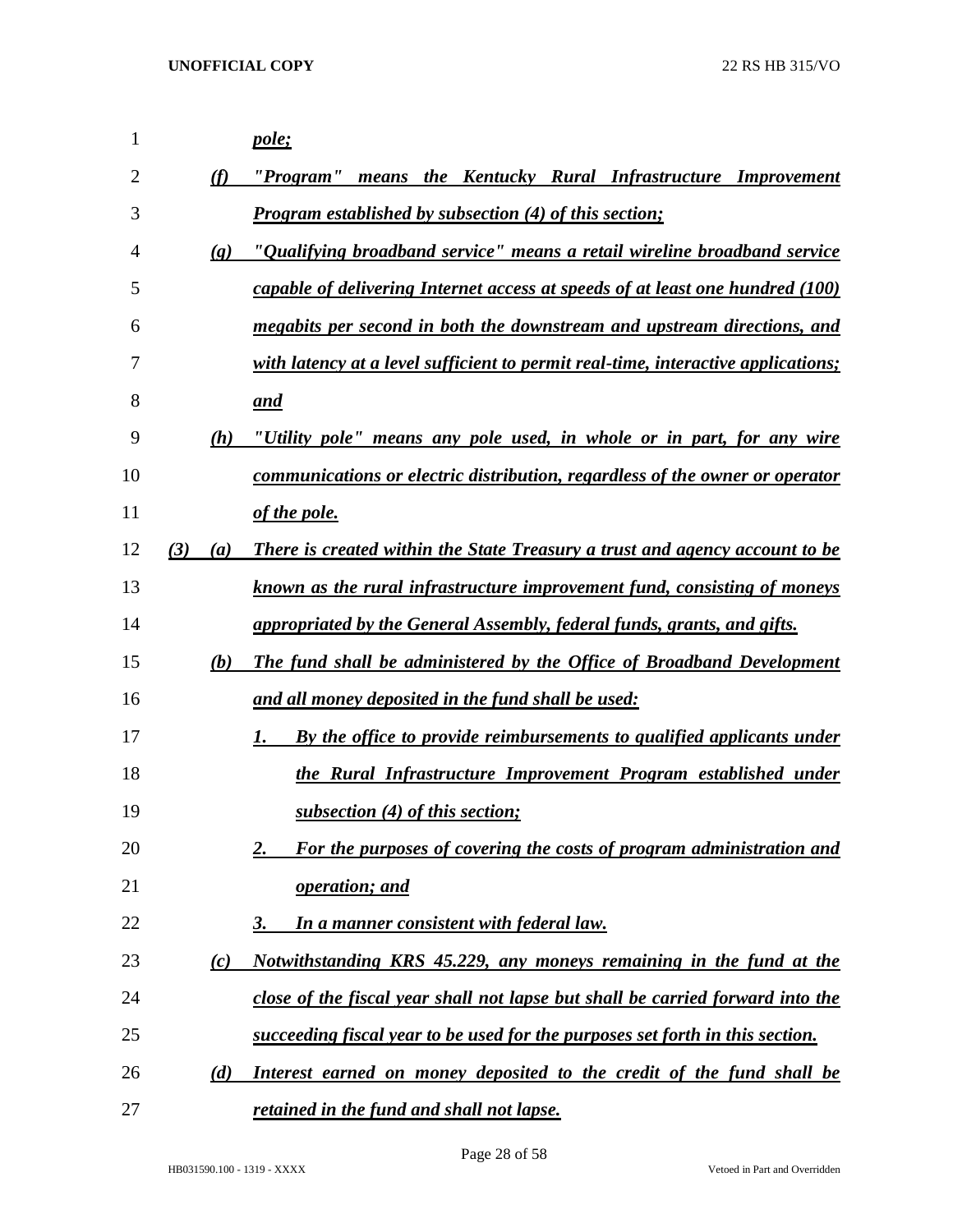| $\mathbf{1}$ | (e)        | Moneys deposited in the fund are hereby appropriated for the purposes in           |
|--------------|------------|------------------------------------------------------------------------------------|
| 2            |            | this section.                                                                      |
| 3            | (4)<br>(a) | <b>There is hereby established the Kentucky Rural Infrastructure Improvement</b>   |
| 4            |            | <b>Program for the purpose of expediting and facilitating the deployment of</b>    |
| 5            |            | broadband service to individuals, businesses, agricultural operations, and         |
| 6            |            | community access points in unserved areas by reimbursing a portion of              |
| 7            |            | <i>eligible pole replacement costs incurred by eligible applicants.</i>            |
| 8            | (b)        | The office shall administer and provide staff assistance for the program and       |
| 9            |            | shall be responsible for receiving, reviewing, and approving applications for      |
| 10           |            | pole reimbursements.                                                               |
| 11           | (c)        | The office shall award pole reimbursements from moneys in the fund                 |
| 12           |            | created by subsection (3) of this section until all moneys in the fund are         |
| 13           |            | exhausted.                                                                         |
| 14           | (d)        | No later than September 1, 2022, the office shall:                                 |
| 15           |            | <b>Promulgate administrative regulations under KRS Chapter 13A</b><br>1.           |
| 16           |            | <u>necessary for the administration of this section;</u>                           |
| 17           |            | 2.<br><b>Publish an application for pole replacement reimbursements that shall</b> |
| 18           |            | require:                                                                           |
| 19           |            | Information sufficient to establish the number, cost,<br>and<br>а.                 |
| 20           |            | eligibility of eligible pole replacements that qualify for                         |
| 21           |            | <u>reimbursement;</u>                                                              |
| 22           |            | Documentation sufficient to establish that the claimed eligible<br>b.              |
| 23           |            | pole replacements have been completed, including receipts                          |
| 24           |            | verifying the amount of eligible pole replacement costs paid by                    |
| 25           |            | the applicant;                                                                     |
| 26           |            | The amount of program reimbursement requested in the<br>$\mathcal{C}$ .            |
| 27           |            | application and any grant funding or accounting information                        |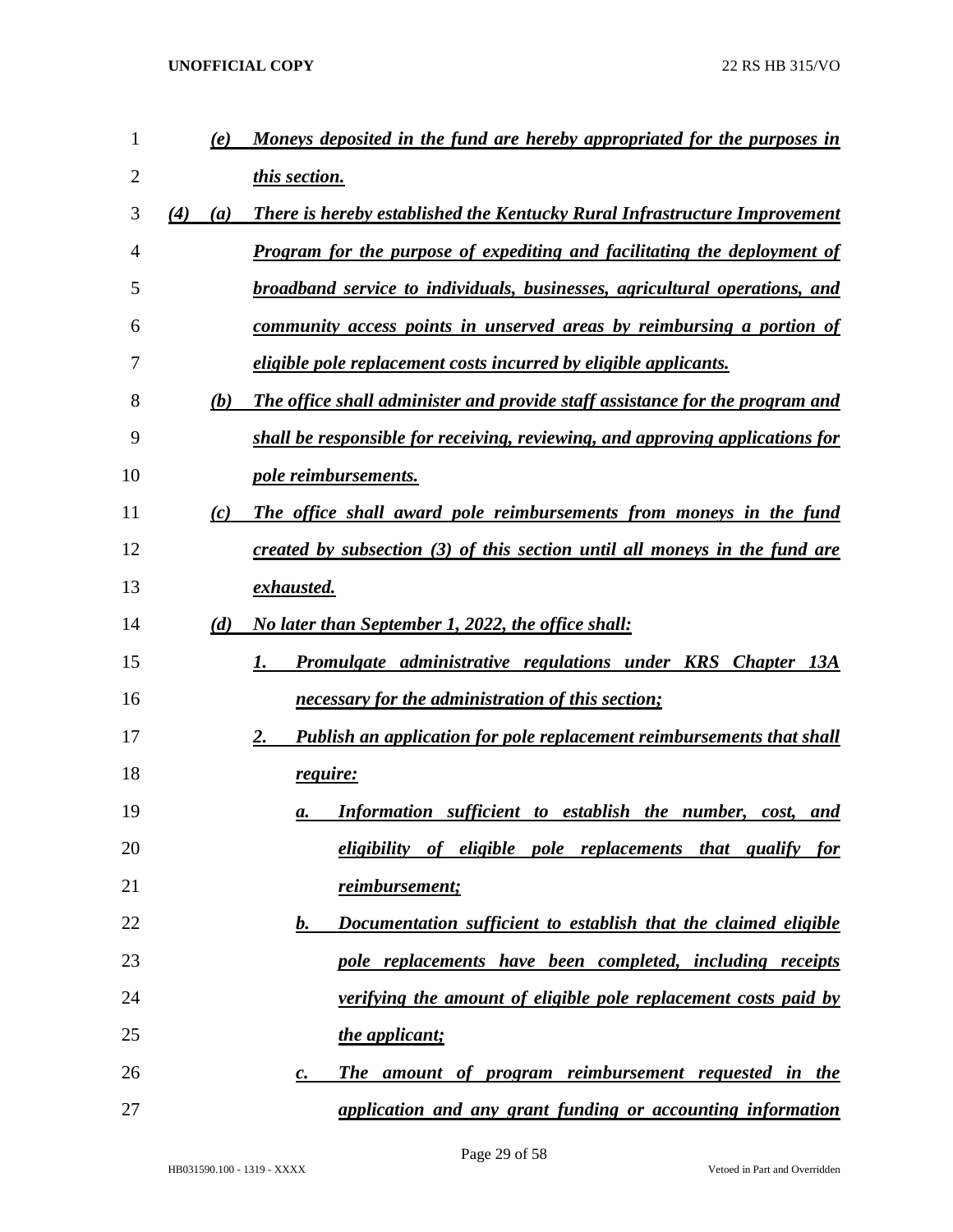| 1  | <u>required to justify the amount of the request;</u>                                    |
|----|------------------------------------------------------------------------------------------|
| 2  | A statement that the costs for which reimbursement is<br>$\boldsymbol{d}$ .<br>$\iota$ . |
| 3  | requested have not been reimbursed through any other                                     |
| 4  | state or federal broadband grant program.                                                |
| 5  | If the applicant is a recipient of funding from another<br>ii.                           |
| 6  | program, the statement shall include an explanation of                                   |
| 7  | how the costs for which reimbursement is requested exceed                                |
| 8  | the pole replacement costs on which the original award was                               |
| 9  | predicated or that were reasonably anticipated at the time                               |
| 10 | of the original award;                                                                   |
| 11 | A notarized statement from an officer or agent of the applicant<br>e.                    |
| 12 | that the contents of the application are true and accurate and                           |
| 13 | that the applicant accepts the requirements of this section and                          |
| 14 | any promulgated administrative regulations as a condition of                             |
| 15 | receiving an award of program reimbursement; and                                         |
| 16 | Any other information necessary for the office to comply with                            |
| 17 | any conditions on federal funding used in connection with the                            |
| 18 | <u>program; and</u>                                                                      |
| 19 | <b>Publish and maintain on its Web site:</b><br>3.                                       |
| 20 | Statistics on the number of applications received, processed, and<br>a.                  |
| 21 | rejected by the office under the pole replacement program;                               |
| 22 | Statistics on the size, number, and status of reimbursements<br>b.                       |
| 23 | awarded by the office under the pole replacement program,                                |
| 24 | including the pole owners and broadband providers receiving                              |
| 25 | reimbursements; and                                                                      |
| 26 | The amount of money remaining in the fund.<br>c.                                         |
| 27 | An applicant who incurs or pays the costs of an eligible pole replacement to<br>(e)      |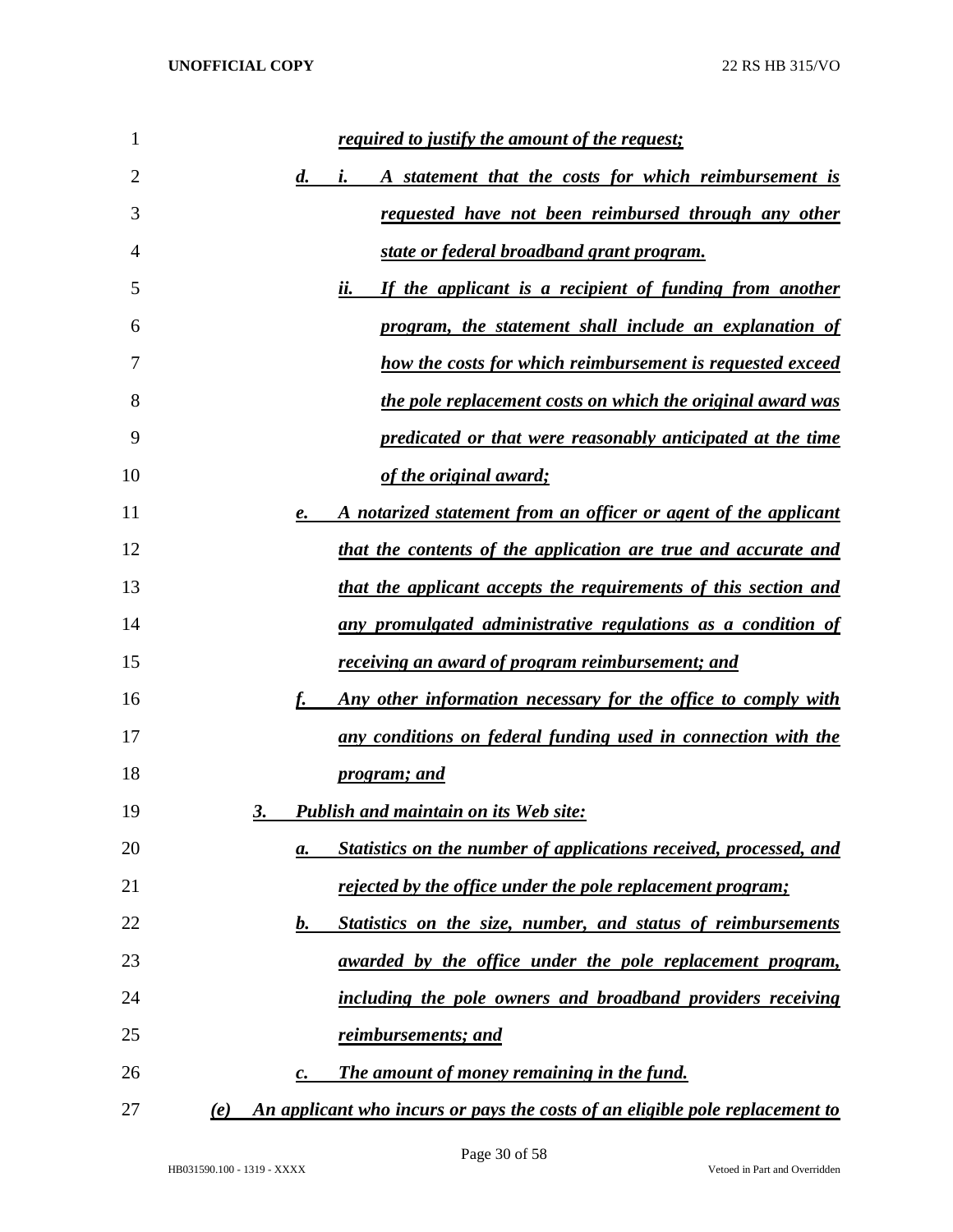| 1              |                             | accommodate broadband facilities consistent with this section may apply to       |
|----------------|-----------------------------|----------------------------------------------------------------------------------|
| $\overline{2}$ |                             | the office for reimbursement.                                                    |
| 3              | (f)                         | As a condition of receiving reimbursement under this subsection, an              |
| 4              |                             | <i><u><b>applicant shall:</b></u></i>                                            |
| 5              |                             | Certify its compliance with the requirements of this section;                    |
| 6              |                             | Agree to comply with any requirements that the office determines to be<br>2.     |
| 7              |                             | necessary conditions on federal funding used in connection with the              |
| 8              |                             | <u>program;</u>                                                                  |
| 9              |                             | 3.<br>Agree to refund, with interest at the applicable federal funds rate as     |
| 10             |                             | specified by KRS 355.4A-506, to the fund, any reimbursements or                  |
| 11             |                             | portions of reimbursements received from the fund under this                     |
| 12             |                             | subsection, if the office finds, upon substantial evidence and after             |
| 13             |                             | notice and opportunity to respond, that the recipient materially                 |
| 14             |                             | <i>violated any of the requirements agreed to under this section;</i>            |
| 15             |                             | 4.<br><u>Agree that no funds awarded by the program will be used to meet any</u> |
| 16             |                             | cash match requirement under any other broadband program                         |
| 17             |                             | <u>administered by the Commonwealth or one (1) of its subdivisions;</u>          |
| 18             |                             | 5.<br>Agree to submit reports as the office may require regarding broadband      |
| 19             |                             | deployment facilitated by the program, which may include reports                 |
| 20             |                             | demonstrating that an application that has received a federally funded           |
| 21             |                             | award is meeting or exceeding buildout requirements contained in                 |
| 22             |                             | that award; and                                                                  |
| 23             |                             | Agree to not include in any rates or fees charged for its services any<br>6.     |
| 24             |                             | eligible pole replacement costs that were reimbursed by the program,             |
| 25             |                             | <u>paid for by a broadband provider, or funded by another grant source.</u>      |
| 26             | $\left( \mathbf{g} \right)$ | If the necessary information is not otherwise reasonably available to<br>1.      |
| 27             |                             | the applicant, the applicant may request a pole owner performing an              |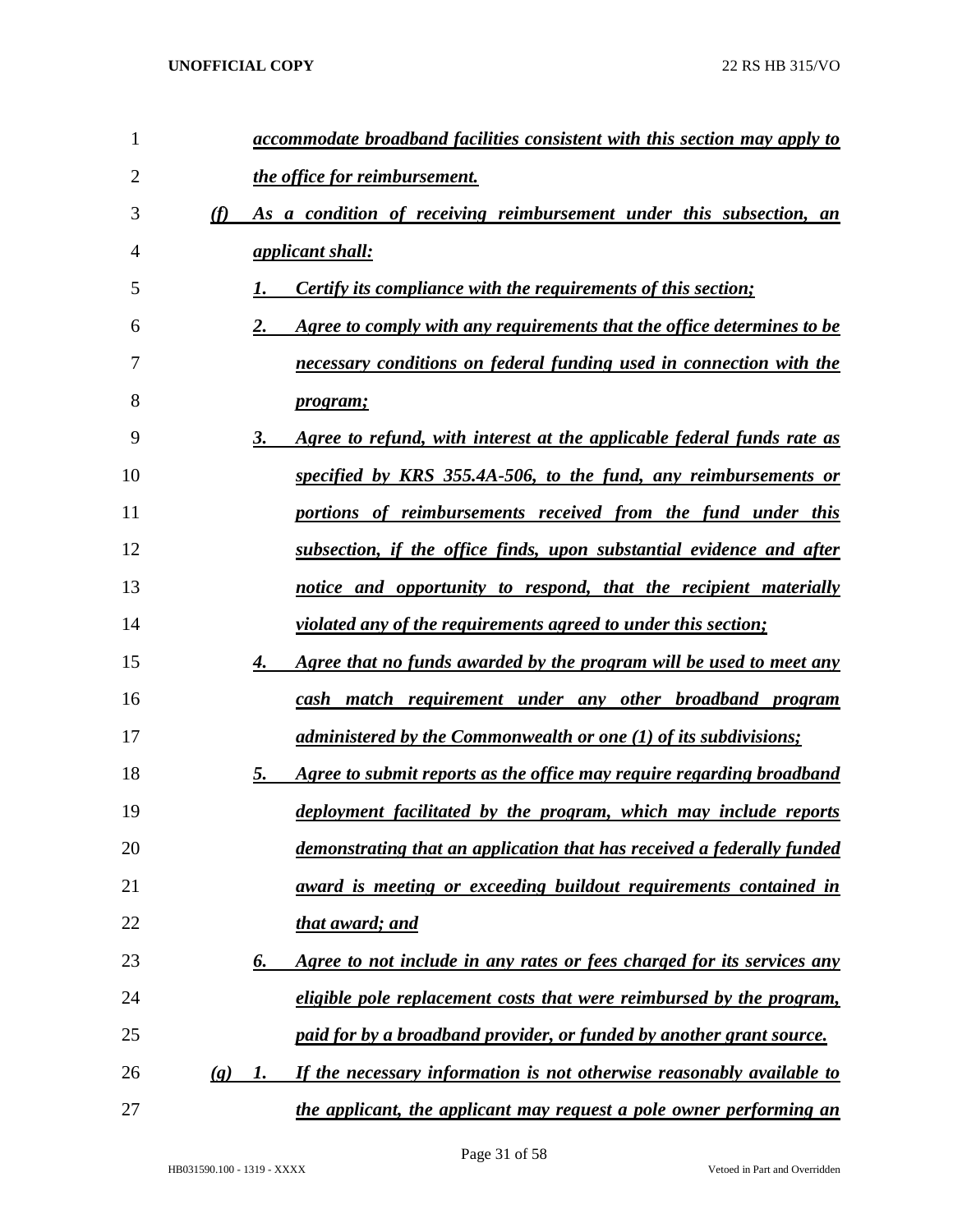| 1              | eligible pole replacement to provide the number and costs of the pole                |
|----------------|--------------------------------------------------------------------------------------|
| $\overline{2}$ | replacements, receipts verifying the amount of pole replacement costs                |
| 3              | paid by the applicant, and confirmation that the pole replacement                    |
| $\overline{4}$ | costs were incurred to accommodate the applicant's attachment and                    |
| 5              | not due to some other reason.                                                        |
| 6              | In the event the office requires additional information from an<br>2.                |
| 7              | applicant following the submission of an application to confirm the                  |
| 8              | eligibility of costs in an application that is in the possession of the pole         |
| 9              | <u>owner and not otherwise reasonably available to the applicant, the</u>            |
| 10             | applicant may also request that the pole owner assist with providing                 |
| 11             | the information as requested by the office.                                          |
| 12             | A pole owner shall coordinate in good faith to provide the information<br>3.         |
| 13             | to the applicant, and may require reimbursement from the broadband                   |
| 14             | provider of its actual and reasonable administrative expenses in                     |
| 15             | <u>connection with the coordination, which shall not exceed five percent</u>         |
| 16             | (5%) of the eligible pole replacement costs.                                         |
| 17             | Administrative costs that a broadband provider reimburses to a pole<br>4.            |
| 18             | owner under this subsection are not eligible for reimbursement from                  |
| 19             | the fund as eligible pole replacement costs.                                         |
| 20             | Within sixty (60) days of receipt of a completed application establishing the<br>(h) |
| 21             | eligibility of costs for reimbursement, and to the extent that moneys are            |
| 22             | <i>available in the fund, the office shall award the lesser of:</i>                  |
| 23             | Five thousand dollars (\$5,000) for each pole replaced; or<br>1.                     |
| 24             | Fifty percent (50%) of the total amount incurred or paid by the<br>2.                |
| 25             | applicant for eligible pole replacement costs.                                       |
| 26             | Any application pending at the exhaustion of the moneys in the fund shall<br>(i)     |
| 27             | be deemed denied but may be refiled if sufficient moneys are later made              |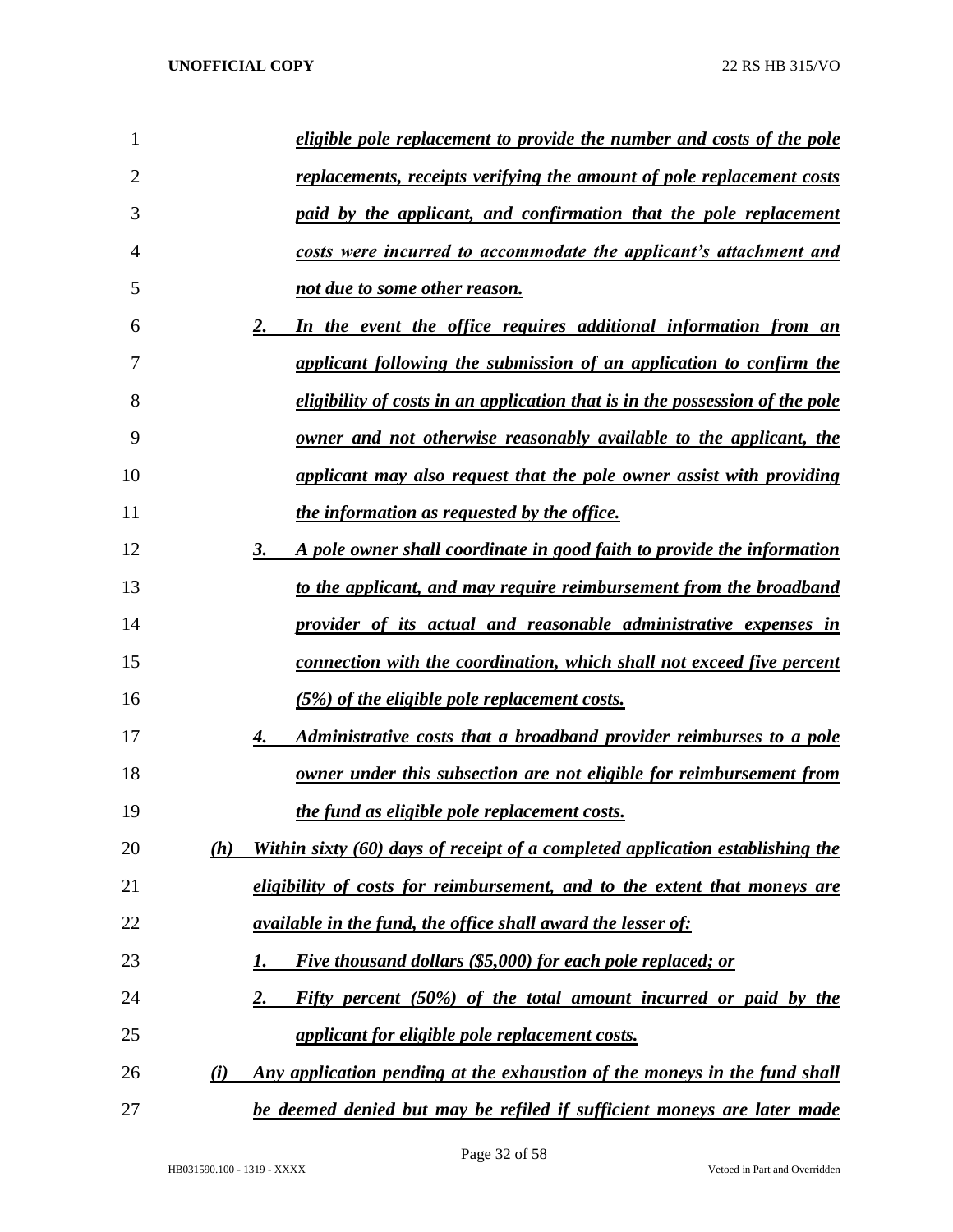| 1              | <i><u>available in the fund.</u></i>                                                     |
|----------------|------------------------------------------------------------------------------------------|
| $\overline{2}$ | No later than one (1) year after the fund receives moneys for the purpose of<br>(i)      |
| 3              | providing pole replacement reimbursements to qualified applicants, the                   |
| $\overline{4}$ | <i>authority shall, on an annual basis, cause to be conducted an independent</i>         |
| 5              | audit of the office's administration of the fund for compliance with the                 |
| 6              | <u>requirements of this section. This audit may be performed by either the</u>           |
| 7              | <b>Auditor of Public Accounts or a certified public accountant in conjunction</b>        |
| 8              | with the annual audit of the authority. The authority shall comply with the              |
| 9              | provisions of KRS 45.149 before entering into a contract for audit services              |
| 10             | with a certified public accountant.                                                      |
| 11             | A broadband provider's use of funds reimbursed under this subsection to pay<br>(5)       |
| 12             | eligible pole replacement costs shall have no effect on the subsequent ownership         |
| 13             | of any replacement pole purchases and installed by a pole owner using the funds.         |
| 14             | Section 6. KRS 278.5461 is amended to read as follows:                                   |
| 15             | In addition to the definitions in KRS 278.010 and KRS 278.516(2), for KRS 278.546 to     |
| 16             | 278.5462, [the following definitions shall apply:                                        |
| 17             | (1) "Broadband" means any service that is used to deliver video or to provide access to  |
| 18             | the Internet and that consists of the offering of the capability to transmit information |
| 19             | at a rate that is generally not less than two hundred (200) kilobits per second in at    |
| 20             | least one direction; or any service that combines computer processing, information       |
| 21             | storage, and protocol conversion to enable users to access Internet content and          |
| 22             | services. Nothing in this definition shall be construed to include any intrastate        |
| 23             | service, other than digital subscriber line service, tariffed at the commission as of    |
| 24             | July 15, 2004.                                                                           |
| 25             | $\frac{2}{2}$ - Tocal exchange carrier" means any company certified by the commission to |
| 26             | provide local exchange telecommunications service in the Commonwealth on or              |
| 27             | before June 30, 1995.                                                                    |

Page 33 of 58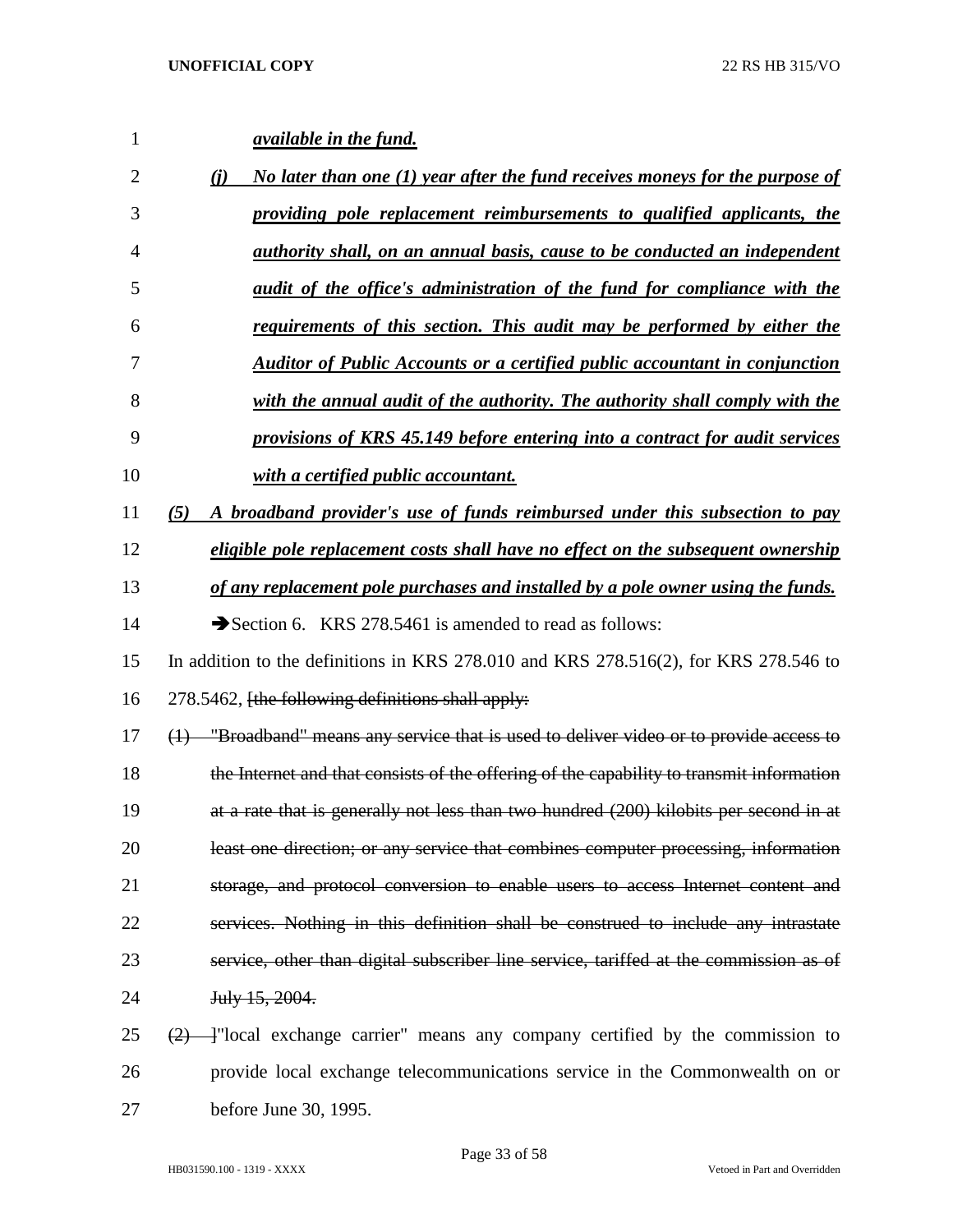| 1              |     | Section 7. KRS 278.5464 is amended to read as follows:                                  |
|----------------|-----|-----------------------------------------------------------------------------------------|
| $\overline{2}$ | (1) | The General Assembly recognizes and declares:                                           |
| 3              |     | The provision of broadband service to residential, commercial, and industrial<br>(a)    |
| 4              |     | customers is critical to securing a sound economy and promoting the general             |
| 5              |     | welfare of the Commonwealth; and                                                        |
| 6              |     | Distribution cooperatives are able to access and leverage federal funding to<br>(b)     |
| 7              |     | extend and enhance the availability of broadband service to Kentucky                    |
| 8              |     | residents who are currently unserved or underserved.                                    |
| 9              | (2) | As used in this section:                                                                |
| 10             |     | (a) [ "Broadband" means any wireline, fixed wireless, or fixed terrestrial              |
| 11             |     | technology having a capacity to transmit data from or to the Internet with a            |
| 12             |     | minimum speed of twenty five (25) megabits per second downstream and                    |
| 13             |     | three (3) megabits per second upstream as defined by the Federal                        |
| 14             |     | Communications Commission or the United States Department of Agriculture                |
| 15             |     | and any amendments to those definitions. If the agencies use different speed            |
| 16             |     | definitions, the faster speed definition shall apply;                                   |
| 17             |     | $\Theta$ ) "Underserved area" has the same meaning as in Section 2 of this Act {means}  |
| 18             |     | any project area where broadband service with a minimum twenty-five (25)                |
| 19             |     | megabits per second downstream and three (3) megabits per second upstream               |
| 20             |     | is not available]; and                                                                  |
| 21             |     | "Unserved area" has the same meaning as in Section 2 of this<br>$(b)$ $(e)$             |
| 22             |     | Act means any project area where broadband service with a minimum ten (10)              |
| 23             |     | megabits per second downstream and one (1) megabit per second upstream is               |
| 24             |     | not available].                                                                         |
| 25             | (3) | Notwithstanding any other statute to the contrary, $\frac{1}{x}$                        |
| 26             |     | $(a)$ - a distribution cooperative may facilitate the operation of an affiliate engaged |
| 27             |     | exclusively in the provision of broadband service to unserved or underserved            |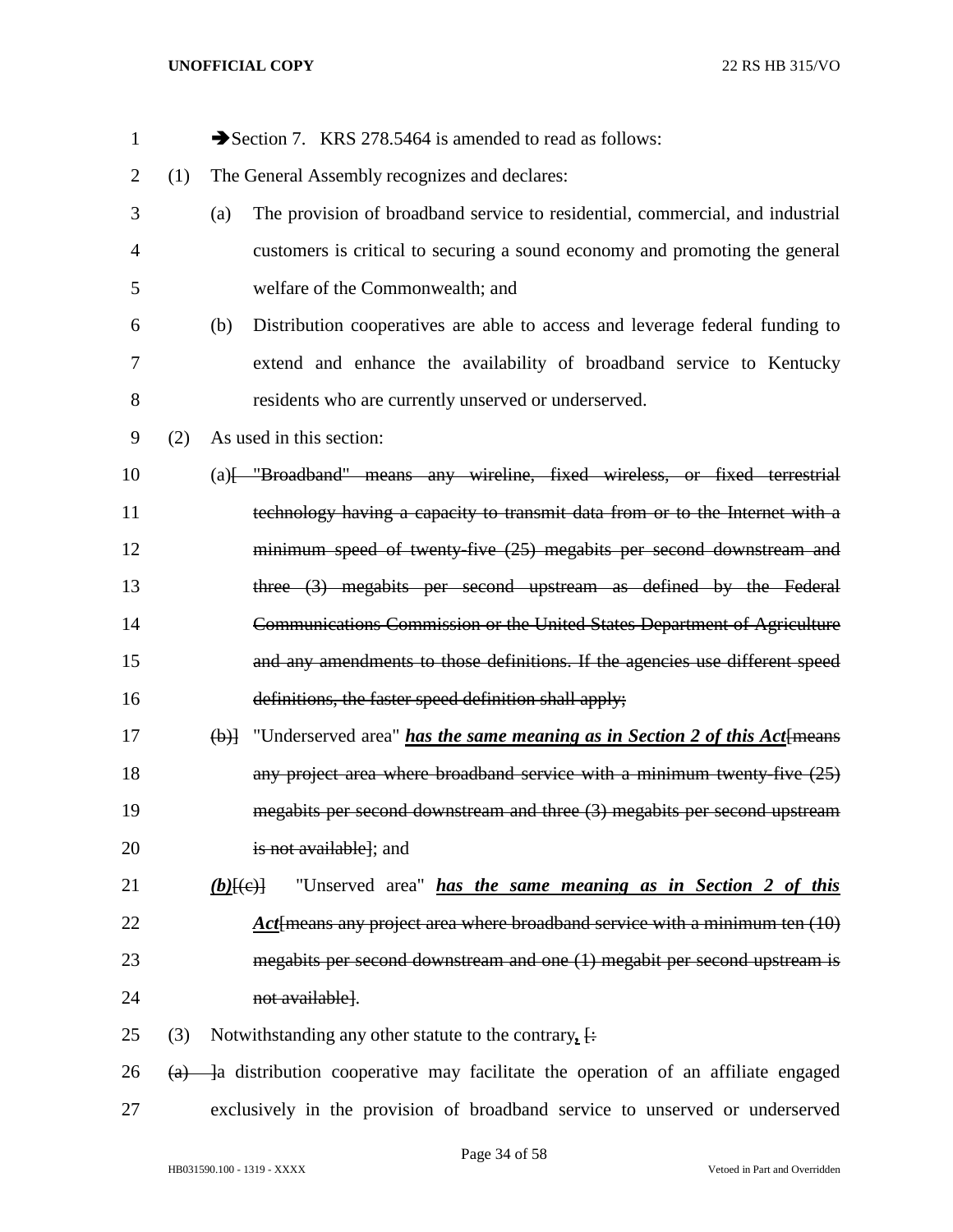- households and businesses by: *(a)*[1.] *Constructing and* leasing excess capacity on any fiber optic cable *for broadband service which shall not require a certificate of public convenience and necessity under KRS 278.020; however, the construction of fiber optic cable* used to support the distribution cooperative's *electric* distribution system *shall require a certificate of public convenience and necessity under KRS 278.020*; *(b)*[2.] Issuing securities or evidences of indebtedness in an amount not to exceed twenty-five percent (25%) of the net book value of its assets, the proceeds of which shall be used for the exclusive purpose of capitalizing the affiliate; or *(c)*[3.] Pledging up to twenty-five percent (25%) of the net book value of its assets as collateral for a loan entered into by the affiliate for the purpose of 14 providing broadband services [; and (b) The commission shall grant approval of the leasing of excess capacity, the issuing of securities or evidences of indebtedness, or the pledging of assets upon a finding the proposal is in the public interest. (4) The commission shall take into consideration the policy of encouraging the provision of broadband service to unserved or underserved households and 20 businesses throughout the Commonwealth when determining whether: (a) The proposed investment will result in wasteful duplication of investment in the case of any distribution cooperative's application for a certificate of public convenience and necessity under KRS 278.020 that includes the construction 24 of a fiber optic cable system with capacity in excess of that which is necessary
- 25 to support the distribution cooperative's system under subsection  $(3)(a)1$ . of 26 this section: and
- 

(b) The issuance or assumption of securities or evidence of indebtedness satisfies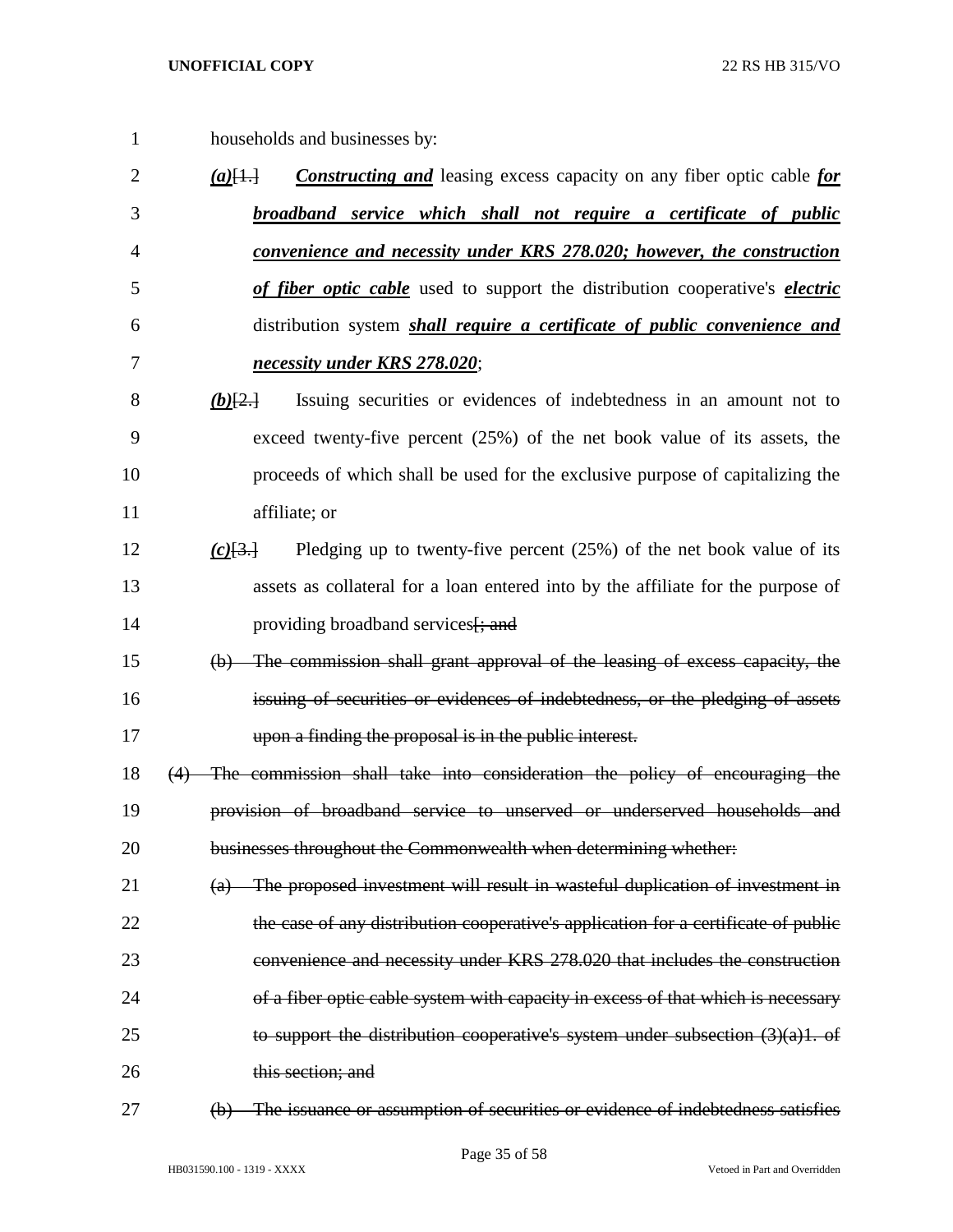| $\mathbf{1}$   |                                                                              | the criteria of KRS 278.300(3) in the case of any distribution cooperative's              |  |  |  |  |  |
|----------------|------------------------------------------------------------------------------|-------------------------------------------------------------------------------------------|--|--|--|--|--|
| $\overline{2}$ |                                                                              | application for approval of an issuance of securities or evidence of                      |  |  |  |  |  |
| 3              |                                                                              | indebtedness or pledge of assets under subsection $(3)(a)2$ , and 3, of this              |  |  |  |  |  |
| 4              |                                                                              | section].                                                                                 |  |  |  |  |  |
| 5              | $(4)$ [(5)]                                                                  | A distribution cooperative shall comply with the cost allocation requirements             |  |  |  |  |  |
| 6              | of:                                                                          |                                                                                           |  |  |  |  |  |
| 7              | (a)                                                                          | KRS 278.2201, 278.2203, 278.2205, 278.2207, 278.2209, and 278.2211; and                   |  |  |  |  |  |
| 8              | (b)                                                                          | Only KRS 278.2213(1) and (3) with regard to any costs associated with its                 |  |  |  |  |  |
| 9              |                                                                              | facilitation of an affiliate's provision of broadband services.                           |  |  |  |  |  |
| 10             | $(5)$ $(6)$ }                                                                | Frior to December 31, 2021, The commission shall promulgate                               |  |  |  |  |  |
| 11             |                                                                              | administrative regulations regarding pole attachments under the commission's              |  |  |  |  |  |
| 12             |                                                                              | jurisdiction, including those necessary for the provision of broadband service.           |  |  |  |  |  |
| 13             | (6)                                                                          | <b>Before broadband services may be offered under this section, a distribution</b>        |  |  |  |  |  |
| 14             |                                                                              | cooperative shall, by resolution of the board of directors and spread upon its            |  |  |  |  |  |
| 15             |                                                                              | <u>minutes, have an economic feasibility study conducted. The feasibility study shall</u> |  |  |  |  |  |
| 16             | be provided to the commission and made available to distribution cooperative |                                                                                           |  |  |  |  |  |
| 17             |                                                                              | <u>members upon request.</u>                                                              |  |  |  |  |  |
| 18             | (7)                                                                          | A distribution cooperative shall not allow the installation or operation of a             |  |  |  |  |  |
| 19             |                                                                              | broadband system on its electric delivery system by an affiliate or other                 |  |  |  |  |  |
| 20             |                                                                              | broadband operator to diminish the reliability of the electric delivery system.           |  |  |  |  |  |
| 21             | (8)                                                                          | A distribution cooperative shall not require any person to purchase broadband             |  |  |  |  |  |
| 22             |                                                                              | services from an affiliate or other broadband operator as a condition of receiving        |  |  |  |  |  |
| 23             |                                                                              | or continuing to receive electric energy from the distribution cooperative.               |  |  |  |  |  |
| 24             | (9)                                                                          | A distribution cooperative shall not disconnect or threaten to disconnect its             |  |  |  |  |  |
| 25             |                                                                              | electric service to any customer due to the customer's failure to pay for                 |  |  |  |  |  |
| 26             |                                                                              | broadband services provided to the customer by an affiliate or other broadband            |  |  |  |  |  |
| 27             |                                                                              | operator.                                                                                 |  |  |  |  |  |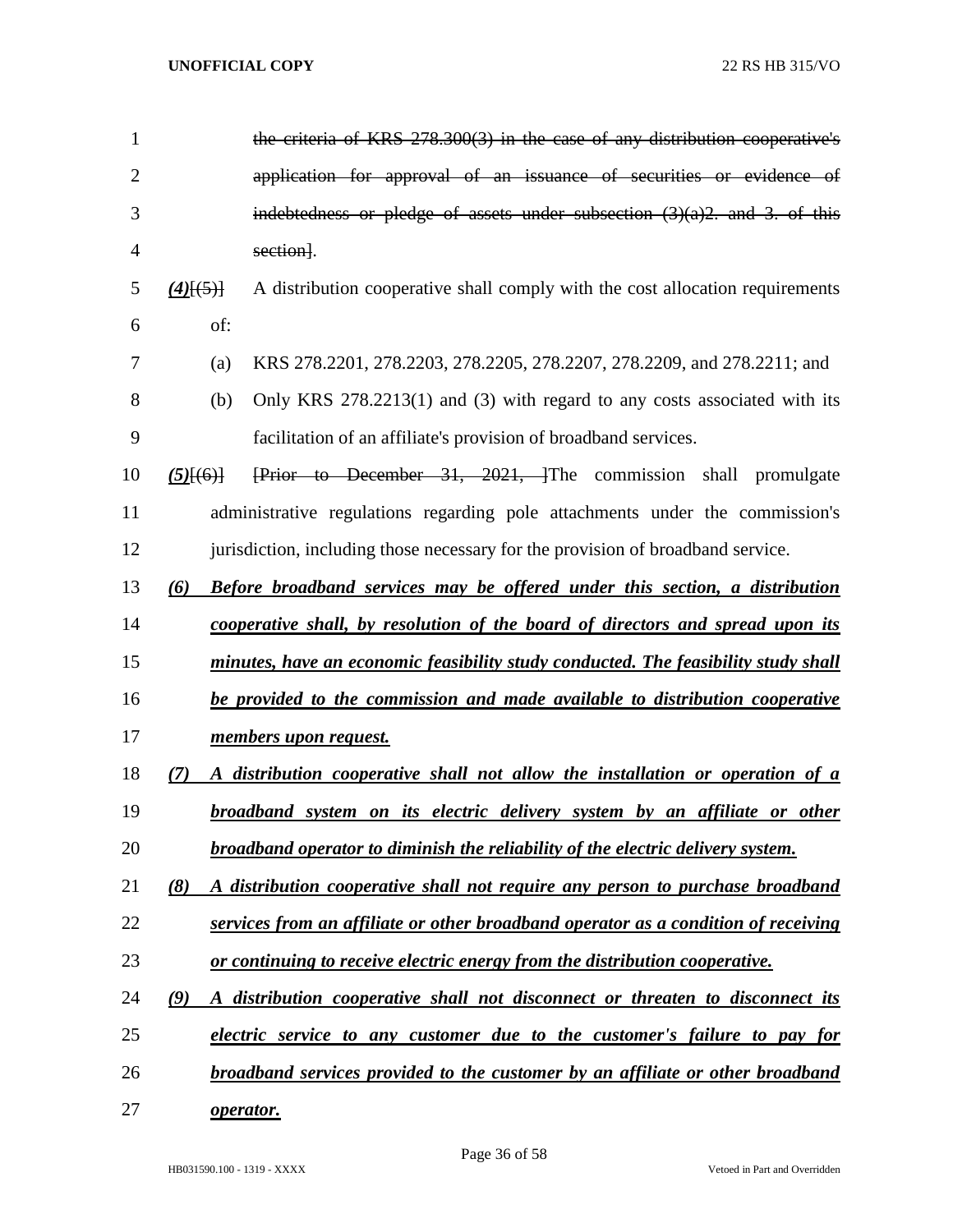| $\mathbf{1}$   | (10)                                                                                   |     |    | Every distribution cooperative shall conduct an annual audit of compliance with     |  |  |
|----------------|----------------------------------------------------------------------------------------|-----|----|-------------------------------------------------------------------------------------|--|--|
| $\overline{2}$ |                                                                                        |     |    | this section, which shall be provided to the commission and made available to       |  |  |
| 3              | distribution cooperative members upon request.                                         |     |    |                                                                                     |  |  |
| 4              | The commission shall have no jurisdiction over the creation or operation of an<br>(11) |     |    |                                                                                     |  |  |
| 5              |                                                                                        |     |    | distribution cooperative's broadband affiliate, except as referred to in subsection |  |  |
| 6              |                                                                                        |     |    | (4) of this section.                                                                |  |  |
| 7              |                                                                                        |     |    | Section 8. KRS 139.010 is amended to read as follows:                               |  |  |
| 8              |                                                                                        |     |    | As used in this chapter, unless the context otherwise provides:                     |  |  |
| 9              | (1)                                                                                    | (a) |    | "Admissions" means the fees paid for:                                               |  |  |
| 10             |                                                                                        |     | 1. | The right of entrance to a display, program, sporting event, music                  |  |  |
| 11             |                                                                                        |     |    | concert, performance, play, show, movie, exhibit, fair, or other                    |  |  |
| 12             |                                                                                        |     |    | entertainment or amusement event or venue; and                                      |  |  |
| 13             |                                                                                        |     | 2. | The privilege of using facilities or participating in an event or activity,         |  |  |
| 14             |                                                                                        |     |    | including but not limited to:                                                       |  |  |
| 15             |                                                                                        |     |    | Bowling centers;<br>a.                                                              |  |  |
| 16             |                                                                                        |     |    | Skating rinks;<br>$\mathbf b$ .                                                     |  |  |
| 17             |                                                                                        |     |    | Health spas;<br>C.                                                                  |  |  |
| 18             |                                                                                        |     |    | Swimming pools;<br>d.                                                               |  |  |
| 19             |                                                                                        |     |    | Tennis courts;<br>e.                                                                |  |  |
| 20             |                                                                                        |     |    | f.<br>Weight training facilities;                                                   |  |  |
| 21             |                                                                                        |     |    | Fitness and recreational sports centers; and<br>g.                                  |  |  |
| 22             |                                                                                        |     |    | Golf courses, both public and private;<br>h.                                        |  |  |
| 23             |                                                                                        |     |    | regardless of whether the fee paid is per use or in any other form,                 |  |  |
| 24             |                                                                                        |     |    | including but not limited to an initiation fee, monthly fee, membership             |  |  |
| 25             |                                                                                        |     |    | fee, or combination thereof.                                                        |  |  |
| 26             |                                                                                        | (b) |    | "Admissions" does not include:                                                      |  |  |
| 27             |                                                                                        |     | 1. | Any fee paid to enter or participate in a fishing tournament; or                    |  |  |

Page 37 of 58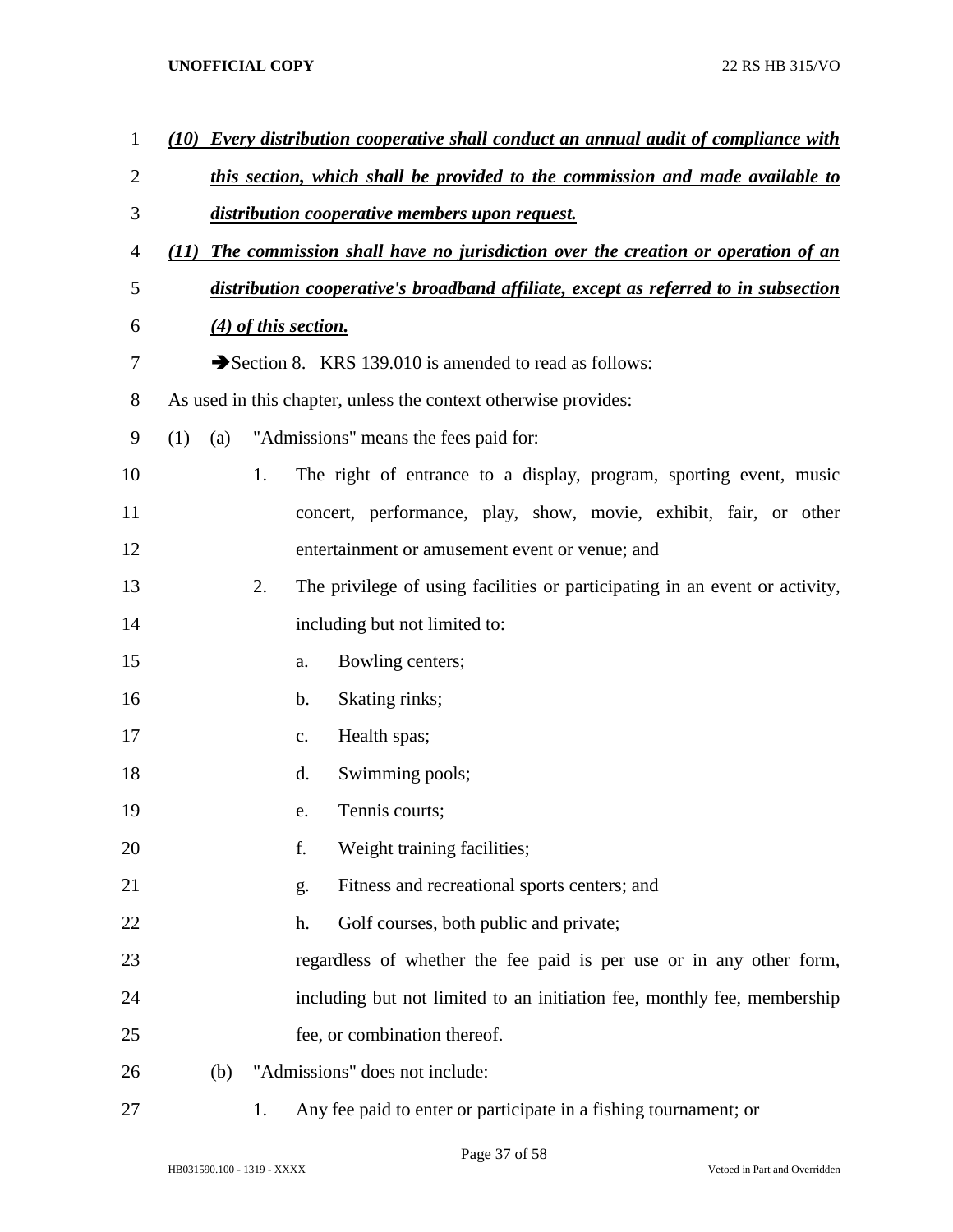| 1              |     |           | Any fee paid for the use of a boat ramp for the purpose of allowing boats<br>2.          |
|----------------|-----|-----------|------------------------------------------------------------------------------------------|
| $\overline{2}$ |     |           | to be launched into or hauled out from the water;                                        |
| 3              | (2) |           | "Advertising and promotional direct mail" means direct mail the primary purpose of       |
| $\overline{4}$ |     |           | which is to attract public attention to a product, person, business, or organization, or |
| 5              |     |           | to attempt to sell, popularize, or secure financial support for a product, person,       |
| 6              |     |           | business, or organization. As used in this definition, "product" means tangible          |
| $\tau$         |     |           | personal property, an item transferred electronically, or a service;                     |
| 8              | (3) |           | "Business" includes any activity engaged in by any person or caused to be engaged        |
| 9              |     |           | in by that person with the object of gain, benefit, or advantage, either direct or       |
| 10             |     | indirect; |                                                                                          |
| 11             | (4) |           | "Commonwealth" means the Commonwealth of Kentucky;                                       |
| 12             | (5) |           | "Department" means the Department of Revenue;                                            |
| 13             | (6) | (a)       | "Digital audio-visual works" means a series of related images which, when                |
| 14             |     |           | shown in succession, impart an impression of motion, with accompanying                   |
| 15             |     |           | sounds, if any.                                                                          |
| 16             |     | (b)       | "Digital audio-visual works" includes movies, motion pictures, musical                   |
| 17             |     |           | videos, news and entertainment programs, and live events.                                |
| 18             |     | (c)       | "Digital audio-visual works" shall not include video greeting cards, video               |
| 19             |     |           | games, and electronic games;                                                             |
| 20             | (7) | (a)       | "Digital audio works" means works that result from the fixation of a series of           |
| 21             |     |           | musical, spoken, or other sounds.                                                        |
| 22             |     | (b)       | "Digital audio works" includes ringtones, recorded or live songs, music,                 |
| 23             |     |           | readings of books or other written materials, speeches, or other sound                   |
| 24             |     |           | recordings.                                                                              |
| 25             |     | (c)       | "Digital audio works" shall not include audio greeting cards sent by electronic          |
| 26             |     |           | mail;                                                                                    |
| 27             | (8) | (a)       | "Digital books" means works that are generally recognized in the ordinary and            |

HB031590.100 - 1319 - XXXX Vetoed in Part and Overridden

Page 38 of 58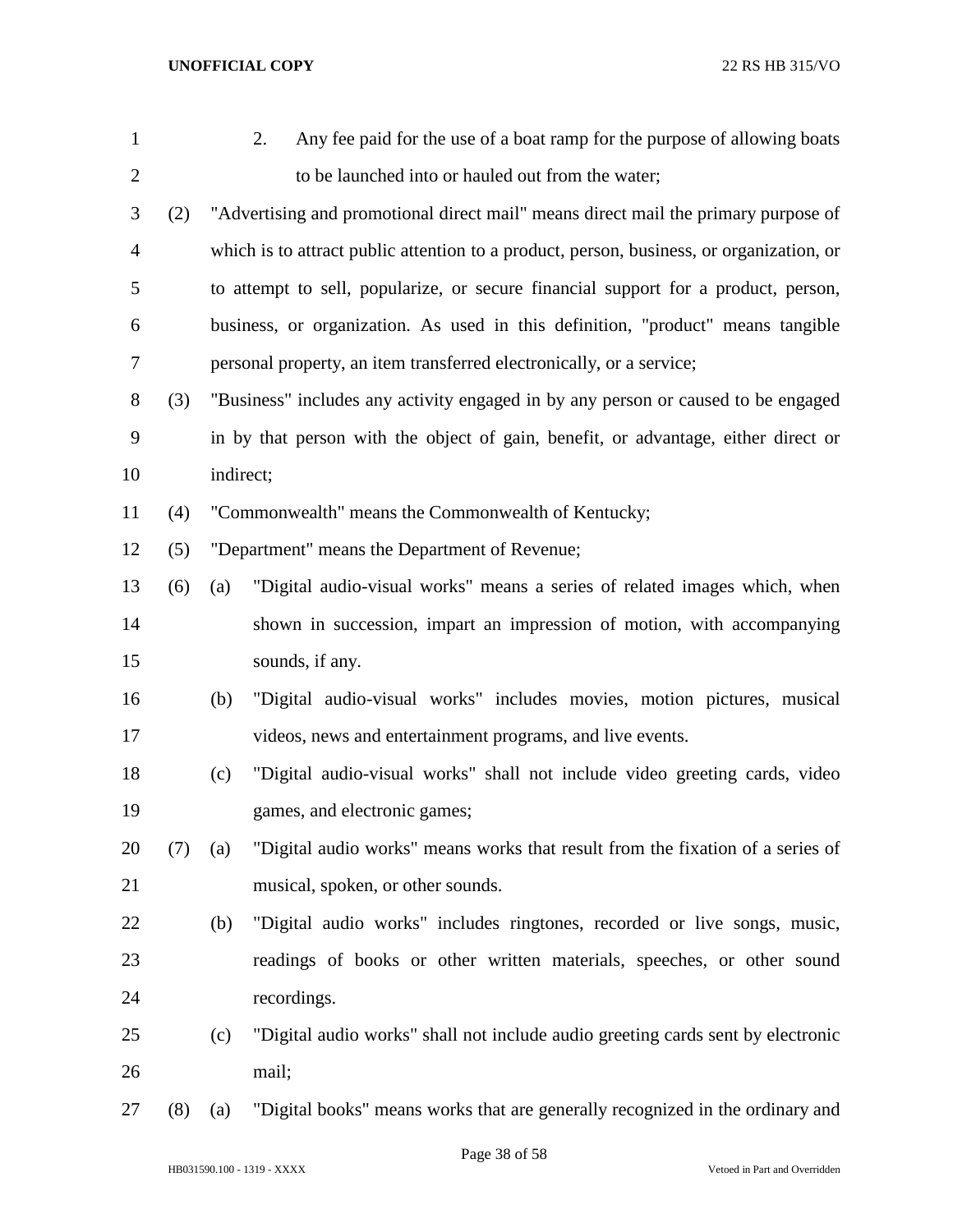| $\mathbf{1}$   |            | usual sense as books, including any literary work expressed in words,               |  |  |  |  |
|----------------|------------|-------------------------------------------------------------------------------------|--|--|--|--|
| $\overline{2}$ |            | numbers, or other verbal or numerical symbols or indicia if the literary work is    |  |  |  |  |
| 3              |            | generally recognized in the ordinary or usual sense as a book.                      |  |  |  |  |
| $\overline{4}$ | (b)        | "Digital books" shall not include digital audio-visual works, digital audio         |  |  |  |  |
| 5              |            | works, periodicals, magazines, newspapers, or other news or information             |  |  |  |  |
| 6              |            | products, chat rooms, or Web logs;                                                  |  |  |  |  |
| 7              | (9)<br>(a) | "Digital code" means a code which provides a purchaser with a right to obtain       |  |  |  |  |
| 8              |            | one (1) or more types of digital property. A "digital code" may be obtained by      |  |  |  |  |
| 9              |            | any means, including electronic mail messaging or by tangible means,                |  |  |  |  |
| 10             |            | regardless of the code's designation as a song code, video code, or book code.      |  |  |  |  |
| 11             | (b)        | "Digital code" shall not include a code that represents:                            |  |  |  |  |
| 12             |            | 1.<br>A stored monetary value that is deducted from a total as it is used by the    |  |  |  |  |
| 13             |            | purchaser; or                                                                       |  |  |  |  |
| 14             |            | 2.<br>A redeemable card, gift card, or gift certificate that entitles the holder to |  |  |  |  |
| 15             |            | select specific types of digital property;                                          |  |  |  |  |
| 16             | $(10)$ (a) | "Digital property" means any of the following which is transferred                  |  |  |  |  |
| 17             |            | electronically:                                                                     |  |  |  |  |
| 18             |            | Digital audio works;<br>1.                                                          |  |  |  |  |
| 19             |            | 2.<br>Digital books;                                                                |  |  |  |  |
| 20             |            | 3.<br>Finished artwork;                                                             |  |  |  |  |
| 21             |            | Digital photographs;<br>4.                                                          |  |  |  |  |
| 22             |            | 5.<br>Periodicals;                                                                  |  |  |  |  |
| 23             |            | Newspapers;<br>6.                                                                   |  |  |  |  |
| 24             |            | 7.<br>Magazines;                                                                    |  |  |  |  |
| 25             |            | 8.<br>Video greeting cards;                                                         |  |  |  |  |
| 26             |            | 9.<br>Audio greeting cards;                                                         |  |  |  |  |
| 27             |            | Video games;<br>10.                                                                 |  |  |  |  |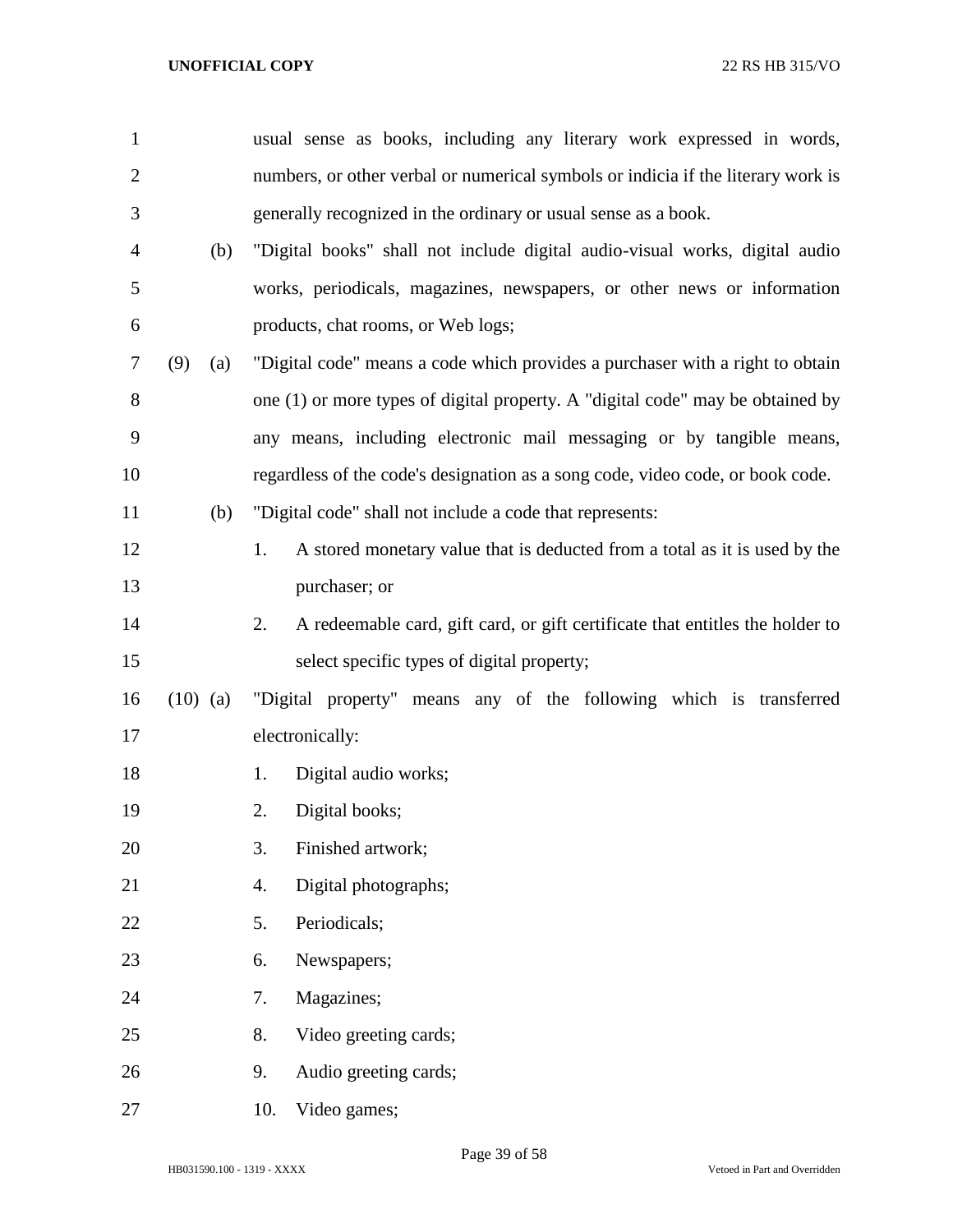| $\mathbf{1}$   |            | 11.<br>Electronic games; or                                                          |
|----------------|------------|--------------------------------------------------------------------------------------|
| $\overline{2}$ |            | Any digital code related to this property.<br>12.                                    |
| 3              | (b)        | "Digital property" shall not include digital audio-visual works or satellite         |
| $\overline{4}$ |            | radio programming;                                                                   |
| 5              | $(11)$ (a) | "Direct mail" means printed material delivered or distributed by United States       |
| 6              |            | mail or other delivery service to a mass audience or to addressees on a mailing      |
| 7              |            | list provided by the purchaser or at the direction of the purchaser when the         |
| 8              |            | cost of the items are not billed directly to the recipient.                          |
| 9              | (b)        | "Direct mail" includes tangible personal property supplied directly or               |
| 10             |            | indirectly by the purchaser to the direct mail retailer for inclusion in the         |
| 11             |            | package containing the printed material.                                             |
| 12             | (c)        | "Direct mail" does not include multiple items of printed material delivered to       |
| 13             |            | a single address;                                                                    |
| 14             |            | (12) "Directly used in the manufacturing or industrial processing process" means the |
| 15             |            | process that commences with the movement of raw materials from storage into a        |
| 16             |            | continuous, unbroken, integrated process and ends when the finished product is       |
| 17             |            | packaged and ready for sale;                                                         |
| 18             | $(13)$ (a) | "Extended warranty services" means services provided through a service               |
| 19             |            | contract agreement between the contract provider and the purchaser where the         |
| 20             |            | purchaser agrees to pay compensation for the contract and the provider agrees        |
| 21             |            | to repair, replace, support, or maintain tangible personal property or digital       |
| 22             |            | property according to the terms of the contract if:                                  |
| 23             |            | The service contract agreement is sold or purchased on or after July 1,<br>1.        |
| 24             |            | 2018; and                                                                            |
| 25             |            | The tangible personal property or digital property for which the service<br>2.       |
| 26             |            | contract agreement is provided is subject to tax under this chapter or               |
| 27             |            | under KRS 138.460.                                                                   |

Page 40 of 58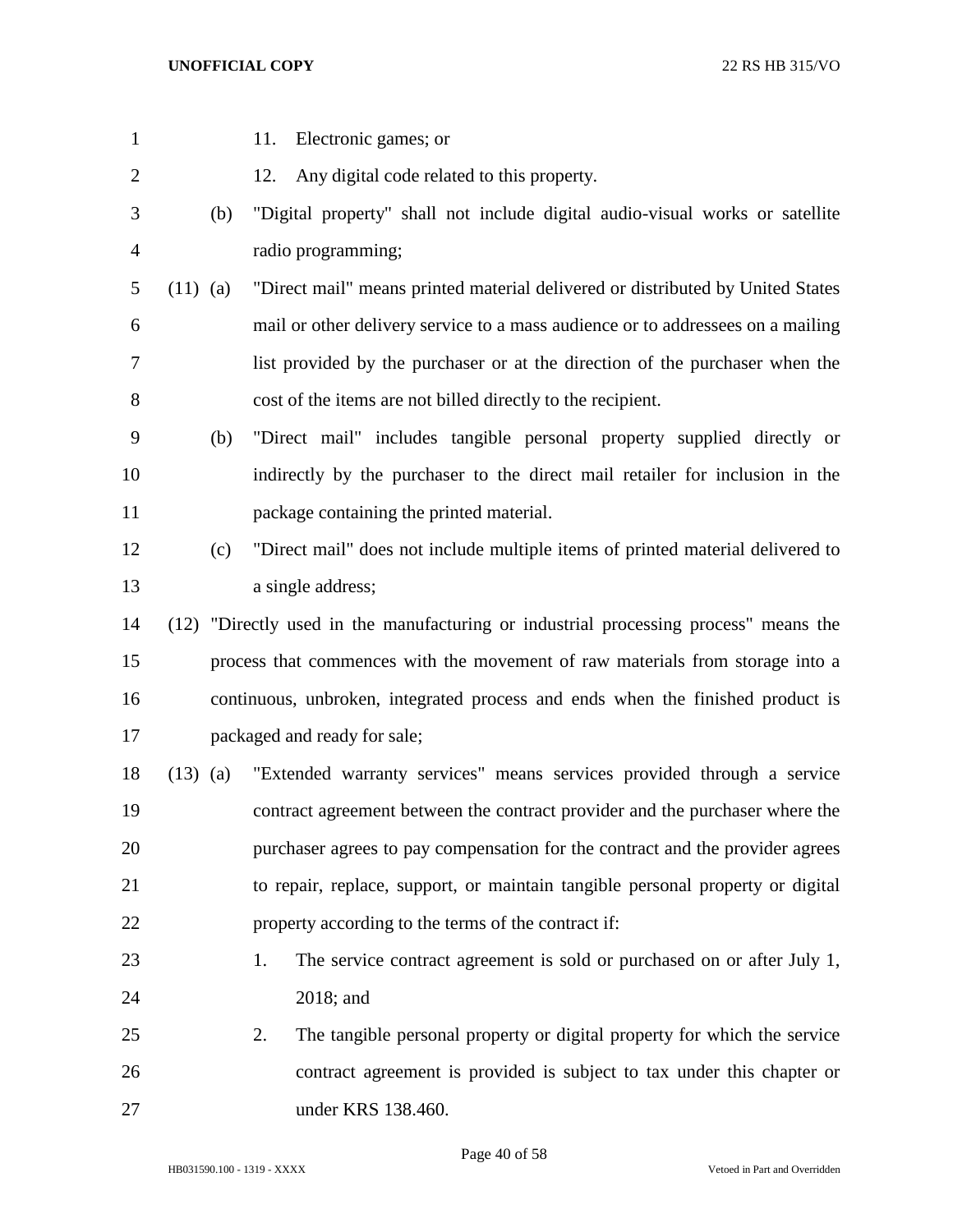| $\mathbf{1}$   | (b)        | "Extended warranty services" does not include the sale of a service contract       |  |  |  |
|----------------|------------|------------------------------------------------------------------------------------|--|--|--|
| $\overline{2}$ |            | agreement for tangible personal property to be used by a small telephone           |  |  |  |
| 3              |            | utility as defined in KRS 278.516 or a Tier III CMRS provider as defined in        |  |  |  |
| $\overline{4}$ |            | KRS 65.7621 to deliver communications services as defined in KRS 136.602           |  |  |  |
| 5              |            | or broadband <del>[ as defined in KRS 278.5461]</del> ;                            |  |  |  |
| 6              | $(14)$ (a) | "Finished artwork" means final art that is used for actual reproduction by         |  |  |  |
| 7              |            | photomechanical or other processes or for display purposes.                        |  |  |  |
| 8              | (b)        | "Finished artwork" includes:                                                       |  |  |  |
| 9              |            | 1.<br>Assemblies;                                                                  |  |  |  |
| 10             |            | 2.<br>Charts;                                                                      |  |  |  |
| 11             |            | Designs;<br>3.                                                                     |  |  |  |
| 12             |            | 4.<br>Drawings;                                                                    |  |  |  |
| 13             |            | 5.<br>Graphs;                                                                      |  |  |  |
| 14             |            | Illustrative materials;<br>6.                                                      |  |  |  |
| 15             |            | Lettering;<br>7.                                                                   |  |  |  |
| 16             |            | Mechanicals;<br>8.                                                                 |  |  |  |
| 17             |            | Paintings; and<br>9.                                                               |  |  |  |
| 18             |            | 10.<br>Paste-ups;                                                                  |  |  |  |
| 19             | $(15)$ (a) | "Gross receipts" and "sales price" mean the total amount or consideration,         |  |  |  |
| 20             |            | including cash, credit, property, and services, for which tangible personal        |  |  |  |
| 21             |            | property, digital property, or services are sold, leased, or rented, valued in     |  |  |  |
| 22             |            | money, whether received in money or otherwise, without any deduction for           |  |  |  |
| 23             |            | any of the following:                                                              |  |  |  |
| 24             |            | The retailer's cost of the tangible personal property, digital property, or<br>1.  |  |  |  |
| 25             |            | services sold;                                                                     |  |  |  |
| 26             |            | 2.<br>The cost of the materials used, labor or service cost, interest, losses, all |  |  |  |
| 27             |            | costs of transportation to the retailer, all taxes imposed on the retailer, or     |  |  |  |

Page 41 of 58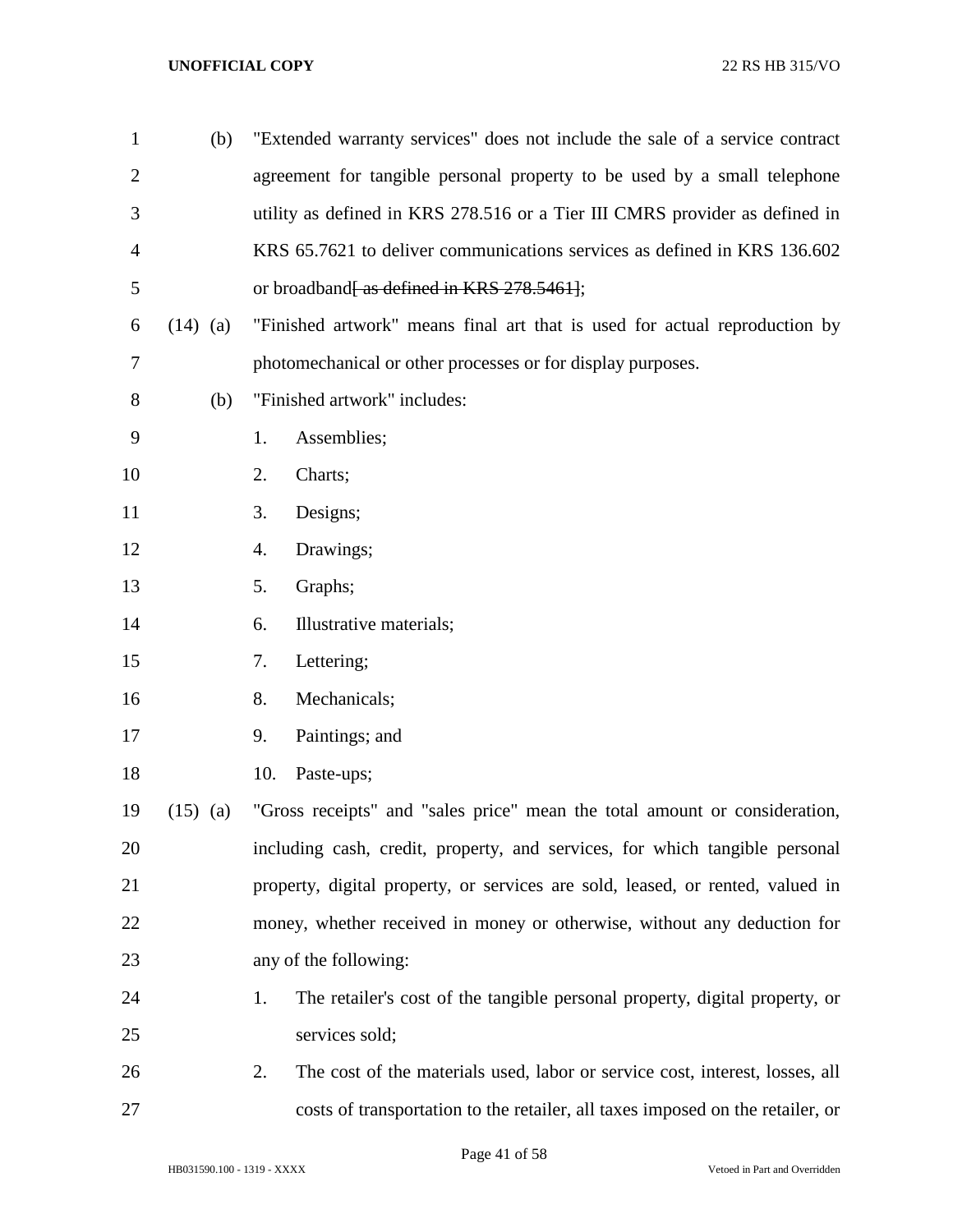any other expense of the retailer;

- 3. Charges by the retailer for any services necessary to complete the sale;
- 4. Delivery charges, which are defined as charges by the retailer for the preparation and delivery to a location designated by the purchaser including transportation, shipping, postage, handling, crating, and packing;
- 5. Any amount for which credit is given to the purchaser by the retailer, other than credit for tangible personal property or digital property traded when the tangible personal property or digital property traded is of like kind and character to the property purchased and the property traded is 11 held by the retailer for resale; and
- 6. The amount charged for labor or services rendered in installing or applying the tangible personal property, digital property, or service sold.
- (b) "Gross receipts" and "sales price" shall include consideration received by the retailer from a third party if:
- 1. The retailer actually receives consideration from a third party and the consideration is directly related to a price reduction or discount on the 18 sale to the purchaser;
- 2. The retailer has an obligation to pass the price reduction or discount 20 through to the purchaser;
- 3. The amount of consideration attributable to the sale is fixed and determinable by the retailer at the time of the sale of the item to the purchaser; and
- 24 4. One (1) of the following criteria is met:
- a. The purchaser presents a coupon, certificate, or other documentation to the retailer to claim a price reduction or discount where the coupon, certificate, or documentation is authorized,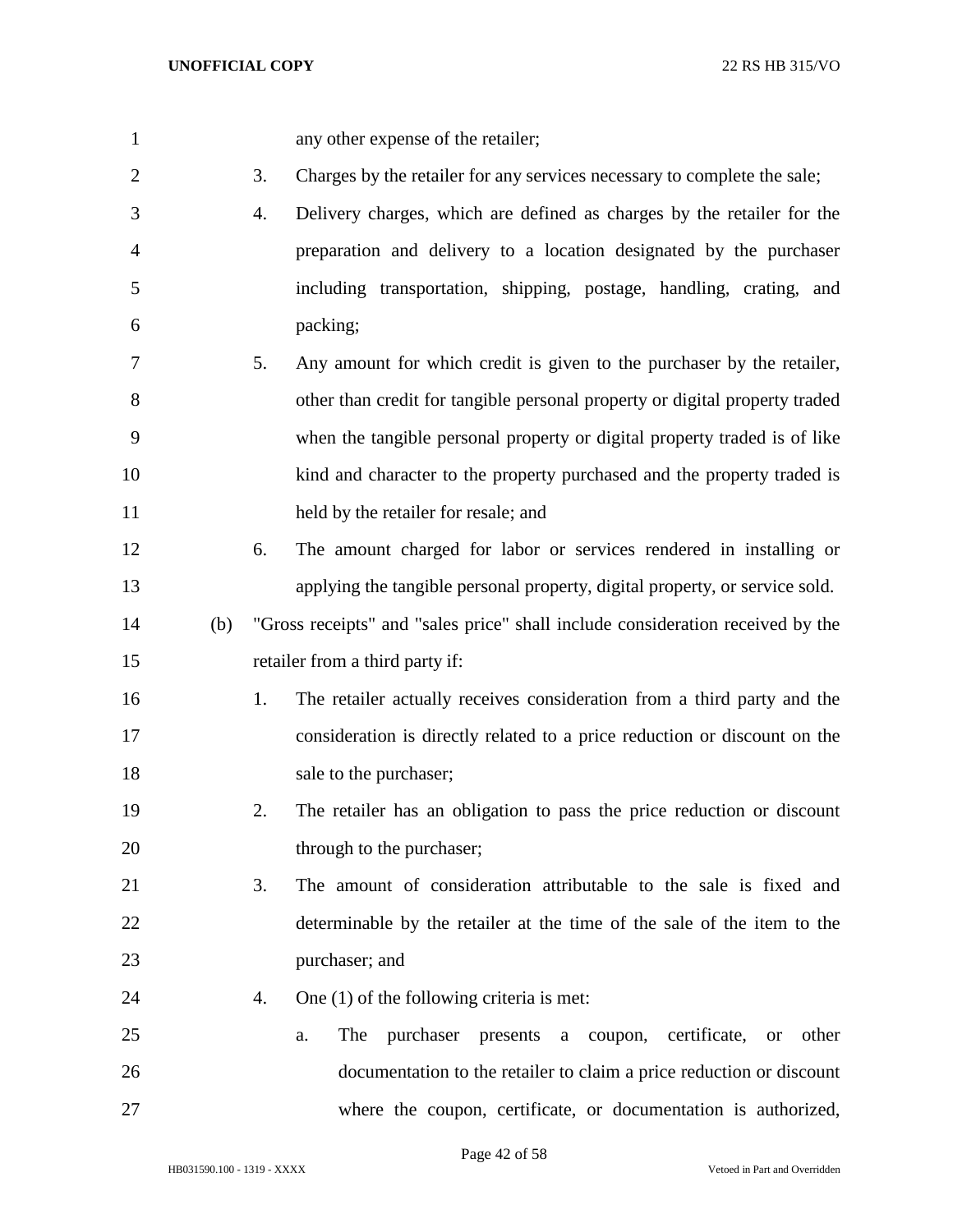| $\mathbf{1}$   |     | distributed, or granted by a third party with the understanding that                   |
|----------------|-----|----------------------------------------------------------------------------------------|
| $\overline{2}$ |     | the third party will reimburse any seller to whom the coupon,                          |
| 3              |     | certificate, or documentation is presented;                                            |
| $\overline{4}$ |     | The price reduction or discount is identified as a third-party price<br>$\mathbf{b}$ . |
| 5              |     | reduction or discount on the invoice received by the purchaser or                      |
| 6              |     | on a coupon, certificate, or other documentation presented by the                      |
| 7              |     | purchaser; or                                                                          |
| 8              |     | The purchaser identifies himself or herself to the retailer as a<br>$C_{\bullet}$      |
| 9              |     | member of a group or organization entitled to a price reduction or                     |
| 10             |     | discount. A "preferred customer" card that is available to any                         |
| 11             |     | patron does not constitute membership in such a group.                                 |
| 12             | (c) | "Gross receipts" and "sales price" shall not include:                                  |
| 13             |     | Discounts, including cash, term, or coupons that are not reimbursed by a<br>1.         |
| 14             |     | third party and that are allowed by a retailer and taken by a purchaser on             |
| 15             |     | a sale;                                                                                |
| 16             |     | 2.<br>Interest, financing, and carrying charges from credit extended on the sale       |
| 17             |     | of tangible personal property, digital property, or services, if the amount            |
| 18             |     | is separately stated on the invoice, bill of sale, or similar document given           |
| 19             |     | to the purchaser;                                                                      |
| 20             |     | 3.<br>Any taxes legally imposed directly on the purchaser that are separately          |
| 21             |     | stated on the invoice, bill of sale, or similar document given to the                  |
| 22             |     | purchaser; or                                                                          |
| 23             |     | Local alcohol regulatory license fees authorized under KRS 243.075 that<br>4.          |
| 24             |     | are separately stated on the invoice, bill of sale, or similar document                |
| 25             |     | given to the purchaser.                                                                |
| 26             | (d) | As used in this subsection, "third party" means a person other than the                |
| 27             |     | purchaser;                                                                             |

Page 43 of 58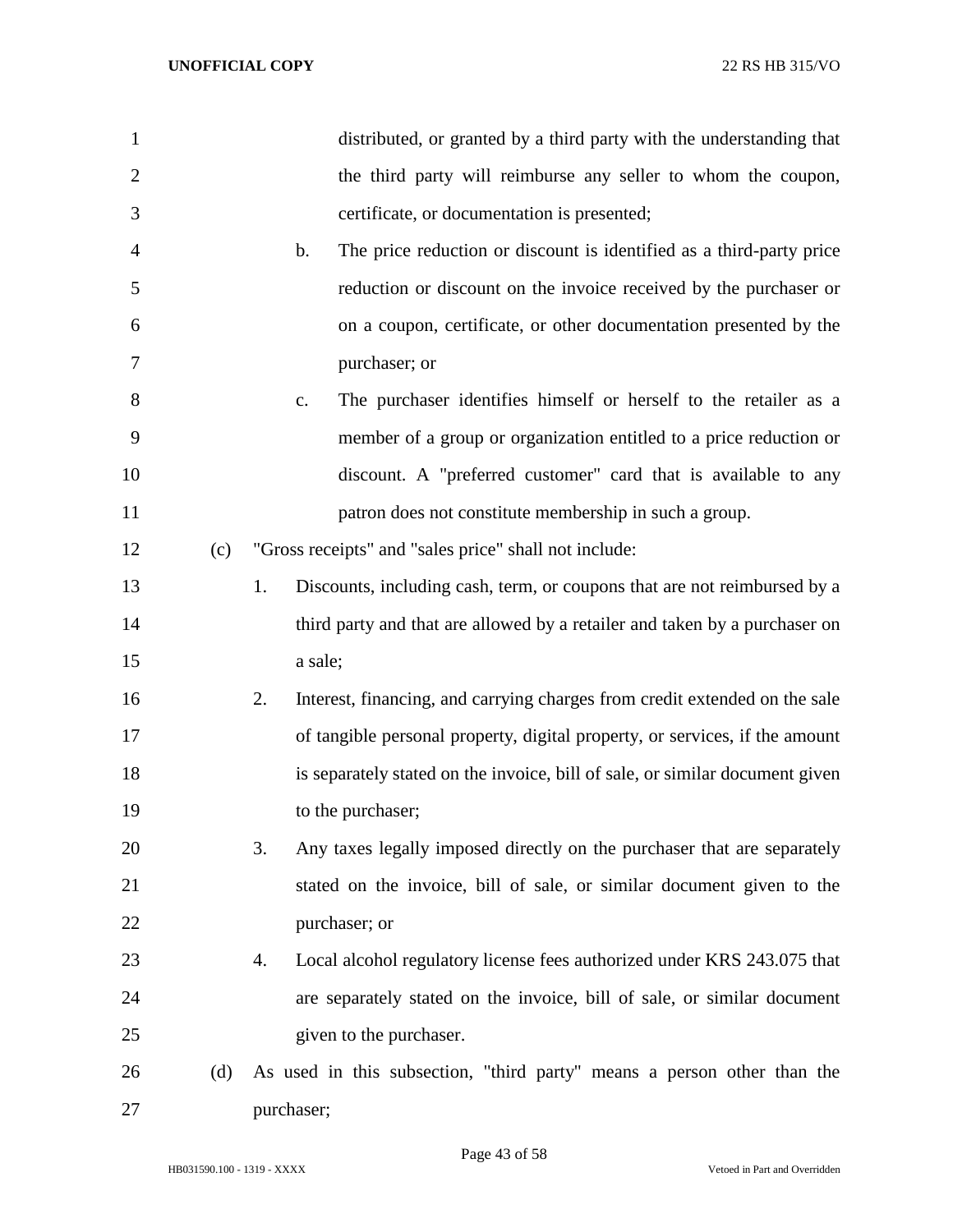| $\mathbf{1}$   |            |     |                               | (16) "In this state" or "in the state" means within the exterior limits of the   |  |  |  |  |
|----------------|------------|-----|-------------------------------|----------------------------------------------------------------------------------|--|--|--|--|
| $\overline{2}$ |            |     |                               | Commonwealth and includes all territory within these limits owned by or ceded to |  |  |  |  |
| 3              |            |     | the United States of America; |                                                                                  |  |  |  |  |
| 4              |            |     |                               | (17) "Industrial processing" includes:                                           |  |  |  |  |
| 5              |            | (a) |                               | Refining;                                                                        |  |  |  |  |
| 6              |            | (b) |                               | Extraction of minerals, ores, coal, clay, stone, petroleum, or natural gas;      |  |  |  |  |
| 7              |            | (c) |                               | Mining, quarrying, fabricating, and industrial assembling;                       |  |  |  |  |
| 8              |            | (d) |                               | The processing and packaging of raw materials, in-process materials, and         |  |  |  |  |
| 9              |            |     |                               | finished products; and                                                           |  |  |  |  |
| 10             |            | (e) |                               | The processing and packaging of farm and dairy products for sale;                |  |  |  |  |
| 11             | $(18)$ (a) |     |                               | "Lease or rental" means any transfer of possession or control of tangible        |  |  |  |  |
| 12             |            |     |                               | personal property for a fixed or indeterminate term for consideration. A lease   |  |  |  |  |
| 13             |            |     |                               | or rental shall include future options to:                                       |  |  |  |  |
| 14             |            |     | 1.                            | Purchase the property; or                                                        |  |  |  |  |
| 15             |            |     | 2.                            | Extend the terms of the agreement and agreements covering trailers               |  |  |  |  |
| 16             |            |     |                               | where the amount of consideration may be increased or decreased by               |  |  |  |  |
| 17             |            |     |                               | reference to the amount realized upon sale or disposition of the property        |  |  |  |  |
| 18             |            |     |                               | as defined in 26 U.S.C. sec. $7701(h)(1)$ .                                      |  |  |  |  |
| 19             |            | (b) |                               | "Lease or rental" shall not include:                                             |  |  |  |  |
| 20             |            |     | 1.                            | A transfer of possession or control of property under a security                 |  |  |  |  |
| 21             |            |     |                               | agreement or deferred payment plan that requires the transfer of title           |  |  |  |  |
| 22             |            |     |                               | upon completion of the required payments;                                        |  |  |  |  |
| 23             |            |     | 2.                            | A transfer of possession or control of property under an agreement that          |  |  |  |  |
| 24             |            |     |                               | requires the transfer of title upon completion of the required payments          |  |  |  |  |
| 25             |            |     |                               | and payment of an option price that does not exceed the greater of one           |  |  |  |  |
| 26             |            |     |                               | hundred dollars $(\$100)$ or one percent $(1%)$ of the total required            |  |  |  |  |
| 27             |            |     |                               | payments; or                                                                     |  |  |  |  |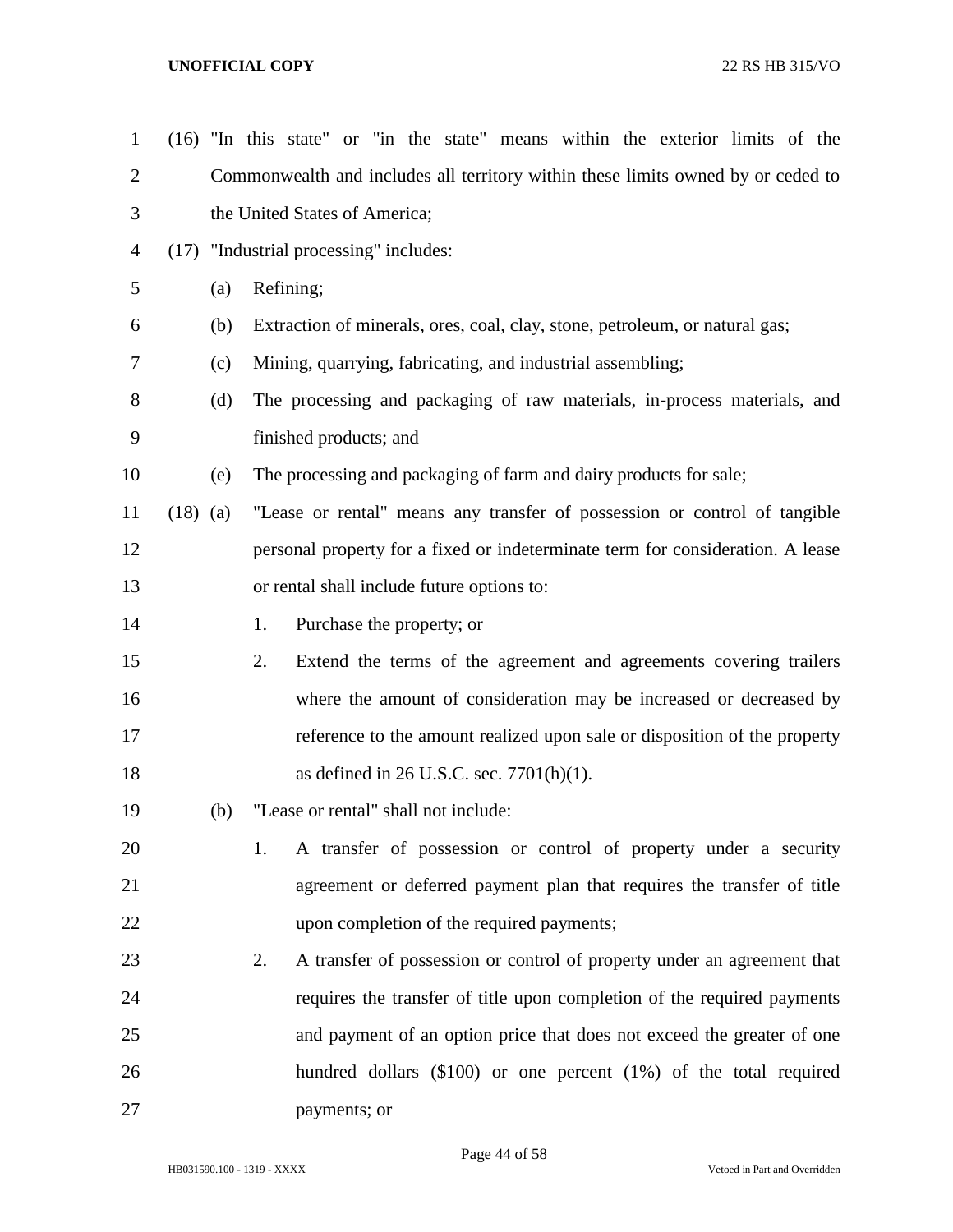| $\mathbf{1}$   |            | 3. |                | Providing tangible personal property and an operator for the tangible         |
|----------------|------------|----|----------------|-------------------------------------------------------------------------------|
| $\overline{2}$ |            |    |                | personal property for a fixed or indeterminate period of time. To qualify     |
| 3              |            |    |                | for this exclusion, the operator must be necessary for the equipment to       |
| 4              |            |    |                | perform as designed, and the operator must do more than maintain,             |
| 5              |            |    |                | inspect, or setup the tangible personal property.                             |
| 6              | (c)        |    |                | This definition shall apply regardless of the classification of a transaction |
| 7              |            |    |                | under generally accepted accounting principles, the Internal Revenue Code, or |
| 8              |            |    |                | other provisions of federal, state, or local law;                             |
| 9              | $(19)$ (a) |    |                | "Machinery for new and expanded industry" means machinery:                    |
| 10             |            | 1. |                | Directly used in the manufacturing or industrial processing process of:       |
| 11             |            |    | a.             | Tangible personal property at a plant facility;                               |
| 12             |            |    | b.             | Distilled spirits or wine at a plant facility or on the premises of a         |
| 13             |            |    |                | distiller, rectifier, winery, or small farm winery licensed under             |
| 14             |            |    |                | KRS 243.030 that includes a retail establishment on the premises;             |
| 15             |            |    |                | or                                                                            |
| 16             |            |    | $\mathbf{c}$ . | Malt beverages at a plant facility or on the premises of a brewer or          |
| 17             |            |    |                | microbrewery licensed under KRS 243.040 that includes a retail                |
| 18             |            |    |                | establishment;                                                                |
| 19             |            | 2. |                | Which is incorporated for the first time into:                                |
| 20             |            |    | a.             | A plant facility established in this state; or                                |
| 21             |            |    | b.             | Licensed premises located in this state; and                                  |
| 22             |            | 3. |                | Which does not replace machinery in the plant facility or licensed            |
| 23             |            |    |                | premises unless that machinery purchased to replace existing machinery:       |
| 24             |            |    | a.             | Increases the consumption of recycled materials at the plant                  |
| 25             |            |    |                | facility by not less than ten percent (10%);                                  |
| 26             |            |    | $\mathbf b$ .  | Performs different functions;                                                 |
| 27             |            |    | $\mathbf{c}$ . | Is used to manufacture a different product; or                                |

Page 45 of 58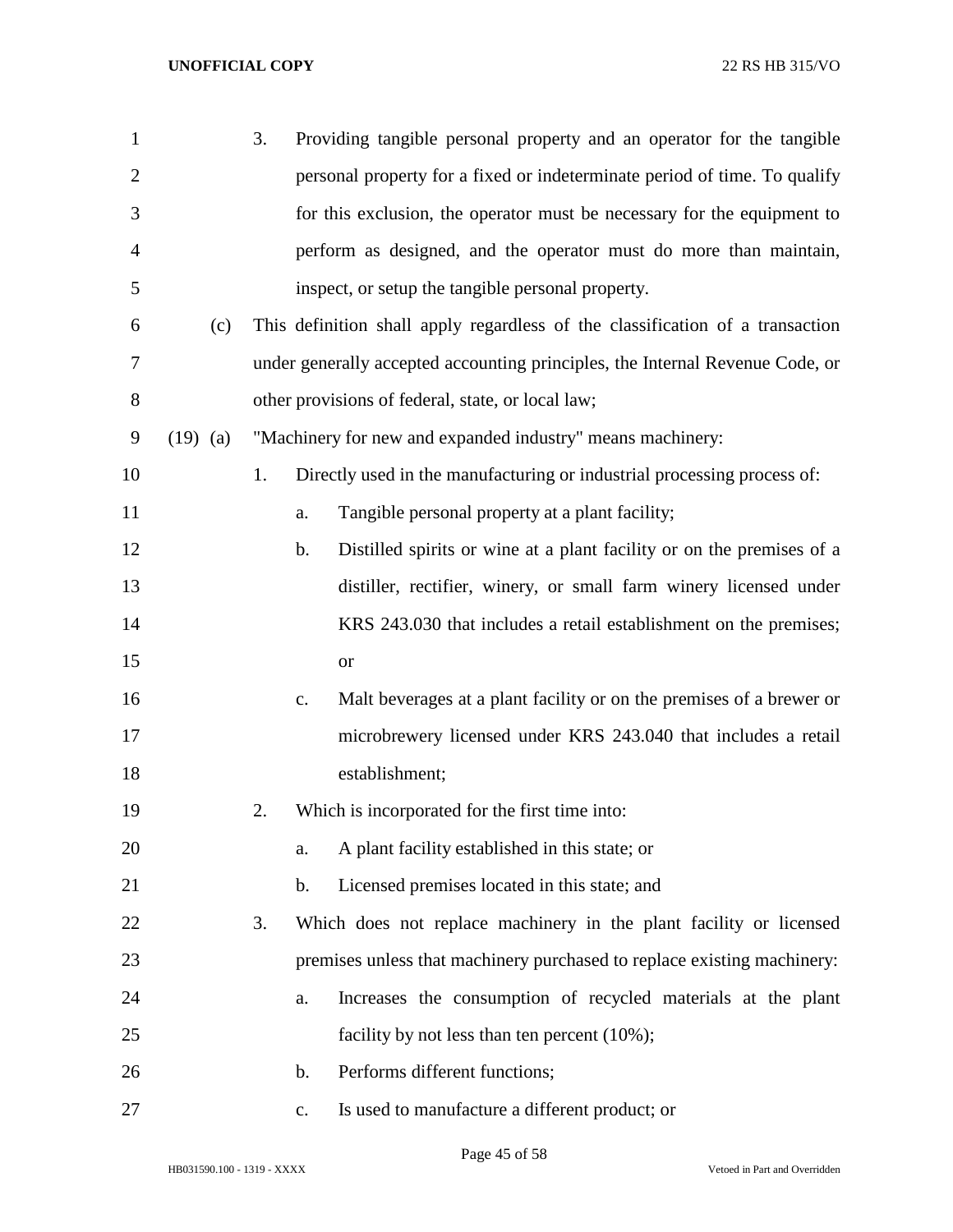| $\mathbf{1}$   |            | Has a greater productive capacity, as measured in units of<br>d.                        |
|----------------|------------|-----------------------------------------------------------------------------------------|
| $\overline{2}$ |            | production, than the machinery being replaced.                                          |
| 3              |            | "Machinery for new and expanded industry" does not include repair,<br>(b)               |
| $\overline{4}$ |            | replacement, or spare parts of any kind, regardless of whether the purchase of          |
| 5              |            | repair, replacement, or spare parts is required by the manufacturer or seller as        |
| 6              |            | a condition of sale or as a condition of warranty;                                      |
| 7              |            | (20) "Manufacturing" means any process through which material having little or no       |
| 8              |            | commercial value for its intended use before processing has appreciable commercial      |
| 9              |            | value for its intended use after processing by the machinery;                           |
| 10             |            | (21) "Marketplace" means any physical or electronic means through which one (1) or      |
| 11             |            | more retailers may advertise and sell tangible personal property, digital property, or  |
| 12             |            | services, or lease tangible personal property or digital property, such as a catalog,   |
| 13             |            | Internet Web site, or television or radio broadcast, regardless of whether the          |
| 14             |            | tangible personal property, digital property, or retailer is physically present in this |
| 15             |            | state;                                                                                  |
| 16             | $(22)$ (a) | "Marketplace provider" means a person, including any affiliate of the person,           |
| 17             |            | that facilitates a retail sale by satisfying subparagraphs 1. and 2. of this            |
| 18             |            | paragraph as follows:                                                                   |
| 19             |            | The person directly or indirectly:<br>1.                                                |
| 20             |            | Lists, makes available, or advertises tangible personal property,<br>a.                 |
| 21             |            | digital property, or services for sale by a marketplace retailer in a                   |
| 22             |            | marketplace owned, operated, or controlled by the person;                               |
| 23             |            | Facilitates the sale of a marketplace retailer's product through a<br>$\mathbf{b}$ .    |
| 24             |            | marketplace by transmitting or otherwise communicating an offer                         |
| 25             |            | or acceptance of a retail sale of tangible personal property, digital                   |
| 26             |            | property, or services between a marketplace retailer and a                              |
| 27             |            | purchaser in a forum including a shop, store, booth, catalog,                           |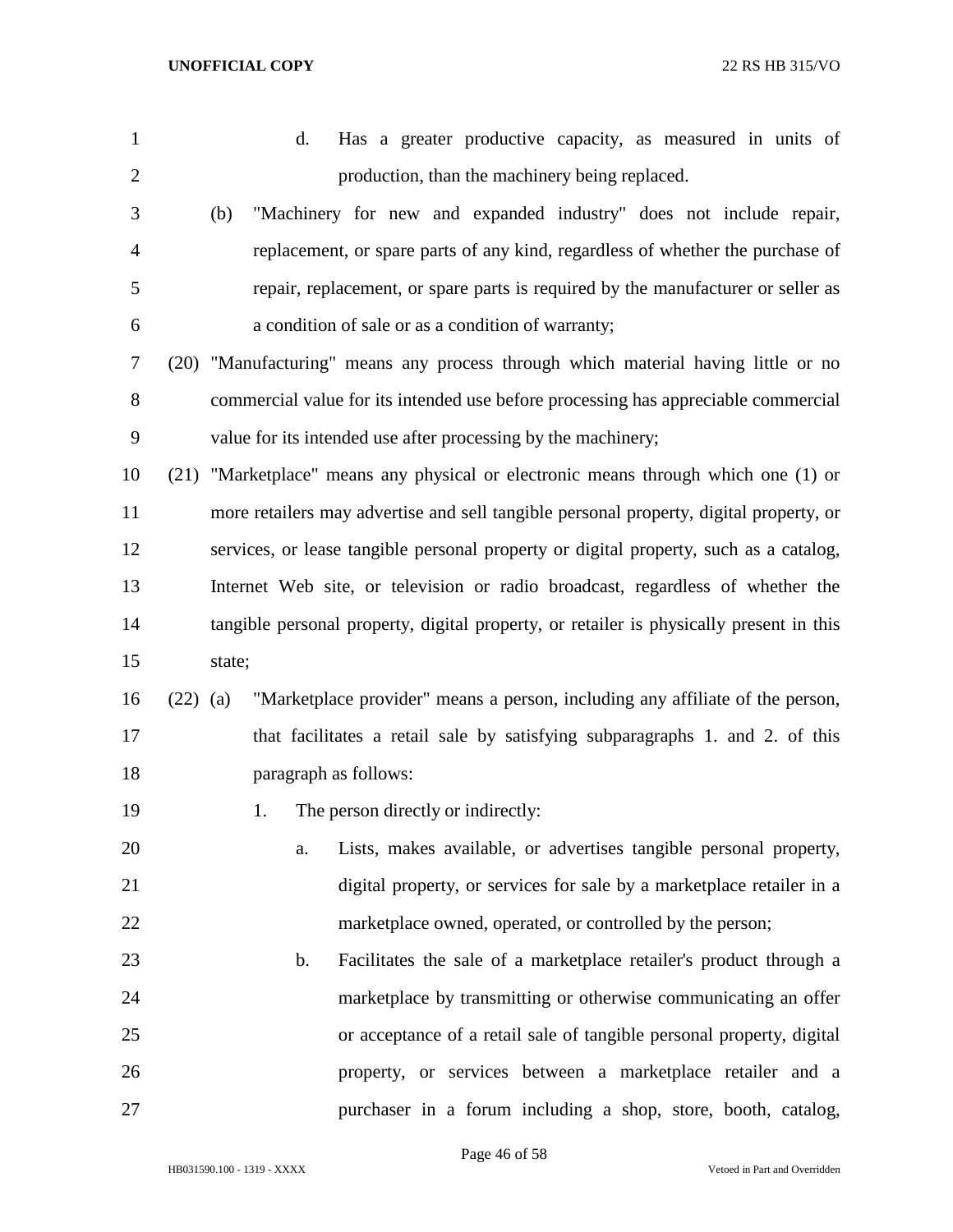| $\mathbf{1}$   |               | Internet site, or similar forum;                                         |
|----------------|---------------|--------------------------------------------------------------------------|
| $\overline{2}$ | $C_{\bullet}$ | Owns, rents, licenses, makes available, or operates any electronic       |
| 3              |               | or physical infrastructure or any property, process, method,             |
| 4              |               | copyright, trademark, or patent that connects marketplace retailers      |
| 5              |               | to purchasers for the purpose of making retail sales of tangible         |
| 6              |               | personal property, digital property, or services;                        |
| 7              | d.            | Provides a marketplace for making retail sales of tangible personal      |
| 8              |               | property, digital property, or services, or otherwise facilitates retail |
| 9              |               | sales of tangible personal property, digital property, or services,      |
| 10             |               | regardless of ownership or control of the tangible personal              |
| 11             |               | property, digital property, or services, that are the subject of the     |
| 12             |               | retail sale;                                                             |
| 13             | e.            | Provides software development or research and development                |
| 14             |               | activities related to any activity described in this subparagraph, if    |
| 15             |               | the software development or research and development activities          |
| 16             |               | are directly related to the physical or electronic marketplace           |
| 17             |               | provided by a marketplace provider;                                      |
| 18             | f.            | Provides or offers fulfillment or storage services for a marketplace     |
| 19             |               | retailer;                                                                |
| 20             | g.            | Sets prices for a marketplace retailer's sale of tangible personal       |
| 21             |               | property, digital property, or services;                                 |
| 22             | h.            | Provides or offers customer service to a marketplace retailer or a       |
| 23             |               | marketplace retailer's customers, or accepts or assists with taking      |
| 24             |               | orders, returns, or exchanges of tangible personal property, digital     |
| 25             |               | property, or services sold by a marketplace retailer; or                 |
| 26             | i.            | Brands or otherwise identifies sales as those of the marketplace         |
| 27             |               | provider; and                                                            |

Page 47 of 58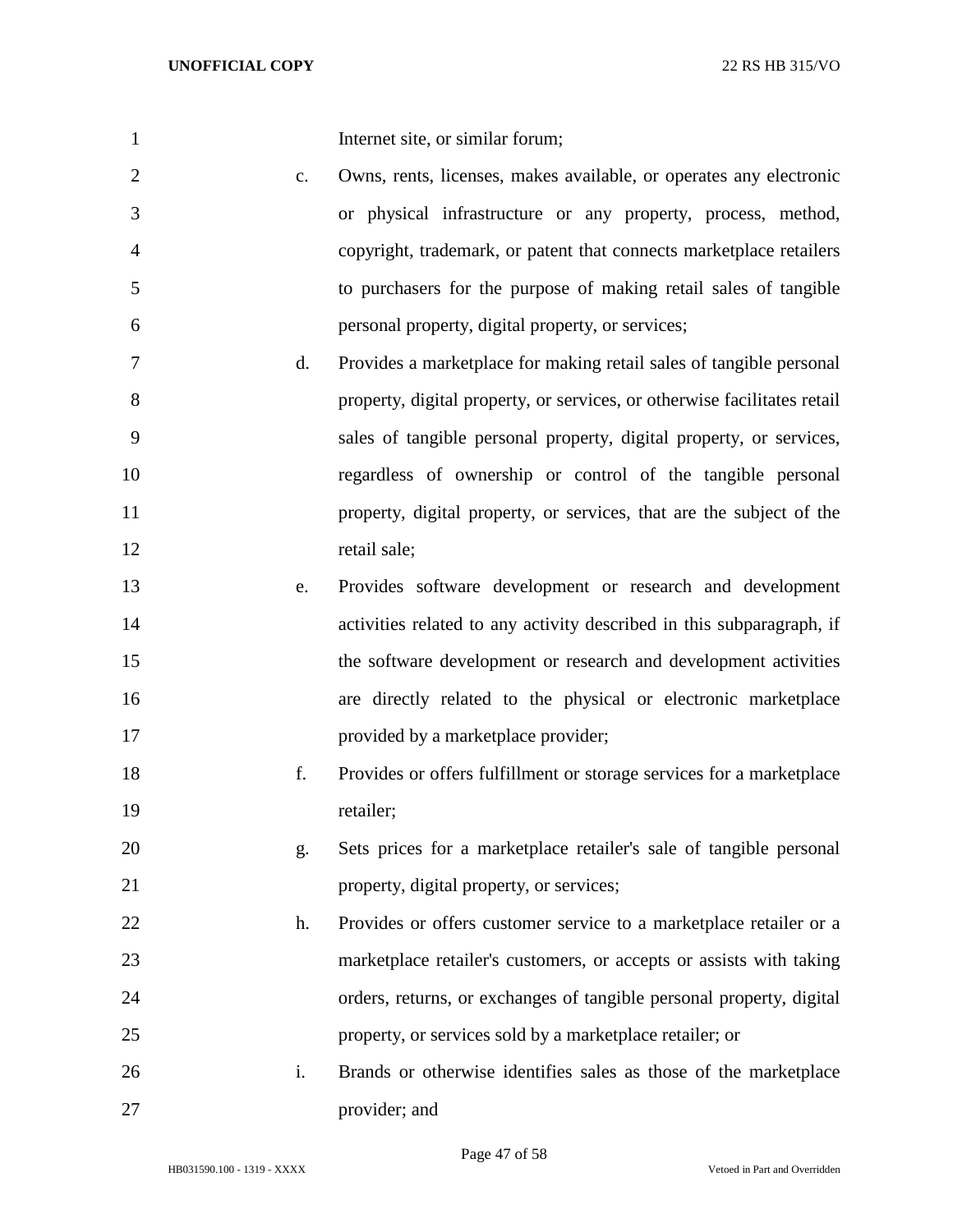| $\mathbf{1}$   |            | 2. |               | The person directly or indirectly:                                                  |
|----------------|------------|----|---------------|-------------------------------------------------------------------------------------|
| $\overline{2}$ |            |    | a.            | Collects the sales price or purchase price of a retail sale of tangible             |
| 3              |            |    |               | personal property, digital property, or services;                                   |
| 4              |            |    | b.            | Provides payment processing services for a retail sale of tangible                  |
| 5              |            |    |               | personal property, digital property, or services;                                   |
| 6              |            |    | $C_{\bullet}$ | Through terms and conditions, agreements, or arrangements with a                    |
| 7              |            |    |               | third party, collects payment in connection with a retail sale of                   |
| 8              |            |    |               | tangible personal property, digital property, or services from a                    |
| 9              |            |    |               | purchaser and transmits that payment to the marketplace retailer,                   |
| 10             |            |    |               | regardless of whether the person collecting and transmitting the                    |
| 11             |            |    |               | payment receives compensation or other consideration in exchange                    |
| 12             |            |    |               | for the service; or                                                                 |
| 13             |            |    | d.            | Provides a virtual currency that purchasers are allowed or required                 |
| 14             |            |    |               | to use to purchase tangible personal property, digital property, or                 |
| 15             |            |    |               | services.                                                                           |
| 16             | (b)        |    |               | "Marketplace provider" includes but is not limited to a person that satisfies the   |
| 17             |            |    |               | requirements of this subsection through the ownership, operation, or control        |
| 18             |            |    |               | of a digital distribution service, digital distribution platform, online portal, or |
| 19             |            |    |               | application store;                                                                  |
| 20             |            |    |               | (23) "Marketplace retailer" means a seller that makes retail sales through any      |
| 21             |            |    |               | marketplace owned, operated, or controlled by a marketplace provider;               |
| 22             | $(24)$ (a) |    |               | "Occasional sale" includes:                                                         |
| 23             |            | 1. |               | A sale of tangible personal property or digital property not held or used           |
| 24             |            |    |               | by a seller in the course of an activity for which he or she is required to         |
| 25             |            |    |               | hold a seller's permit, provided such sale is not one (1) of a series of            |
| 26             |            |    |               | sales sufficient in number, scope, and character to constitute an activity          |
| 27             |            |    |               | requiring the holding of a seller's permit. In the case of the sale of the          |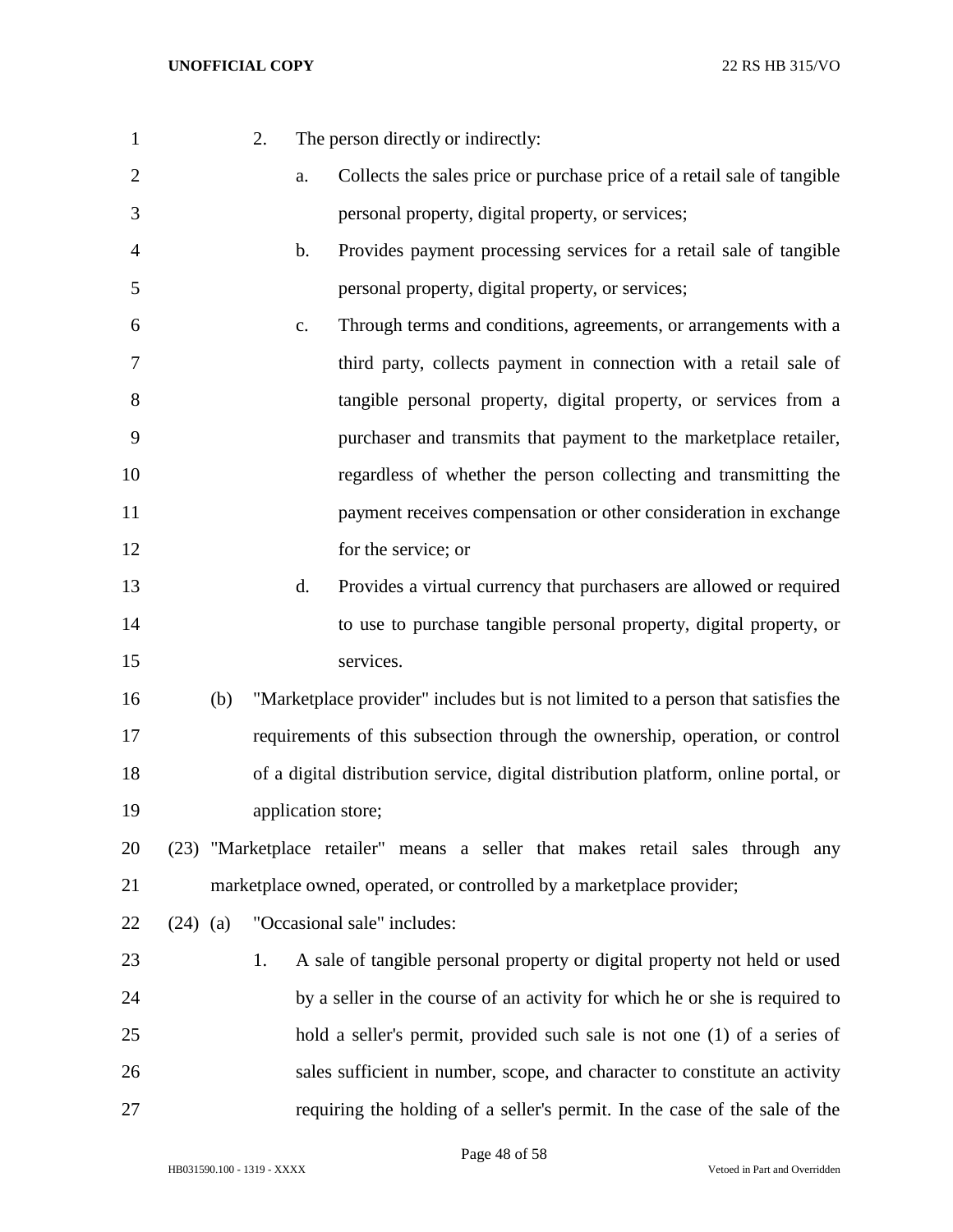| $\mathbf{1}$   |            | entire, or a substantial portion of the nonretail assets of the seller, the      |
|----------------|------------|----------------------------------------------------------------------------------|
| $\overline{2}$ |            | number of previous sales of similar assets shall be disregarded in               |
| 3              |            | determining whether or not the current sale or sales shall qualify as an         |
| 4              |            | occasional sale; or                                                              |
| 5              |            | Any transfer of all or substantially all the tangible personal property or<br>2. |
| 6              |            | digital property held or used by a person in the course of such an activity      |
| 7              |            | when after such transfer the real or ultimate ownership of such property         |
| 8              |            | is substantially similar to that which existed before such transfer.             |
| 9              | (b)        | For the purposes of this subsection, stockholders, bondholders, partners, or     |
| 10             |            | other persons holding an interest in a corporation or other entity are regarded  |
| 11             |            | as having the "real or ultimate ownership" of the tangible personal property or  |
| 12             |            | digital property of such corporation or other entity;                            |
| 13             | $(25)$ (a) | "Other direct mail" means any direct mail that is not advertising and            |
| 14             |            | promotional direct mail, regardless of whether advertising and promotional       |
| 15             |            | direct mail is included in the same mailing.                                     |
| 16             | (b)        | "Other direct mail" includes but is not limited to:                              |
| 17             |            | Transactional direct mail that contains personal information specific to<br>1.   |
| 18             |            | the addressee, including but not limited to invoices, bills, statements of       |
| 19             |            | account, and payroll advices;                                                    |
| 20             |            | Any legally required mailings, including but not limited to privacy<br>2.        |
| 21             |            | notices, tax reports, and stockholder reports; and                               |
| 22             |            | 3.<br>Other nonpromotional direct mail delivered to existing or former           |
| 23             |            | shareholders, customers, employees, or agents, including but not limited         |
| 24             |            | to newsletters and informational pieces.                                         |
| 25             | (c)        | "Other direct mail" does not include the development of billing information or   |
| 26             |            | the provision of any data processing service that is more than incidental to the |
| 27             |            | production of printed material;                                                  |

Page 49 of 58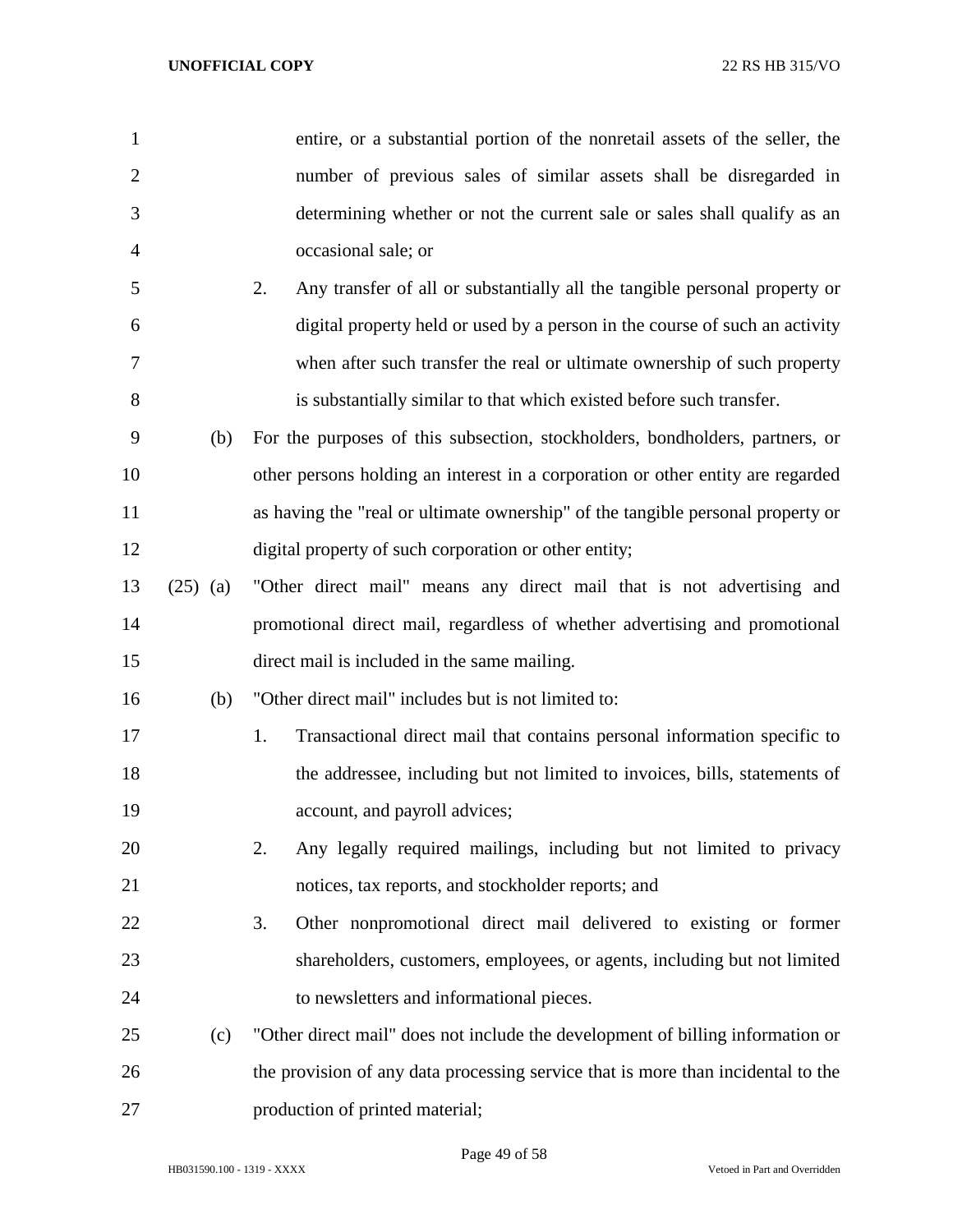- (26) "Person" includes any individual, firm, copartnership, joint venture, association, social club, fraternal organization, corporation, estate, trust, business trust, receiver, trustee, syndicate, cooperative, assignee, governmental unit or agency, or any other group or combination acting as a unit;
- (27) "Permanent," as the term applies to digital property, means perpetual or for an indefinite or unspecified length of time;
- (28) "Plant facility" means a single location that is exclusively dedicated to manufacturing or industrial processing activities. A location shall be deemed to be exclusively dedicated to manufacturing or industrial processing activities even if retail sales are made there, provided that the retail sales are incidental to the manufacturing or industrial processing activities occurring at the location. The term "plant facility" shall not include any restaurant, grocery store, shopping center, or other retail establishment;
- (29) (a) "Prewritten computer software" means:
- 1. Computer software, including prewritten upgrades, that are not designed and developed by the author or other creator to the specifications of a 17 specific purchaser;
- 2. Software designed and developed by the author or other creator to the specifications of a specific purchaser when it is sold to a person other than the original purchaser; or
- 3. Any portion of prewritten computer software that is modified or enhanced in any manner, where the modification or enhancement is designed and developed to the specifications of a specific purchaser, unless there is a reasonable, separately stated charge on an invoice or other statement of the price to the purchaser for the modification or enhancement.
- 
- (b) When a person modifies or enhances computer software of which the person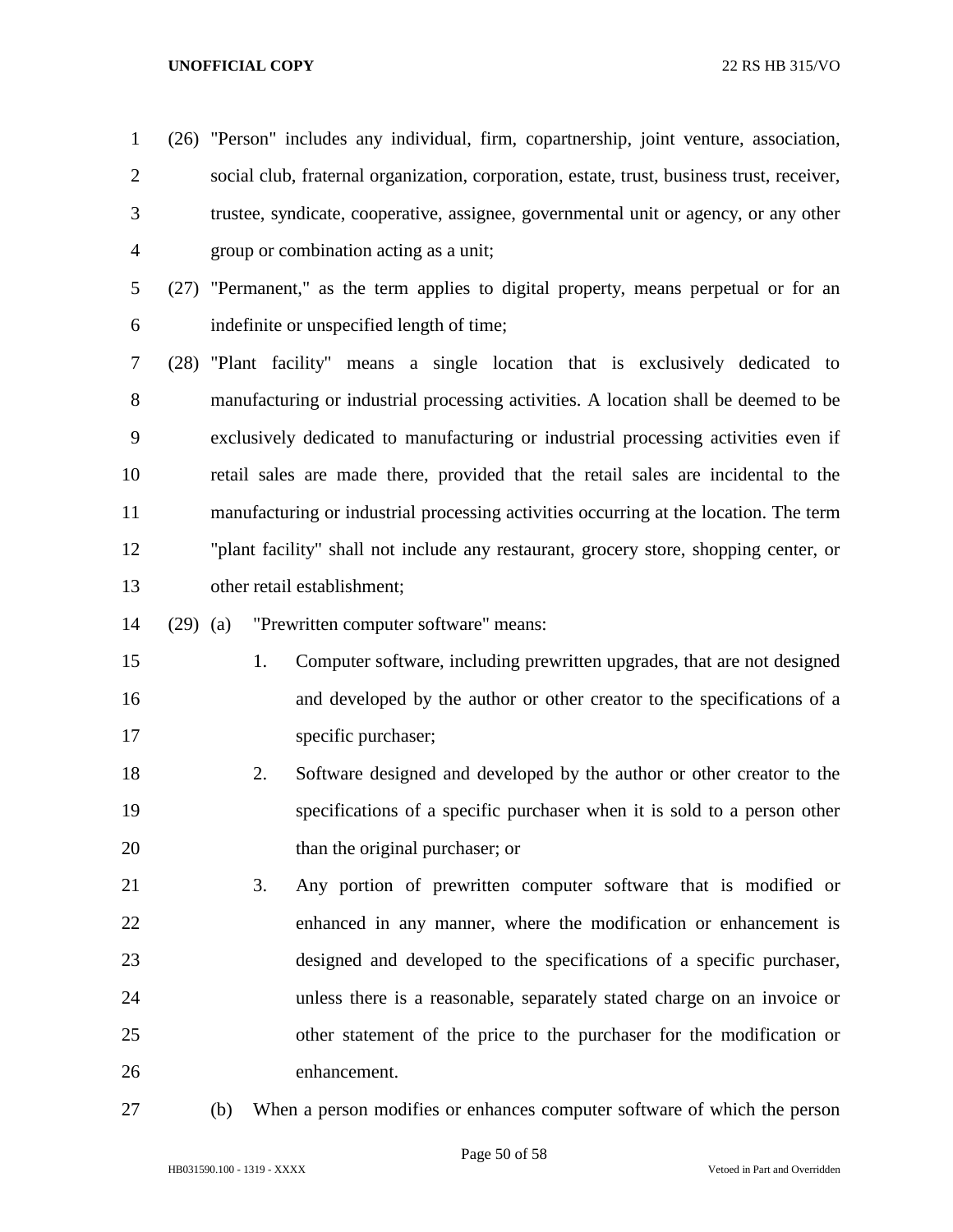| $\mathbf{1}$   |            | is not the author or creator, the person shall be deemed to be the author or         |  |  |
|----------------|------------|--------------------------------------------------------------------------------------|--|--|
| $\overline{2}$ |            | creator only of the modifications or enhancements the person actually made.          |  |  |
| 3              | (c)        | The combining of two (2) or more prewritten computer software programs or            |  |  |
| $\overline{4}$ |            | portions thereof does not cause the combination to be other than prewritten          |  |  |
| 5              |            | computer software;                                                                   |  |  |
| 6              | $(30)$ (a) | "Purchase" means any transfer of title or possession, exchange, barter, lease,       |  |  |
| 7              |            | or rental, conditional or otherwise, in any manner or by any means                   |  |  |
| 8              |            | whatsoever, of:                                                                      |  |  |
| 9              |            | Tangible personal property;<br>1.                                                    |  |  |
| 10             |            | An extended warranty service;<br>2.                                                  |  |  |
| 11             |            | Digital property transferred electronically; or<br>3.                                |  |  |
| 12             |            | Services included in KRS 139.200;<br>4.                                              |  |  |
| 13             |            | for a consideration.                                                                 |  |  |
| 14             | (b)        | "Purchase" includes:                                                                 |  |  |
| 15             |            | When performed outside this state or when the customer gives a resale<br>1.          |  |  |
| 16             |            | certificate, the producing, fabricating, processing, printing, or imprinting         |  |  |
| 17             |            | of tangible personal property for a consideration for consumers who                  |  |  |
| 18             |            | furnish either directly or indirectly the materials used in the producing,           |  |  |
| 19             |            | fabricating, processing, printing, or imprinting;                                    |  |  |
| 20             |            | 2.<br>A transaction whereby the possession of tangible personal property or          |  |  |
| 21             |            | digital property is transferred but the seller retains the title as security for     |  |  |
| 22             |            | the payment of the price; and                                                        |  |  |
| 23             |            | A transfer for a consideration of the title or possession of tangible<br>3.          |  |  |
| 24             |            | personal property or digital property which has been produced,                       |  |  |
| 25             |            | fabricated, or printed to the special order of the customer, or of any               |  |  |
| 26             |            | publication;                                                                         |  |  |
| 27             |            | (31) "Recycled materials" means materials which have been recovered or diverted from |  |  |

HB031590.100 - 1319 - XXXX Vetoed in Part and Overridden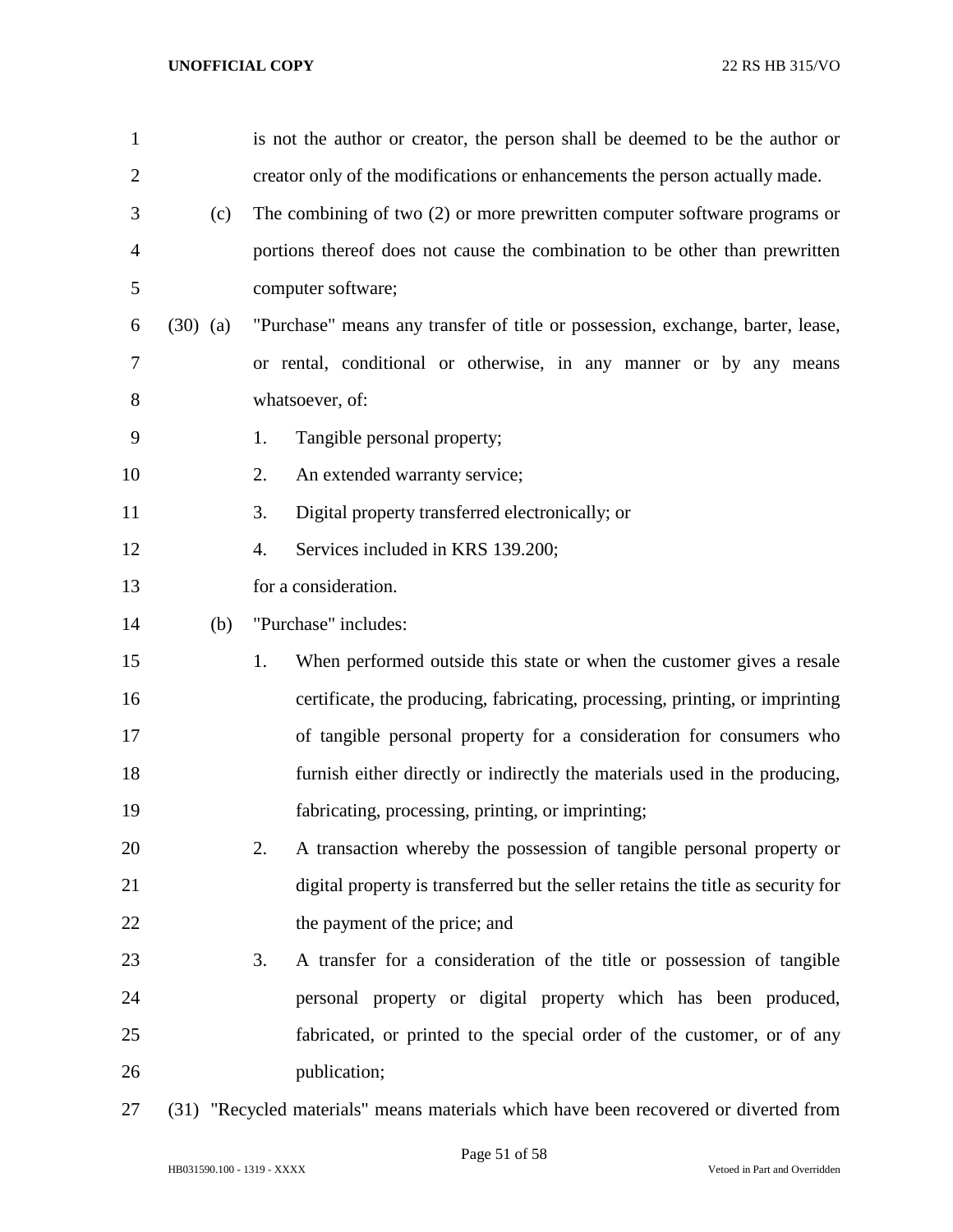| $\mathbf{1}$   |            |           | the solid waste stream and reused or returned to use in the form of raw materials or |
|----------------|------------|-----------|--------------------------------------------------------------------------------------|
| $\overline{2}$ |            | products; |                                                                                      |
| 3              |            |           | (32) "Recycling purposes" means those activities undertaken in which materials that  |
| $\overline{4}$ |            |           | would otherwise become solid waste are collected, separated, or processed in order   |
| 5              |            |           | to be reused or returned to use in the form of raw materials or products;            |
| 6              |            |           | (33) "Remote retailer" means a retailer with no physical presence in this state;     |
| $\tau$         | $(34)$ (a) |           | "Repair, replacement, or spare parts" means any tangible personal property           |
| 8              |            |           | used to maintain, restore, mend, or repair machinery or equipment.                   |
| 9              |            | (b)       | "Repair, replacement, or spare parts" does not include machine oils, grease, or      |
| 10             |            |           | industrial tools;                                                                    |
| 11             | $(35)$ (a) |           | "Retailer" means:                                                                    |
| 12             |            |           | Every person engaged in the business of making retail sales of tangible<br>1.        |
| 13             |            |           | personal property, digital property, or furnishing any services in a retail          |
| 14             |            |           | sale included in KRS 139.200;                                                        |
| 15             |            |           | Every person engaged in the business of making sales at auction of<br>2.             |
| 16             |            |           | tangible personal property or digital property owned by the person or                |
| 17             |            |           | others for storage, use or other consumption, except as provided in                  |
| 18             |            |           | paragraph (c) of this subsection;                                                    |
| 19             |            |           | 3.<br>Every person making more than two (2) retail sales of tangible personal        |
| 20             |            |           | property, digital property, or services included in KRS 139.200 during               |
| 21             |            |           | any twelve (12) month period, including sales made in the capacity of                |
| 22             |            |           | assignee for the benefit of creditors, or receiver or trustee in bankruptcy;         |
| 23             |            |           | Any person conducting a race meeting under the provision of KRS<br>4.                |
| 24             |            |           | Chapter 230, with respect to horses which are claimed during the                     |
| 25             |            |           | meeting.                                                                             |
| 26             |            | (b)       | When the department determines that it is necessary for the efficient                |
| 27             |            |           | administration of this chapter to regard any salesmen, representatives,              |

HB031590.100 - 1319 - XXXX Vetoed in Part and Overridden

Page 52 of 58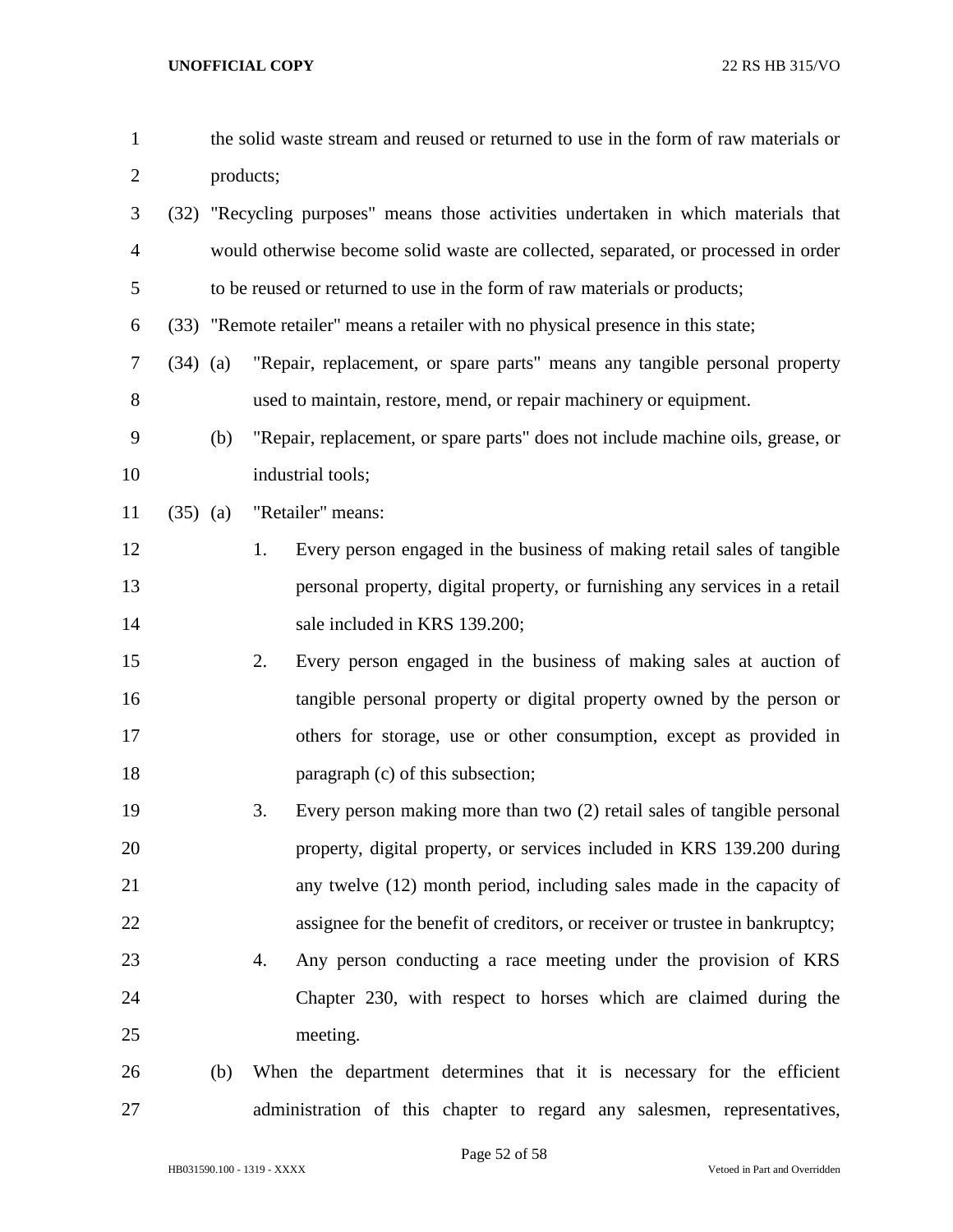| $\mathbf{1}$   |     |    |               | peddlers, or canvassers as the agents of the dealers, distributors, supervisors or |
|----------------|-----|----|---------------|------------------------------------------------------------------------------------|
| $\overline{2}$ |     |    |               | employers under whom they operate or from whom they obtain the tangible            |
| 3              |     |    |               | personal property, digital property, or services sold by them, irrespective of     |
| 4              |     |    |               | whether they are making sales on their own behalf or on behalf of the dealers,     |
| 5              |     |    |               | distributors, supervisors or employers, the department may so regard them and      |
| 6              |     |    |               | may regard the dealers, distributors, supervisors or employers as retailers for    |
| 7              |     |    |               | purposes of this chapter.                                                          |
| 8              | (c) | 1. |               | Any person making sales at a charitable auction for a qualifying entity            |
| 9              |     |    |               | shall not be a retailer for purposes of the sales made at the charitable           |
| 10             |     |    |               | auction if:                                                                        |
| 11             |     |    | a.            | The qualifying entity, not the person making sales at the auction, is              |
| 12             |     |    |               | sponsoring the auction;                                                            |
| 13             |     |    | $\mathbf b$ . | The purchaser of tangible personal property at the auction directly                |
| 14             |     |    |               | pays the qualifying entity sponsoring the auction for the property                 |
| 15             |     |    |               | and not the person making the sales at the auction; and                            |
| 16             |     |    | c.            | The qualifying entity, not the person making sales at the auction, is              |
| 17             |     |    |               | responsible for the collection, control, and disbursement of the                   |
| 18             |     |    |               | auction proceeds.                                                                  |
| 19             |     | 2. |               | If the conditions set forth in subparagraph 1. of this paragraph are met,          |
| 20             |     |    |               | the qualifying entity sponsoring the auction shall be the retailer for             |
| 21             |     |    |               | purposes of the sales made at the charitable auction.                              |
| 22             |     | 3. |               | For purposes of this paragraph, "qualifying entity" means a resident:              |
| 23             |     |    | a.            | Church;                                                                            |
| 24             |     |    | b.            | School;                                                                            |
| 25             |     |    | $C_{\bullet}$ | Civic club; or                                                                     |
| 26             |     |    | d.            | Any other nonprofit charitable, religious, or educational                          |
| 27             |     |    |               | organization;                                                                      |

Page 53 of 58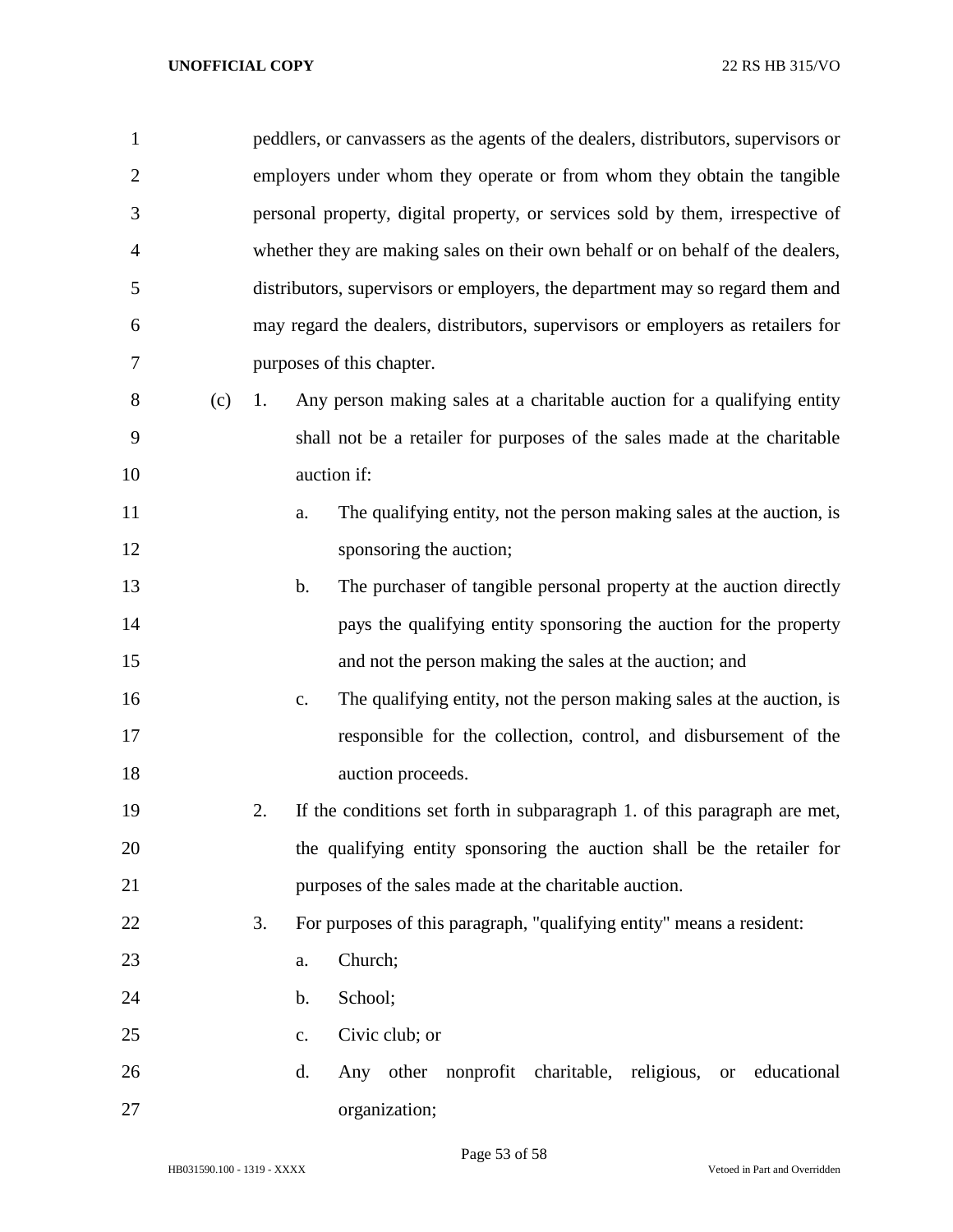| $\mathbf{1}$   |            |     | (36) "Retail sale" means any sale, lease, or rental for any purpose other than resale, |
|----------------|------------|-----|----------------------------------------------------------------------------------------|
| $\overline{2}$ |            |     | sublease, or subrent;                                                                  |
| 3              | $(37)$ (a) |     | "Ringtones" means digitized sound files that are downloaded onto a device              |
| $\overline{4}$ |            |     | and that may be used to alert the customer with respect to a communication.            |
| 5              |            | (b) | "Ringtones" shall not include ringback tones or other digital files that are not       |
| 6              |            |     | stored on the purchaser's communications device;                                       |
| 7              | $(38)$ (a) |     | "Sale" means:                                                                          |
| 8              |            |     | The furnishing of any services included in KRS 139.200;<br>1.                          |
| 9              |            |     | 2.<br>Any transfer of title or possession, exchange, barter, lease, or rental,         |
| 10             |            |     | conditional or otherwise, in any manner or by any means whatsoever, of:                |
| 11             |            |     | Tangible personal property; or<br>a.                                                   |
| 12             |            |     | Digital property transferred electronically;<br>b.                                     |
| 13             |            |     | for a consideration.                                                                   |
| 14             |            | (b) | "Sale" includes but is not limited to:                                                 |
| 15             |            |     | The producing, fabricating, processing, printing, or imprinting of<br>1.               |
| 16             |            |     | tangible personal property or digital property for a consideration for                 |
| 17             |            |     | purchasers who furnish, either directly or indirectly, the materials used              |
| 18             |            |     | in the producing, fabricating, processing, printing, or imprinting;                    |
| 19             |            |     | A transaction whereby the possession of tangible personal property or<br>2.            |
| 20             |            |     | digital property is transferred, but the seller retains the title as security          |
| 21             |            |     | for the payment of the price; and                                                      |
| 22             |            |     | A transfer for a consideration of the title or possession of tangible<br>3.            |
| 23             |            |     | personal property or digital property which has been produced,                         |
| 24             |            |     | fabricated, or printed to the special order of the purchaser.                          |
| 25             |            | (c) | This definition shall apply regardless of the classification of a transaction          |
| 26             |            |     | under generally accepted accounting principles, the Internal Revenue Code, or          |
| 27             |            |     | other provisions of federal, state, or local law;                                      |

Page 54 of 58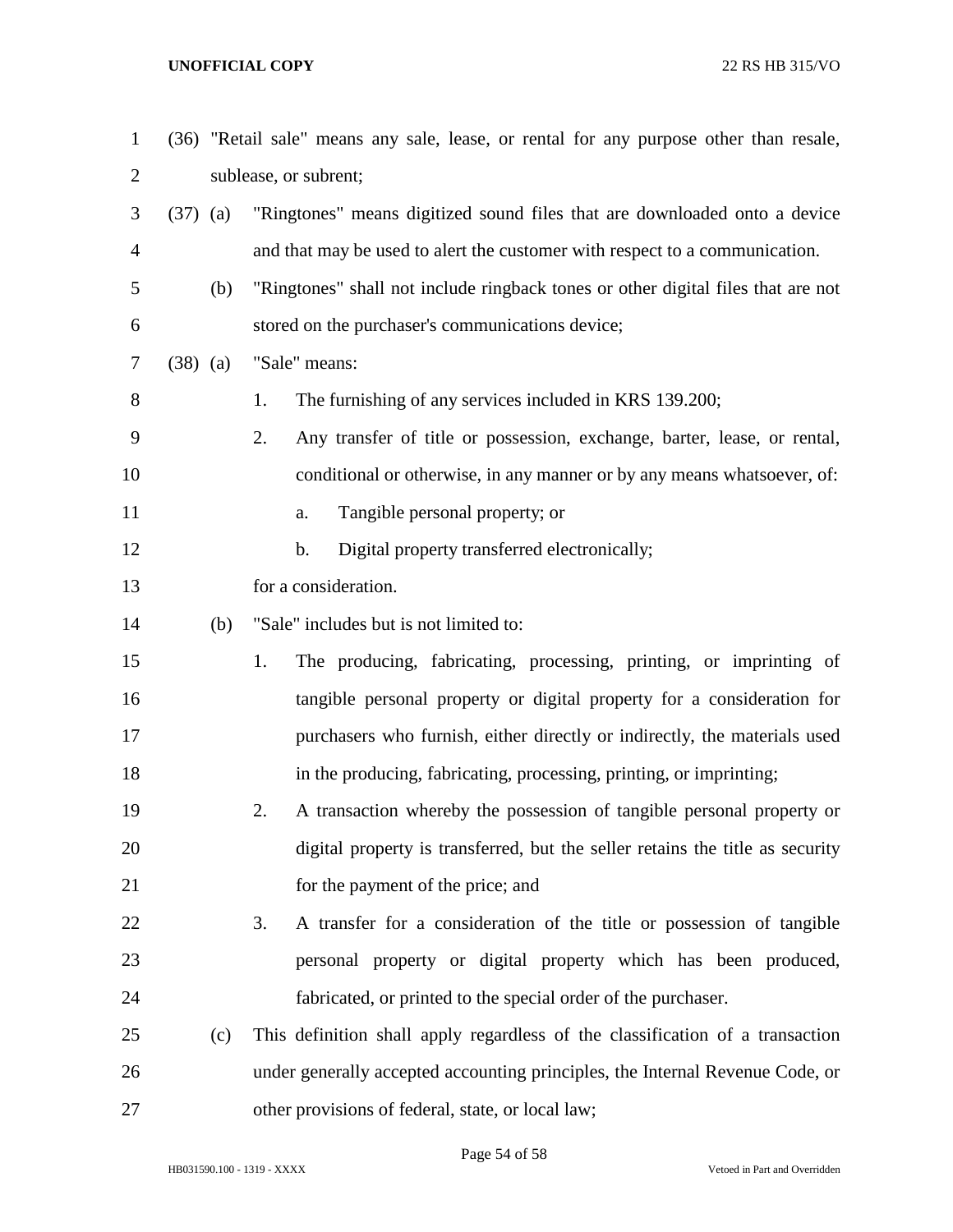- (39) "Seller" includes every person engaged in the business of selling tangible personal property, digital property, or services of a kind, the gross receipts from the retail sale of which are required to be included in the measure of the sales tax, and every person engaged in making sales for resale;
- (40) (a) "Storage" includes any keeping or retention in this state for any purpose except sale in the regular course of business or subsequent use solely outside this state of tangible personal property or digital property purchased from a retailer.
- (b) "Storage" does not include the keeping, retaining, or exercising any right or power over tangible personal property for the purpose of subsequently transporting it outside the state for use thereafter solely outside the state, or for the purpose of being processed, fabricated, or manufactured into, attached to, or incorporated into, other tangible personal property to be transported outside 14 the state and thereafter used solely outside the state;
- (41) "Tangible personal property" means personal property which may be seen, weighed, measured, felt, or touched, or which is in any other manner perceptible to the senses and includes natural, artificial, and mixed gas, electricity, water, steam, and prewritten computer software;
- (42) "Taxpayer" means any person liable for tax under this chapter;

 (43) "Transferred electronically" means accessed or obtained by the purchaser by means other than tangible storage media; and

- (44) (a) "Use" includes the exercise of:
- 1. Any right or power over tangible personal property or digital property incident to the ownership of that property, or by any transaction in which possession is given, or by any transaction involving digital property where the right of access is granted; or
- 

2. Any right or power to benefit from extended warranty services.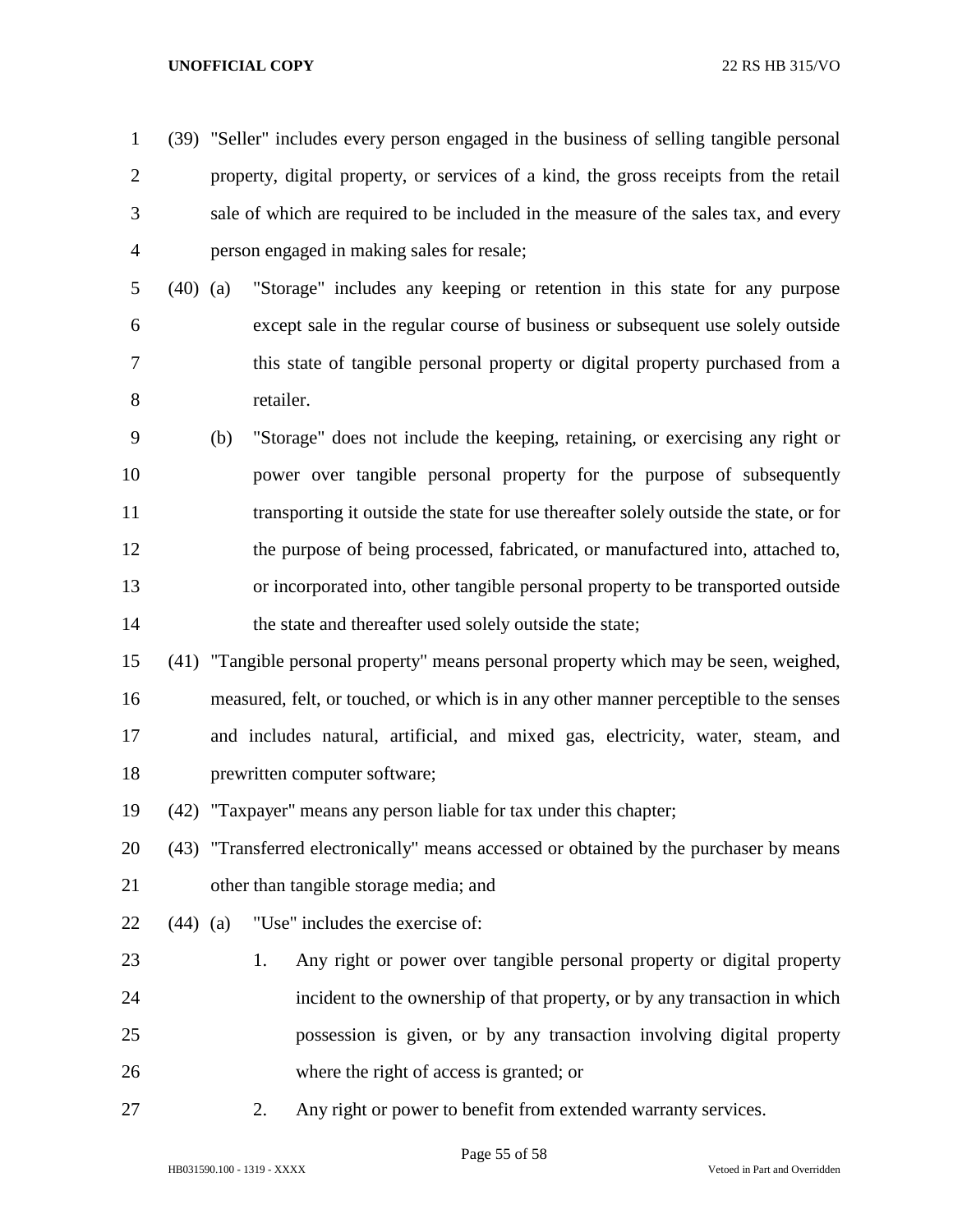| $\mathbf{1}$   | (b)      | "Use" does not include the keeping, retaining, or exercising any right or power                  |
|----------------|----------|--------------------------------------------------------------------------------------------------|
| $\overline{2}$ |          | over tangible personal property or digital property for the purpose of:                          |
| 3              |          | Selling tangible personal property or digital property in the regular<br>1.                      |
| $\overline{4}$ |          | course of business; or                                                                           |
| 5              |          | Subsequently transporting tangible personal property outside the state<br>2.                     |
| 6              |          | for use thereafter solely outside the state, or for the purpose of being                         |
| 7              |          | processed, fabricated, or manufactured into, attached to, or incorporated                        |
| 8              |          | into, other tangible personal property to be transported outside the state                       |
| 9              |          | and thereafter used solely outside the state.                                                    |
| 10             |          | There is hereby appropriated Federal Fund moneys from the State<br>$\rightarrow$ Section 9.      |
| 11             |          | Fiscal Recovery Fund of the American Rescue Plan Act in the amount of \$20,000,000 in            |
| 12             |          | fiscal year 2022-2023 to the Rural Infrastructure Improvement Fund established in                |
| 13             |          | Section 5 of this Act.                                                                           |
| 14             |          | Section 10. 2021 Ky. Acts ch. 171, sec. 3, as amended by 2021 Ky. Acts ch.                       |
| 15             |          | 196, sec. 4, is amended to read as follows:                                                      |
| 16             | (1)      | There is hereby appropriated <b>Federal Funds from the Coronavirus Capital</b>                   |
| 17             |          | <b>Projects Fund of the American Rescue Plan Act of 2021</b> [federal funds] in the amount of    |
| 18             |          | \$182,769,000 and Federal Funds from the State Fiscal Recovery Fund of the                       |
| 19             |          | American Rescue Plan Act of 2021 in the amount of \$67,231,000 [\$250,000,000] in                |
| 20             |          | fiscal year 2021-2022 to the broadband deployment fund, with no more than \$50,000,000           |
| 21             |          | of which to be awarded before <i>May</i> [April] 1, 2022.                                        |
| 22             | (2)      | $\frac{f(a)}{g(a)}$ In addition to the appropriation in subsection (1) of this section, there is |
| 23             |          | hereby appropriated Federal Funds from the State Fiscal Recovery Fund of the American            |
| 24             |          | Rescue Plan Act in the amount of \$50,000,000 in fiscal year 2020-2021. Notwithstanding          |
| 25             |          | KRS 45.229, the Federal Fund appropriation in fiscal year 2020-2021 shall not lapse and          |
| 26             |          | shall carry forward for use in fiscal year 2021-2022 and fiscal year 2022-2023.                  |
| 27             | $\Theta$ | The appropriation in paragraph (a) of this subsection shall be used for projects                 |

Page 56 of 58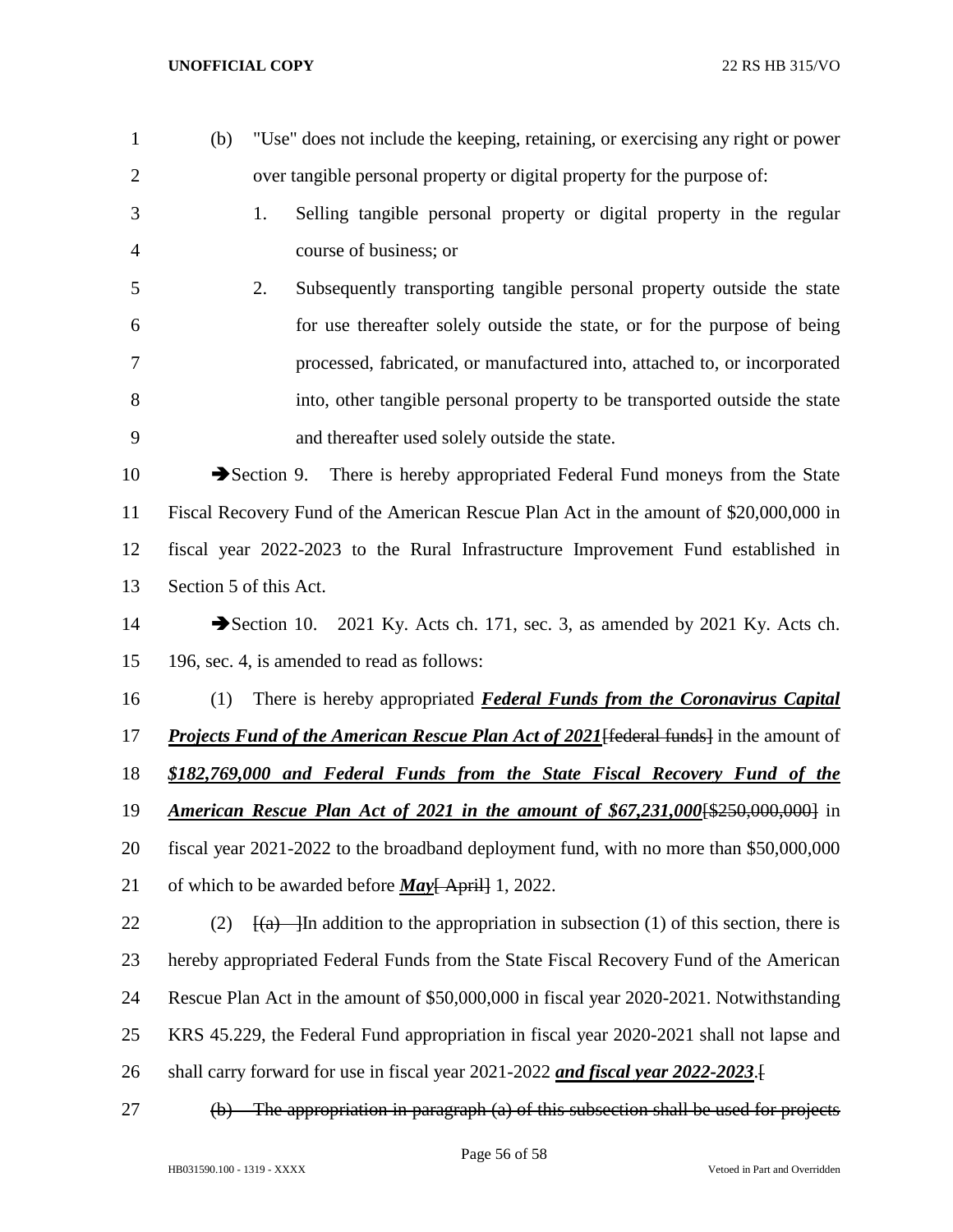| 1              | that provide broadband service in furtherance of securing economic development                   |  |  |  |  |
|----------------|--------------------------------------------------------------------------------------------------|--|--|--|--|
| $\overline{2}$ | opportunities for commercial and industrial customers, excluding the broadband service           |  |  |  |  |
| 3              | provider itself.                                                                                 |  |  |  |  |
| $\overline{4}$ | The agency administering the broadband deployment fund shall promulgate<br>(3)                   |  |  |  |  |
| 5              | administrative regulations to ensure that.                                                       |  |  |  |  |
| 6              | (a) Related to the appropriation in subsection $(1)$ of this section, the moneys are             |  |  |  |  |
| 7              | awarded based on the [following] criteria in <i>subsection</i> (9) of Section 4 of this Act [the |  |  |  |  |
| 8              | order as listed:                                                                                 |  |  |  |  |
| 9              | 1. Projects in underserved areas or unserved areas where local, state, or federal                |  |  |  |  |
| 10             | funds are not currently designated;                                                              |  |  |  |  |
| 11             | 2. Projects within underserved areas or unserved areas where local, state, or                    |  |  |  |  |
| 12             | federal broadband funds are inadequate; and                                                      |  |  |  |  |
| 13             | 3. Projects that reach the customers that are the least economical to serve;                     |  |  |  |  |
| 14             | $(b)$ Related to the appropriations in subsections $(1)$ and $(2)$ of this section, a            |  |  |  |  |
| 15             | request for proposal shall be issued for projects;                                               |  |  |  |  |
| 16             | (e) Notwithstanding KRS $224A.1121(5)(f)$ and $(10)$ , and related to the                        |  |  |  |  |
| 17             | appropriations in subsections (1) and (2) of this section, projects will require:                |  |  |  |  |
| 18             | A private match of moneys of not less than 50 percent of the total project cost;                 |  |  |  |  |
| 19             | $_{\rm \Theta f}$                                                                                |  |  |  |  |
| 20             | 2. Matching funds from a city, county, urban county government, or consolidated                  |  |  |  |  |
| 21             | local government of not less than 50 percent of the total project cost; and                      |  |  |  |  |
| 22             | $(d)$ Related to the appropriations in subsections $(1)$ and $(2)$ of this section, project      |  |  |  |  |
| 23             | scope should be for the smallest feasible geographical area.]                                    |  |  |  |  |
| 24             | The agency may provide incentive for timely completion and disincentive for<br>(4)               |  |  |  |  |
| 25             | not meeting agreed upon timeframes.                                                              |  |  |  |  |
| 26             | The agency administering the broadband deployment fund shall<br>(a)<br>(5)                       |  |  |  |  |
| 27             | promulgate administrative regulations to develop a process for:                                  |  |  |  |  |

Page 57 of 58